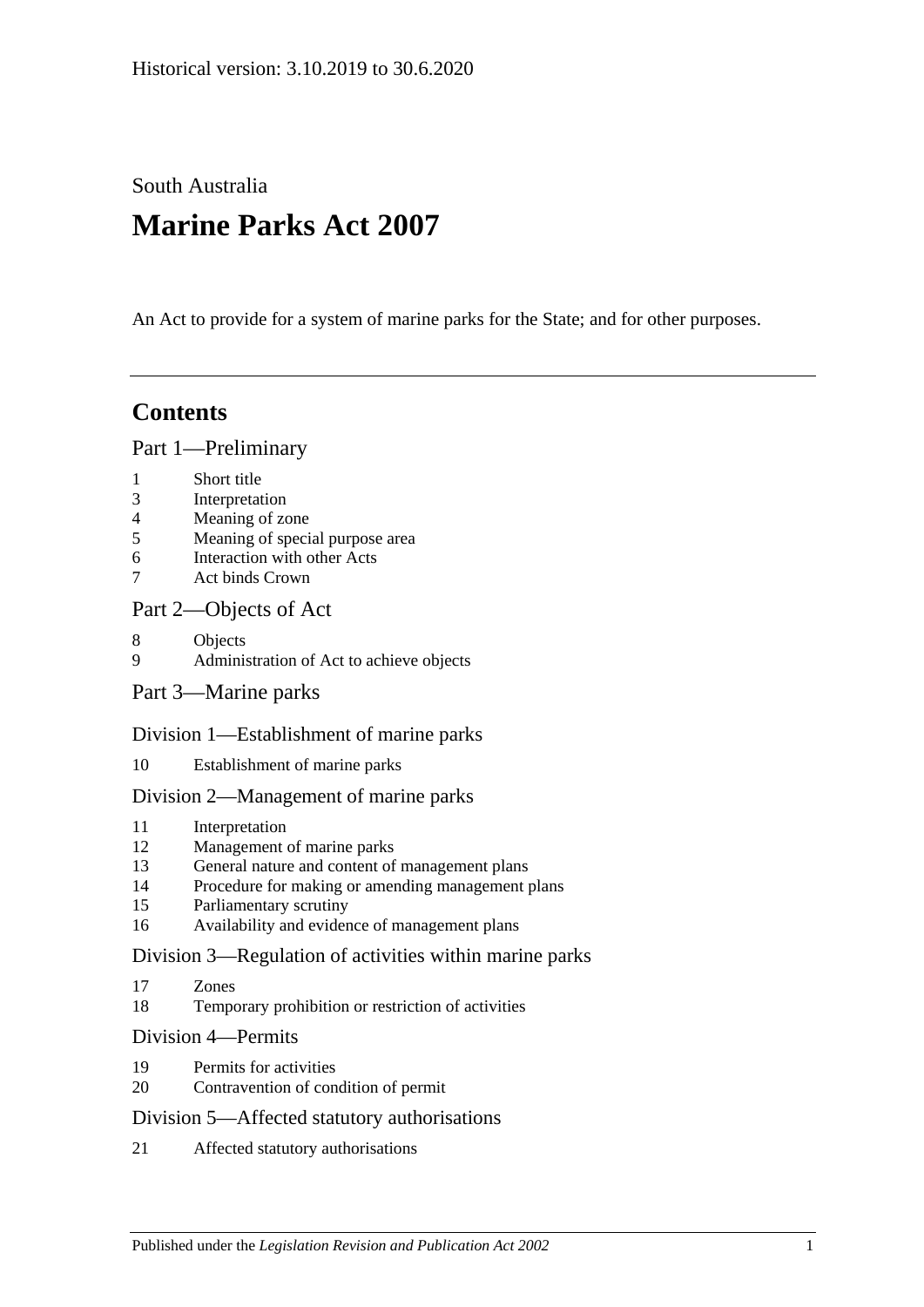#### [Part 4—Administration](#page-15-0)

#### [Division 1—Minister](#page-15-1)

- [Functions and powers of Minister](#page-15-2)
- [Delegation](#page-16-0)

#### [Division 2—Functions of Parks and Wilderness Council under this Act](#page-16-1)

[Functions of Council](#page-16-2)

#### [Division 3—Authorised officers](#page-17-0)

- [Appointment of authorised officers](#page-17-1)
- [Identification of authorised officers](#page-17-2)
- [Powers of authorised officers](#page-18-0)
- [Hindering etc persons engaged in administration of Act](#page-19-0)
- [Protection from self-incrimination](#page-20-0)

#### [Part 5—General duty of care](#page-20-1)

[General duty of care](#page-20-2)

#### [Part 6—Protection and other orders](#page-21-0)

#### [Division 1—Orders](#page-21-1)

- [Protection orders](#page-21-2)
- [Action on non-compliance with protection order](#page-22-0)
- [Reparation orders](#page-22-1)
- [Action on non-compliance with a reparation order](#page-23-0)
- [Reparation authorisations](#page-24-0)
- [Related matters](#page-25-0)

#### [Division 2—Registration of orders and effect of charges](#page-25-1)

- [Registration](#page-25-2)<br>45 Effect of cha
- [Effect of charge](#page-26-0)

#### [Part 7—Appeals to ERD Court](#page-26-1)

[Appeals to ERD Court](#page-26-2)

#### [Part 8—Civil remedies](#page-28-0)

[Civil remedies](#page-28-1)

#### [Part 9—Provisions relating to official insignia](#page-31-0)

- [Interpretation](#page-31-1)
- [Declaration of logo](#page-31-2)
- [Protection of official insignia](#page-31-3)
- [Seizure and forfeiture of goods](#page-32-0)

#### [Part 10—Miscellaneous](#page-33-0)

- [Native title](#page-33-1)
- [False or misleading information](#page-33-2)
- [Continuing offence](#page-33-3)
- [Offences by bodies corporate](#page-33-4)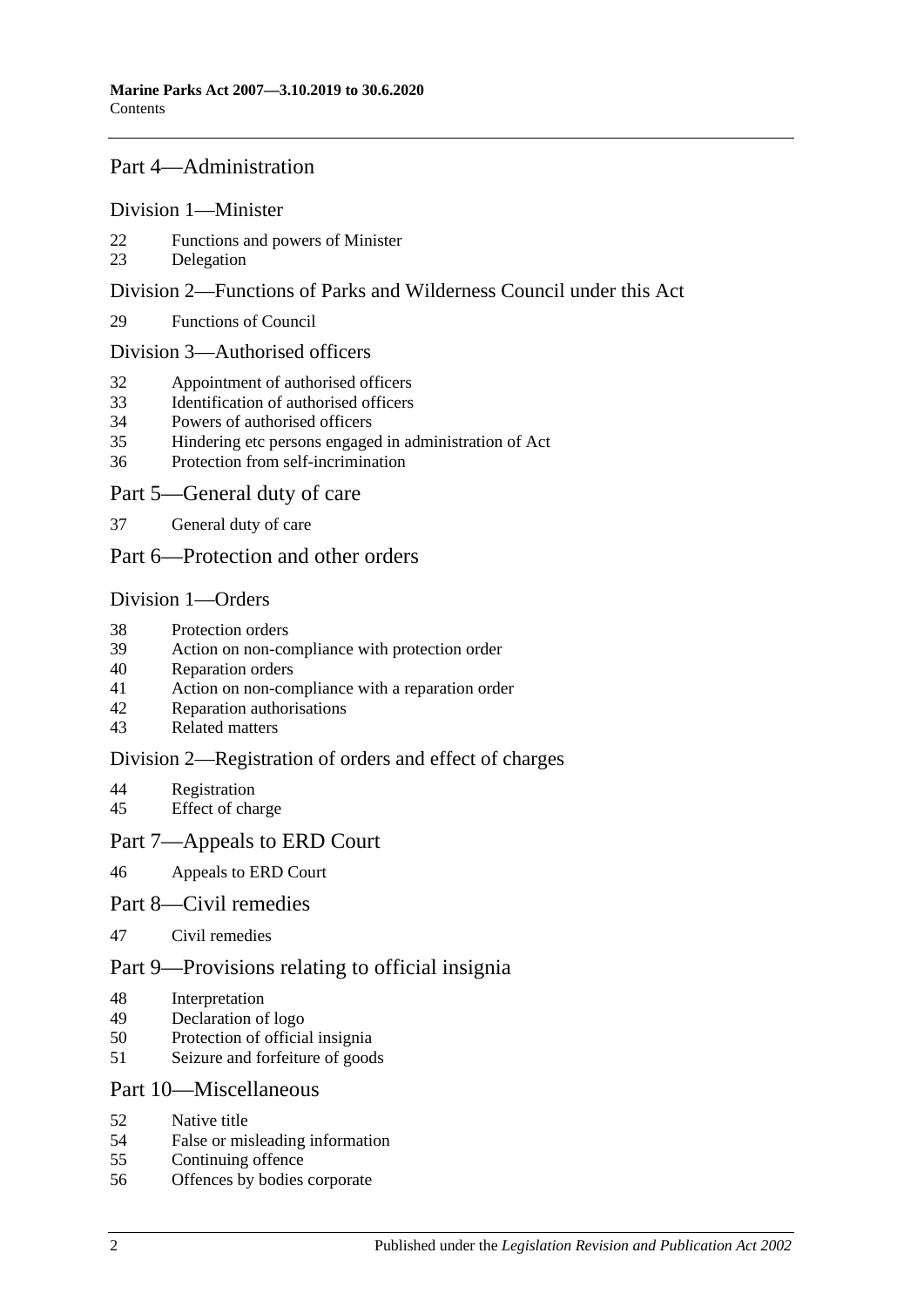- 57 [Additional orders on conviction](#page-34-0)
- 58 [General defence](#page-34-1)
- 59 [Criminal jurisdiction of ERD Court](#page-34-2)
- 60 [Confidentiality](#page-34-3)
- 61 [Service](#page-35-0)
- 62 [Evidentiary provisions](#page-35-1)
- 63 [Regulations](#page-36-0)

[Legislative history](#page-37-0)

#### <span id="page-2-0"></span>**The Parliament of South Australia enacts as follows:**

## **Part 1—Preliminary**

#### <span id="page-2-1"></span>**1—Short title**

This Act may be cited as the *Marine Parks Act 2007*.

#### <span id="page-2-2"></span>**3—Interpretation**

(1) In this Act—

*activity* includes the storage or possession of anything (including something in liquid or gaseous form);

*associate*—see [subsection](#page-3-0) (2);

*authorised officer* means a person appointed under [Part 4 Division 3;](#page-17-0)

*business* includes a business not carried on for profit or gain;

*business day* means any day except a Saturday or a Sunday or other public holiday;

*Chief Executive* means the Chief Executive of the Department and includes a person for the time being acting in that position;

*coastal waters of the State* means any part of the sea that is from time to time included in the coastal waters of the State by virtue of the *Coastal Waters (State Powers) Act 1980* of the Commonwealth;

*condition* includes a limitation;

*contravene* includes fail to comply with;

*Council* means the Parks and Wilderness Council established under the *[National](http://www.legislation.sa.gov.au/index.aspx?action=legref&type=act&legtitle=National%20Parks%20and%20Wildlife%20Act%201972)  [Parks and Wildlife Act](http://www.legislation.sa.gov.au/index.aspx?action=legref&type=act&legtitle=National%20Parks%20and%20Wildlife%20Act%201972) 1972*;

*council* means a council within the meaning of the *[Local Government Act](http://www.legislation.sa.gov.au/index.aspx?action=legref&type=act&legtitle=Local%20Government%20Act%201999) 1999*;

*Department* means the administrative unit of the Public Service that is, under the Minister, responsible for the administration of this Act;

*domestic partner* means a person who is a domestic partner within the meaning of the *[Family Relationships Act](http://www.legislation.sa.gov.au/index.aspx?action=legref&type=act&legtitle=Family%20Relationships%20Act%201975) 1975*, whether declared as such under that Act or not;

*ERD Court* means the Environment, Resources and Development Court established under the *[Environment, Resources and Development Court Act](http://www.legislation.sa.gov.au/index.aspx?action=legref&type=act&legtitle=Environment%20Resources%20and%20Development%20Court%20Act%201993) 1993*;

*general duty of care* means the duty under [Part 5;](#page-20-1)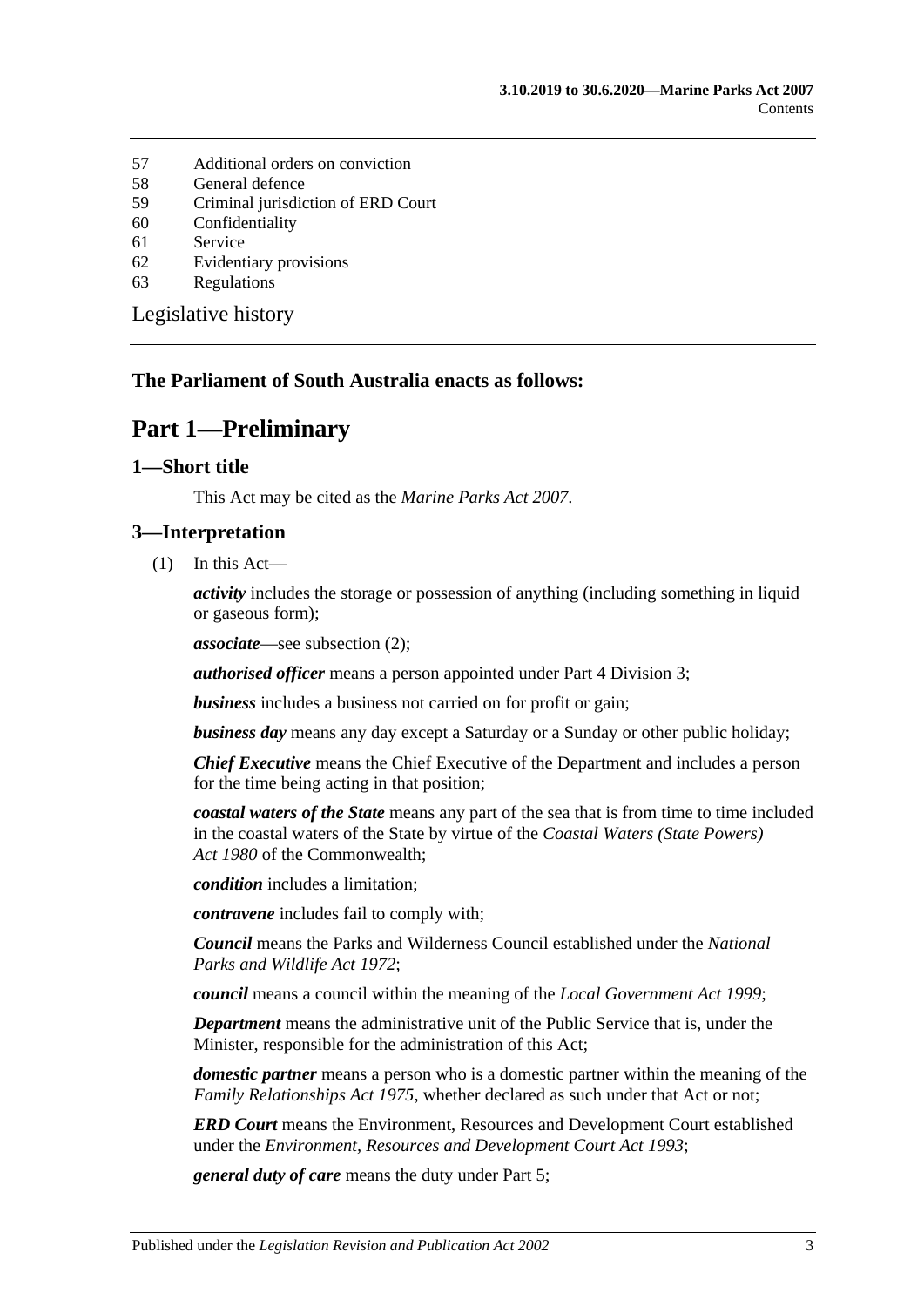*harm*—see [subsection](#page-4-1) (4);

*indigenous land use agreement* means an indigenous land use agreement registered under Part 2 Division 3 of the *Native Title Act 1993* of the Commonwealth;

*land* includes air above land;

*management plan* means a management plan under [Part 3 Division 2;](#page-9-0)

*marine park* means an area established as a marine park under [Part 3 Division 1;](#page-7-2)

*permit* means a permit under [Part 3 Division 4;](#page-13-0)

*place* includes any land, water, premises or structure;

*prohibiting or restricting an activity*—see [subsection](#page-4-2) (5);

*protection order* means a protection order under [Part 6 Division 1;](#page-21-1)

*public authority* includes a Minister, statutory authority or council;

*related operational Act* means an Act declared by the regulations to be a related operational Act;

*reparation order* means a reparation order under [Part 6 Division 1;](#page-21-1)

*restrict* includes regulate;

*sea* includes land beneath sea and air above sea;

*special purpose area*—see [section](#page-5-0) 5;

*spouse*—a person is the spouse of another if they are legally married;

*statutory authorisation* means an approval, consent, licence, permit or other authorisation or entitlement granted, arising or required under an Act;

*statutory instrument* means—

- (a) a plan, program or policy; or
- (b) any other instrument of a prescribed kind,

made under an Act;

*taking action to make good harm*—see [subsection](#page-4-3) (6);

*vehicle* includes aircraft;

*vessel* means—

- (a) a ship, boat or vessel; or
- (b) an air-cushion vehicle, or other similar craft, used on water; or
- (c) a surf board, wind surf board, motorised jet ski, water skis or other similar device on which a person rides through water; or
- (d) a structure that is designed to float in water;

*waters* includes land beneath waters and air above waters;

*zone*—see [section](#page-4-0) 4.

- <span id="page-3-0"></span>(2) For the purposes of this Act, a person is an *associate* of another if—
	- (a) they are partners; or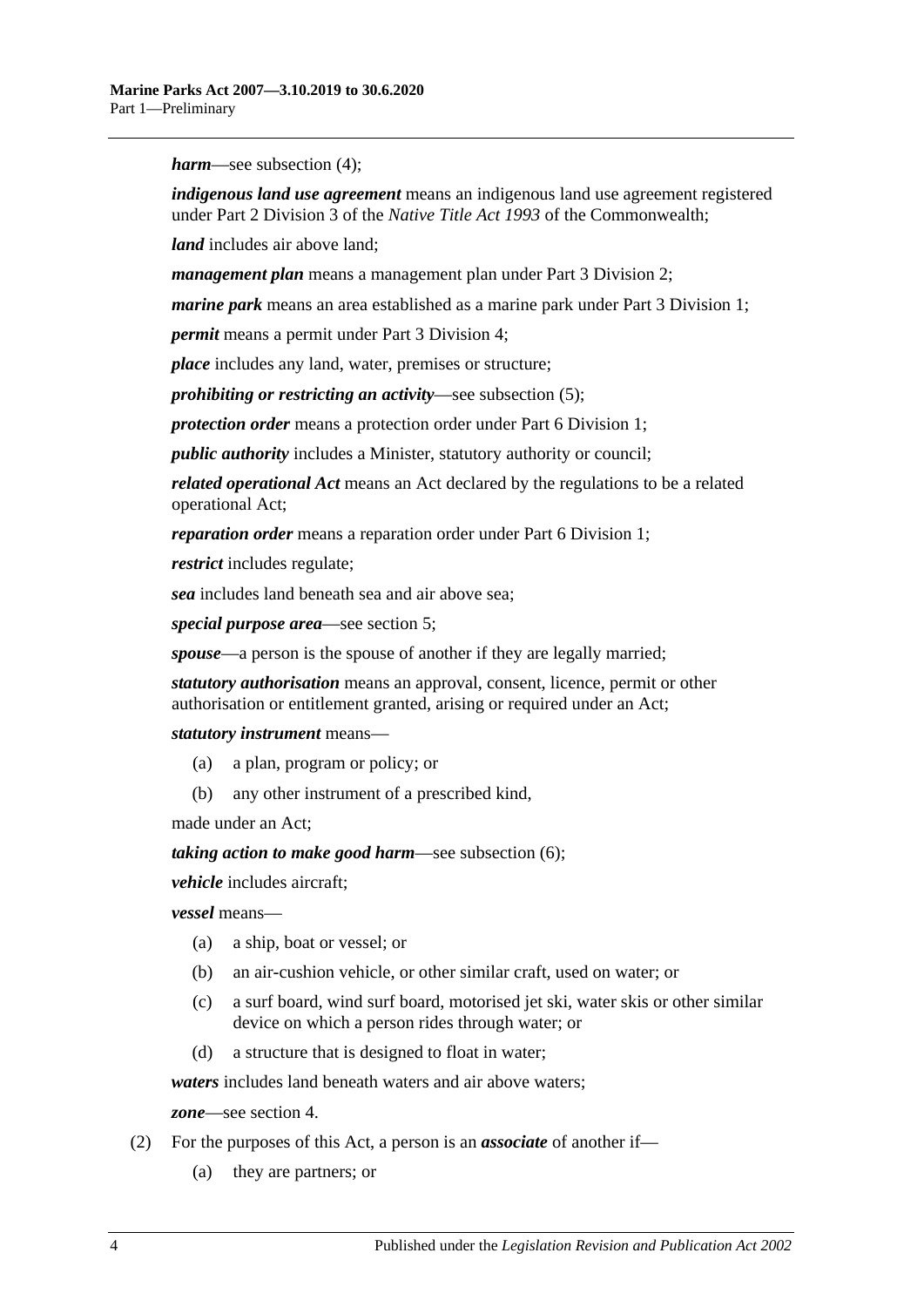- (b) 1 is a spouse, domestic partner, parent or child of another; or
- (c) they are both trustees or beneficiaries of the same trust, or 1 is a trustee and the other is a beneficiary of the same trust; or
- (d) 1 is a body corporate or other entity (whether inside or outside Australia) and the other is a director or member of the governing body of the body corporate or other entity; or
- (e) 1 is a body corporate or other entity (whether inside or outside Australia) and the other is a person who has a legal or equitable interest in 5 per cent or more of the share capital of the body corporate or other entity; or
- (f) they are related bodies corporate within the meaning of the *Corporations Act 2001* of the Commonwealth; or
- (g) a chain of relationships can be traced between them under any 1 or more of the above paragraphs.
- (3) For the purposes of [subsection](#page-3-0) (2), a *beneficiary* of a trust includes an object of a discretionary trust.
- <span id="page-4-1"></span>(4) For the purposes of this Act—
	- (a) *harm* includes—
		- (i) a risk of harm, and future harm; and
		- (ii) anything declared by regulation to be harm to a marine park; and
	- (b) harm need not be permanent but must be more than transient or tenuous in nature.
- <span id="page-4-2"></span>(5) For the purposes of this Act, a reference to *prohibiting or restricting an activity* within a marine park, or a zone or other area of a marine park, includes a reference to prohibiting or restricting access (including access by aircraft) to the marine park or zone or area.
- <span id="page-4-3"></span>(6) For the purposes of this Act, *taking action to make good harm* to a marine park includes taking the following action:
	- (a) minimising, managing or containing the harm;
	- (b) remedying the harm;
	- (c) addressing the consequences resulting from the harm;
	- (d) compensating for any loss or adverse impacts arising from the harm.
- (7) For the purposes of this Act, the Minister may, in assessing the costs of taking action to make good harm to a marine park, apply any assumptions determined by the Minister to be reasonable in the circumstances.

#### <span id="page-4-0"></span>**4—Meaning of zone**

- (1) For the purposes of this Act, a *zone* is an area within a marine park that—
	- (a) has boundaries defined by the management plan for the marine park; and
	- (b) is identified by the management plan as a particular type of zone depending on the degree of protection required within the area.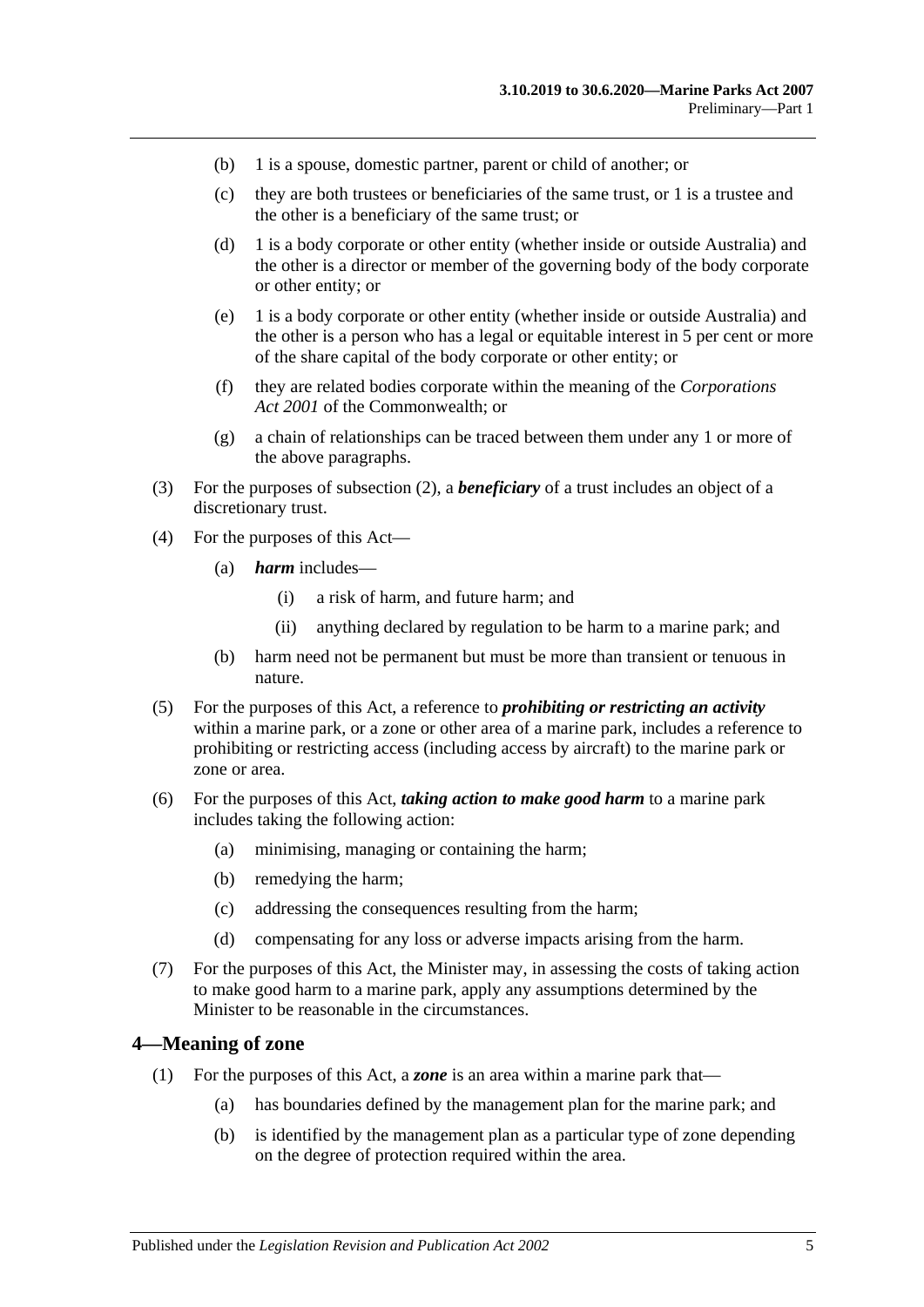- (2) It is intended that the regulations will make provision for the following types of zones:
	- (a) a *general managed use zone*—being a zone primarily established so that an area may be managed to provide protection for habitats and biodiversity within a marine park, while allowing ecologically sustainable development and use;
	- (b) a *habitat protection zone*—being a zone primarily established so that an area may be managed to provide protection for habitats and biodiversity within a marine park, while allowing activities and uses that do not harm habitats or the functioning of ecosystems;
	- (c) a *sanctuary zone*—being a zone primarily established so that an area may be managed to provide protection and conservation for habitats and biodiversity within a marine park, especially by prohibiting the removal or harm of plants, animals or marine products;
	- (d) a *restricted access zone*—being a zone primarily established so that an area may be managed by limiting access to the area.
- (3) The regulations may, for the purposes of a zone, apply various prohibitions or restrictions to the different types of zones.
- (4) The regulations may provide for other matters associated with the establishment or management of a zone (including by regulating other activities or circumstances that may arise by virtue of the creation or existence of a zone).

#### <span id="page-5-0"></span>**5—Meaning of special purpose area**

For the purposes of this Act, a *special purpose area* is an area within a marine park, identified as a special purpose area and with boundaries defined by the management plan for the marine park, in which specified activities, that would otherwise be prohibited or restricted as a consequence of the zoning of the area, will be permitted under the terms of the management plan.

#### <span id="page-5-1"></span>**6—Interaction with other Acts**

- (1) Subject to [subsection](#page-5-3) (2), this Act is in addition to the provisions of any other Act.
- <span id="page-5-3"></span>(2) The prohibitions or restrictions applying within a marine park under this Act will, to the extent prescribed by the regulations, have effect despite the provisions of any other Act.

#### <span id="page-5-2"></span>**7—Act binds Crown**

This Act binds the Crown in right of this State and also, so far as the legislative power of the State extends, the Crown in all its other capacities, but not so as to impose any criminal liability on the Crown.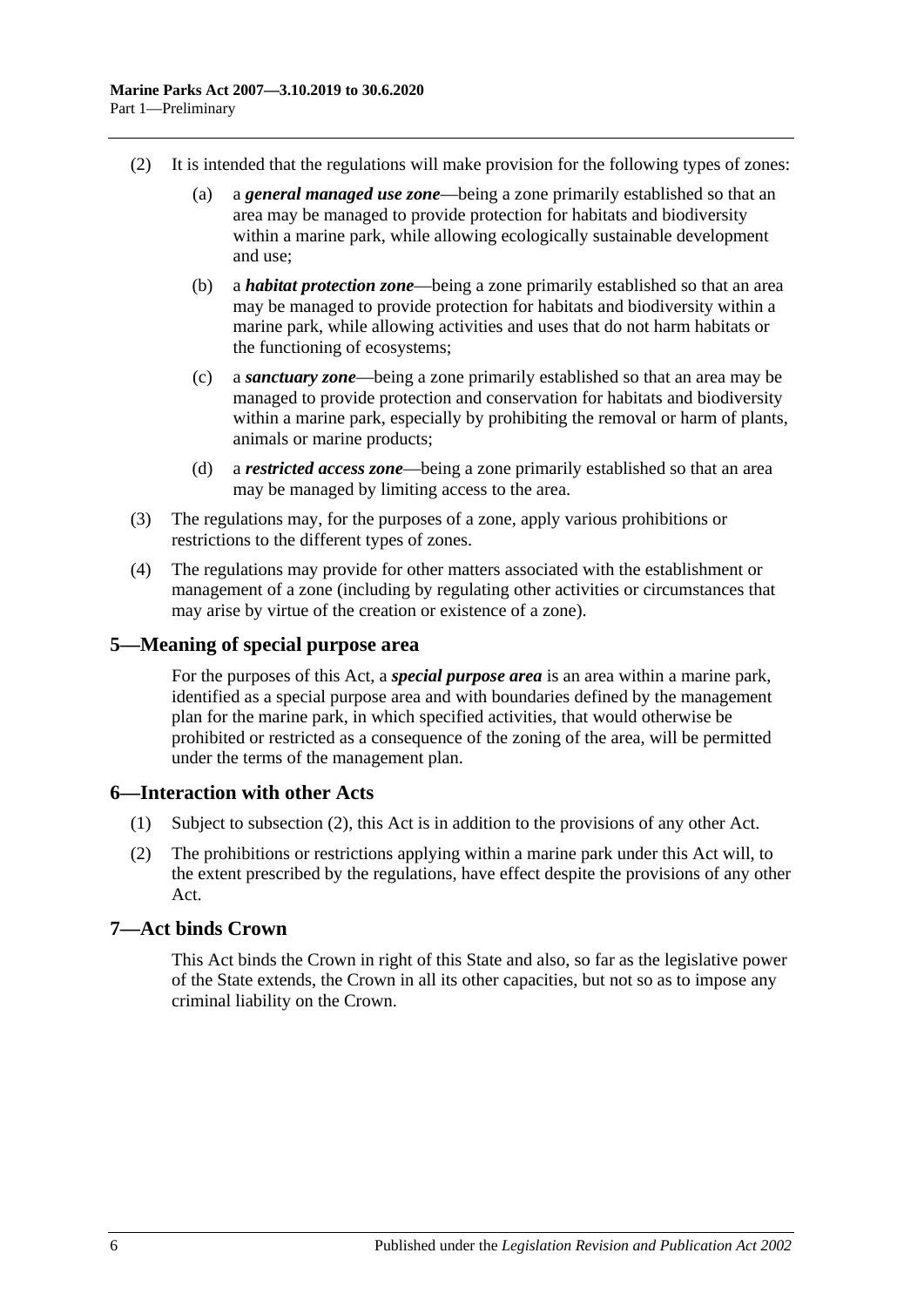# <span id="page-6-0"></span>**Part 2—Objects of Act**

#### <span id="page-6-1"></span>**8—Objects**

- (1) The objects of this Act are—
	- (a) to protect and conserve marine biological diversity and marine habitats by declaring and providing for the management of a comprehensive, adequate and representative system of marine parks; and
	- (b) to assist in—
		- (i) the maintenance of ecological processes in the marine environment; and
		- (ii) the adaptation to the impacts of climate change in the marine environment; and
		- (iii) protecting and conserving features of natural or cultural heritage significance; and
		- (iv) allowing ecologically sustainable development and use of marine environments; and
		- (v) providing opportunities for public appreciation, education, understanding and enjoyment of marine environments.
- (2) For the purposes of this Act, ecologically sustainable development comprises the use, protection, conservation, development and enhancement of the marine environment in a way, and at a rate, that will enable people and communities to provide for their economic, social and physical well-being and for their health and safety while—
	- (a) sustaining the potential of the marine environment to meet the reasonably foreseeable needs of future generations; and
	- (b) safeguarding the life-supporting capacities and processes of the marine environment; and
	- (c) avoiding, remedying or mitigating any adverse effects of activities on the marine environment.
- (3) The following principles should be taken into account in connection with achieving ecologically sustainable development for the purposes of this Act:
	- (a) decision-making processes should effectively integrate both long term and short term economic, environmental, social and equity considerations;
	- (b) if there are threats of serious or irreversible harm to the marine environment, lack of full scientific certainty should not be used as a reason for postponing measures to prevent harm;
	- (c) decision-making processes should be guided by the need to evaluate carefully the risks of any situation or proposal that may adversely affect the marine environment and to avoid, wherever practicable, causing any serious or irreversible harm to the marine environment;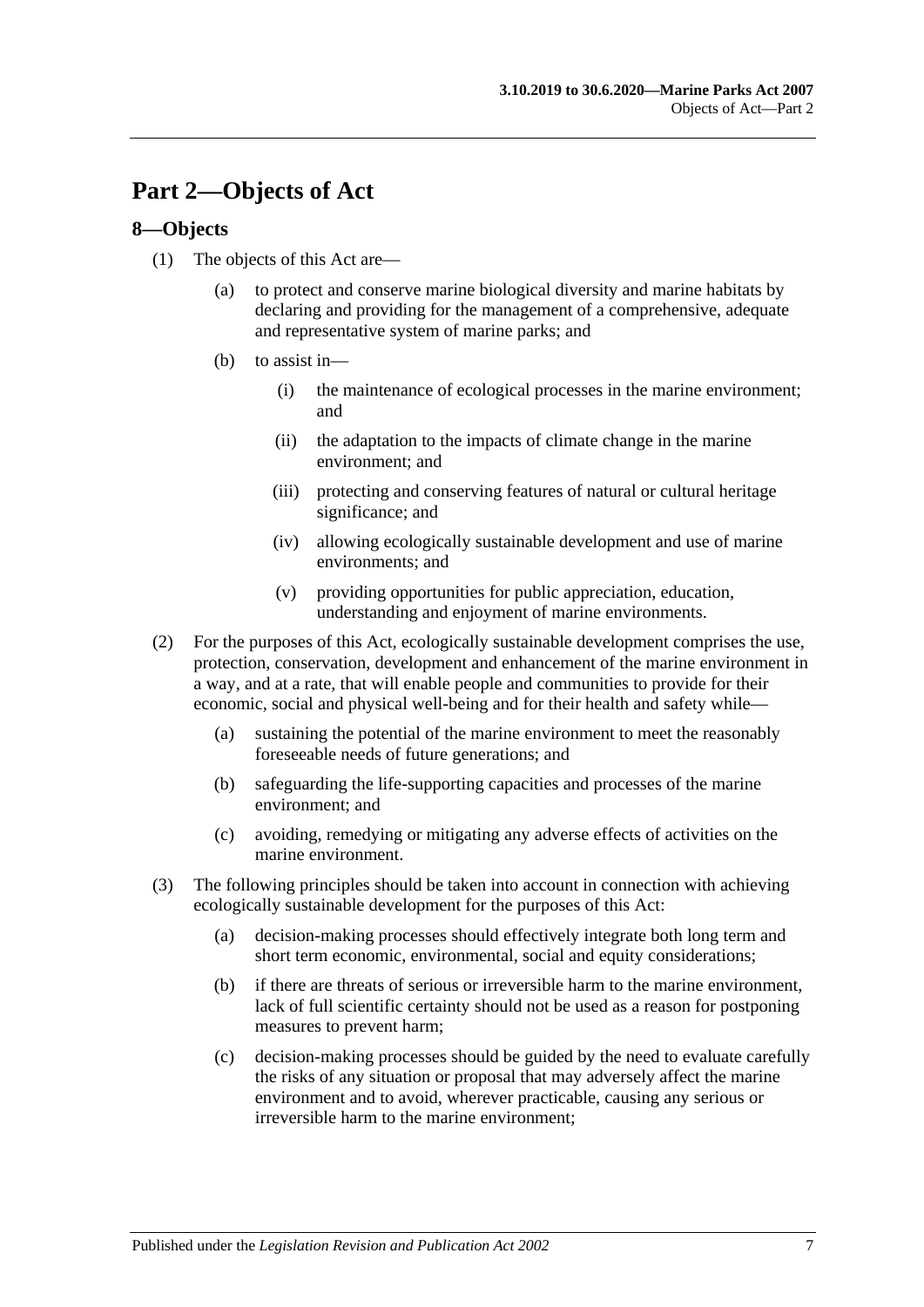- (d) the present generation should ensure that the health, diversity and productivity of the marine environment is maintained or enhanced for the benefit of future generations;
- (e) a fundamental consideration should be the conservation of biological diversity and ecological integrity;
- (f) environmental factors should be taken into account when valuing or assessing assets or services, costs associated with protecting or restoring the marine environment should be allocated or shared equitably and in a manner that encourages the responsible use of the marine environment, and people who obtain benefits from the marine environment, or who adversely affect or consume natural resources, should bear an appropriate share of the costs that flow from their activities;
- (g) if the management of the marine environment requires the taking of remedial action, the first step should, insofar as is reasonably practicable and appropriate, be to encourage those responsible to take such action before resorting to more formal processes and procedures;
- (h) consideration should be given to Aboriginal heritage, and to the interests of the traditional owners of any land or other natural resources;
- (i) consideration should be given to other heritage issues, and to the interests of the community in relation to conserving heritage items and places;
- (j) the involvement of the public in providing information and contributing to processes that improve decision-making should be encouraged;
- (k) the responsibility to achieve ecologically sustainable development should be seen as a shared responsibility between the State government, the local government sector, the private sector, and the community more generally.

#### <span id="page-7-0"></span>**9—Administration of Act to achieve objects**

The Minister, the ERD Court and other persons or bodies involved in the administration of this Act, and any other person or body required to consider the operation or application of this Act (whether acting under this Act or another Act), must act consistently with, and seek to further, the objects of this Act.

# <span id="page-7-1"></span>**Part 3—Marine parks**

#### <span id="page-7-2"></span>**Division 1—Establishment of marine parks**

#### <span id="page-7-4"></span><span id="page-7-3"></span>**10—Establishment of marine parks**

- (1) The Governor may, by proclamation made on the recommendation of the Minister—
	- (a) establish a specified area as a marine park; and
	- (b) assign a name to the marine park so established.
- (2) The Minister must, in formulating a recommendation for the purposes of [subsection](#page-7-4) (1), seek, and have regard to, the advice of the Council.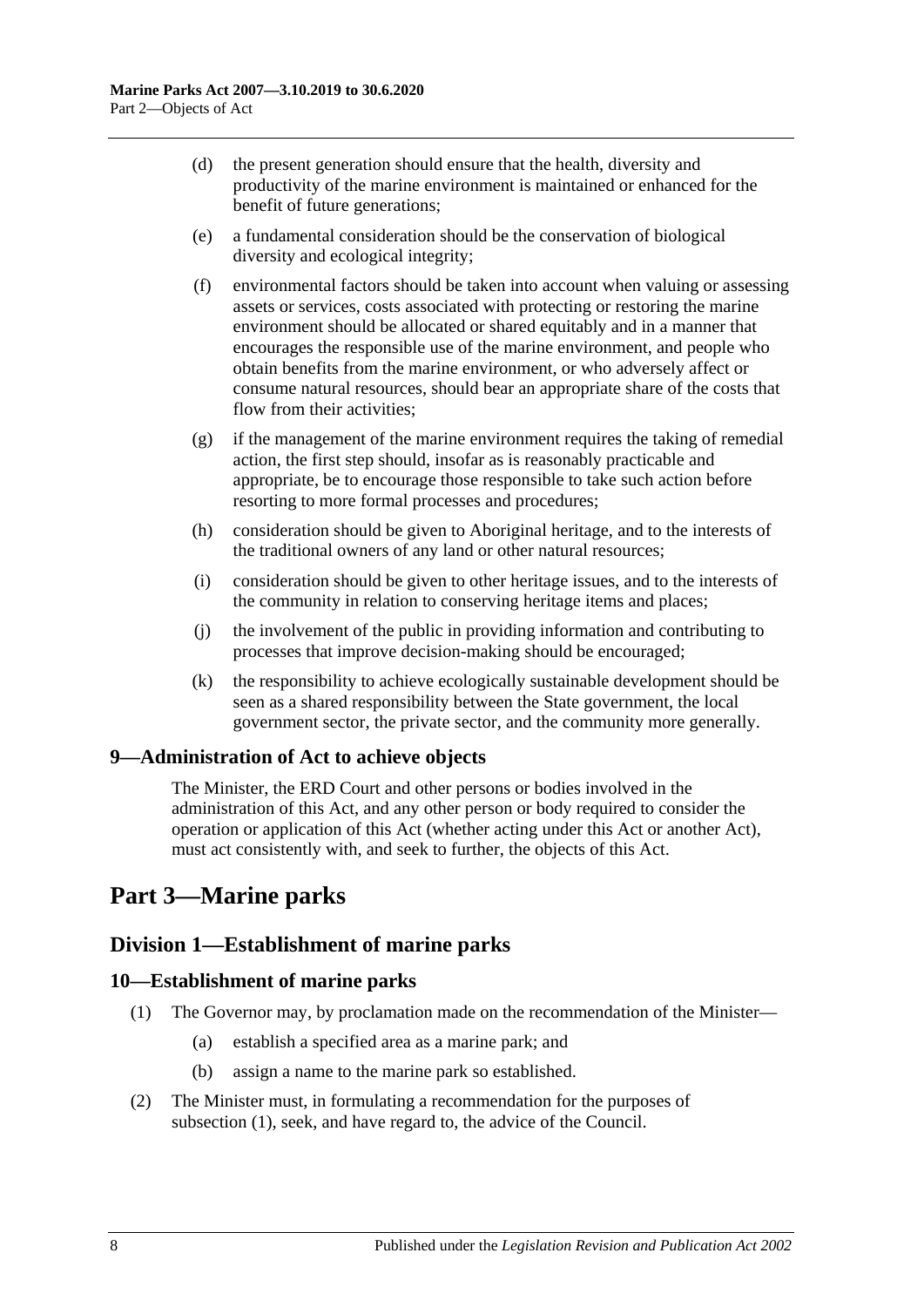- (3) The area to be specified by proclamation as a marine park is to consist of a part of the sea that is within the limits of the State or the coastal waters of the State, and may include land or waters held by, or on behalf of, the Crown within or adjacent to the specified part of the sea.
- <span id="page-8-0"></span>(4) A proclamation under this section—
	- (a) must define the boundaries of the marine park; and
	- (b) may, on the recommendation of the Minister, contain provisions (*interim protection orders*) that prohibit or restrict activities within the marine park with a view to ensuring that areas in a marine park are not adversely affected prior to the adoption by the Minister of a management plan for the marine park.
- (5) The Minister must take into account the following matters before making a recommendation under [subsection](#page-8-0) (4)(b)—
	- (a) any management arrangements that are already applying in relation to the area; and
	- (b) any development authorisations that have been given under the *[Development](http://www.legislation.sa.gov.au/index.aspx?action=legref&type=act&legtitle=Development%20Act%201993)  Act [1993](http://www.legislation.sa.gov.au/index.aspx?action=legref&type=act&legtitle=Development%20Act%201993)* in relation to the area; and
	- (c) any advice received from the Council,

and may take into account such other matters as the Minister thinks fit.

(6) A person must not contravene an interim protection order contained in a proclamation under this section.

Maximum penalty: \$100 000 or imprisonment for 2 years.

- <span id="page-8-2"></span>(7) The Minister must, after the Governor has established a marine park under this section, in the manner prescribed by the regulations, give public notice of the making of the relevant proclamation and, in so doing—
	- (a) specify a place or places where copies of the proclamation may be inspected or purchased; and
	- (b) invite submissions from interested persons within a period (of at least 6 weeks) specified by the Minister on the boundaries of the marine park.
- <span id="page-8-3"></span><span id="page-8-1"></span>(8) The Minister must consider any submissions received under [subsection](#page-8-1) (7)(b) and may, after taking into account any matters or advice determined by the Minister to be relevant in the circumstances, recommend to the Governor that the boundaries of the marine park be altered.
- <span id="page-8-7"></span><span id="page-8-6"></span><span id="page-8-5"></span><span id="page-8-4"></span>(9) The Governor may, by subsequent proclamation (whether or not a process under [subsection](#page-8-2) (7) or [\(8\)](#page-8-3) has been completed)—
	- (a) abolish a marine park established under this section; or
	- (b) on the recommendation of the Minister, alter the boundaries of a marine park established under this section; or
	- (c) alter the name of a marine park established under this section; or
	- (d) on the recommendation of the Minister, vary or revoke an interim protection order contained in a proclamation under this section.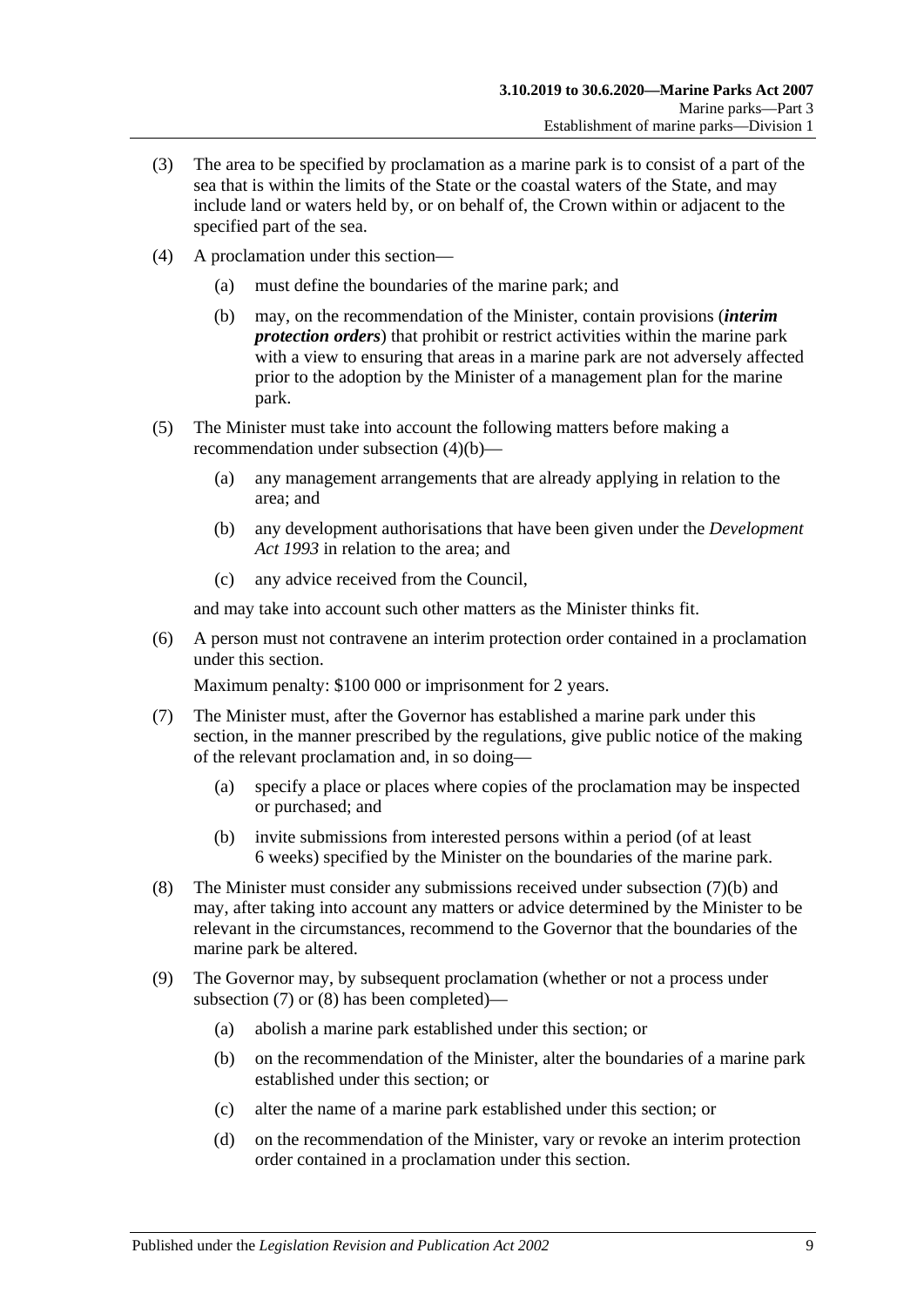- (10) The Minister must, in formulating a recommendation for the purposes of [paragraphs](#page-8-4) (b) and [\(d\)](#page-8-5) of [subsection](#page-8-6) (9), seek, and have regard to, the advice of the Council.
- <span id="page-9-5"></span>(11) Subject to [subsection](#page-9-4) (13), a proclamation must not be made under [subsection](#page-8-7) (9)(a) or [\(b\),](#page-8-4) by virtue of which an area ceases to be, or ceases to be included in, a marine park, except in accordance with a resolution passed by both Houses of Parliament.
- (12) Notice of a motion for a resolution under [subsection](#page-9-5) (11) must be given at least 14 sitting days before the motion is passed.
- <span id="page-9-4"></span>(13) [Subsection](#page-9-5) (11) does not apply to a proclamation made on the recommendation of the Minister under [subsection](#page-8-3) (8) within 6 months of the publication of a notice under [subsection](#page-8-2) (7).

### <span id="page-9-0"></span>**Division 2—Management of marine parks**

#### <span id="page-9-1"></span>**11—Interpretation**

In this Division—

- (a) a reference to a *draft management plan* includes a reference to a draft amendment to, or a draft revocation of, a management plan previously made under this Part; and
- (b) a reference to a *management plan* includes a reference to an amendment to, or a revocation of, a management plan previously made under this Part; and
- (c) a reference to an *initial management plan* for a marine park means the management plan first declared by the Governor to be an authorised management plan for the marine park after the establishment of the marine park.

#### <span id="page-9-2"></span>**12—Management of marine parks**

The Minister must manage a marine park in accordance with a management plan for the park.

#### <span id="page-9-3"></span>**13—General nature and content of management plans**

- (1) A management plan for a marine park—
	- (a) must be consistent with the objects of this Act and set out strategies for achieving those objects in relation to the park; and
	- (b) must establish the various types of zones within the park and define their boundaries; and
	- (c) may identify and define the boundaries of special purpose areas within the park and set out the activities that will be permitted in the areas; and
	- (d) may direct the management of day-to-day issues associated with any aspect of the park, or the use or protection of the park (including scientific monitoring or research); and
	- (e) may provide guidelines with respect to the granting of permits for various activities that might be allowed within the park.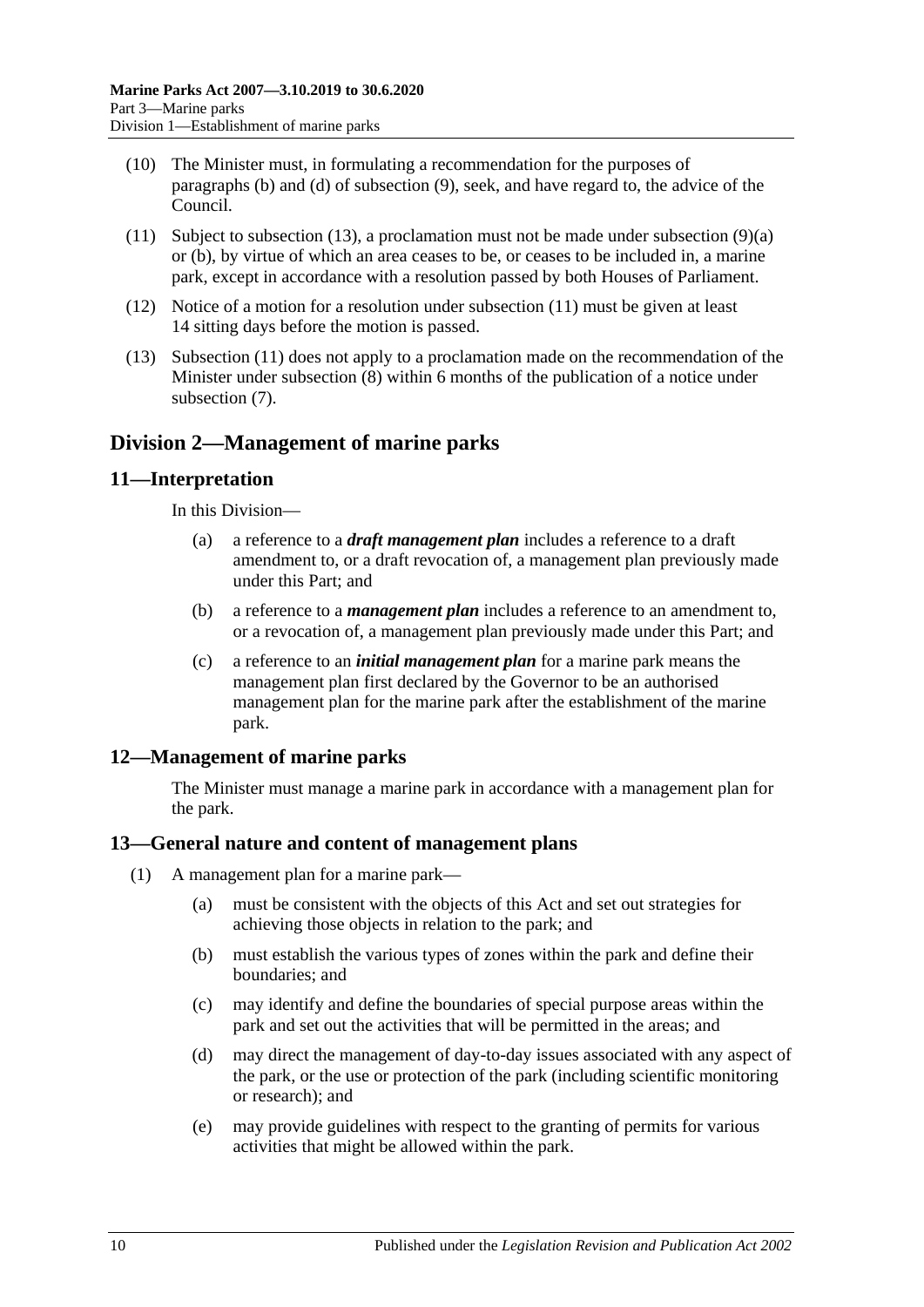- (2) A management plan must take into account—
	- (a) the provisions of a document identified by the Minister, by notice in the Gazette, as the State's general strategic plan; and
	- (b) the provisions of the Planning Strategy and any relevant Development Plan under the *[Development Act](http://www.legislation.sa.gov.au/index.aspx?action=legref&type=act&legtitle=Development%20Act%201993) 1993*; and
	- (c) the provisions of the State NRM Plan and any relevant regional NRM plan under the *[Natural Resources Management Act](http://www.legislation.sa.gov.au/index.aspx?action=legref&type=act&legtitle=Natural%20Resources%20Management%20Act%202004) 2004*; and
	- (d) the provisions of any relevant environment protection policy under the *[Environment Protection Act](http://www.legislation.sa.gov.au/index.aspx?action=legref&type=act&legtitle=Environment%20Protection%20Act%201993) 1993*; and
	- (e) the provisions of any indigenous land use agreement; and
	- (f) the provisions of any statutory instrument under a related operational Act (insofar as is relevant to the operation of this Act and reasonably practicable).

#### <span id="page-10-0"></span>**14—Procedure for making or amending management plans**

- (1) The Minister must, as soon as practicable after the establishment of a marine park, commence the process for the making of a management plan in relation to the park (with the view of completing the management plan within 3 years of the date of the relevant proclamation).
- (2) The Minister must review a management plan at least once in every 10 years.
- (3) The Minister may propose the amendment of a management plan at any time.
- (4) The Minister must, in relation to a proposal to make or amend a management plan—
	- (a) by notice published on a website determined by the Minister, give notice of the intention to make or amend a management plan; and
	- (b) publish, on a website determined by the Minister, a statement of the environmental, economic and social values of the area concerned; and
	- (c) prepare a draft of the management plan or amendment and a statement (an *impact statement*) of the expected environmental, economic and social impacts of the management plan or amendment; and
	- (d) seek the views of—
		- (i) all relevant Ministers; and
		- (ii) the Council; and
		- (iii) a representative of all signatories to any indigenous land use agreement that is in force in relation to any of the area comprising the marine park; and
		- (iv) a representative of any native title holders or claimants that have a native title determination or registered native title claim; and
		- (v) such persons or bodies as the Minister determines to be leading representatives of—
			- (A) the environment and conservation sector; and
			- (B) local government; and
			- (C) the commercial fishing industry; and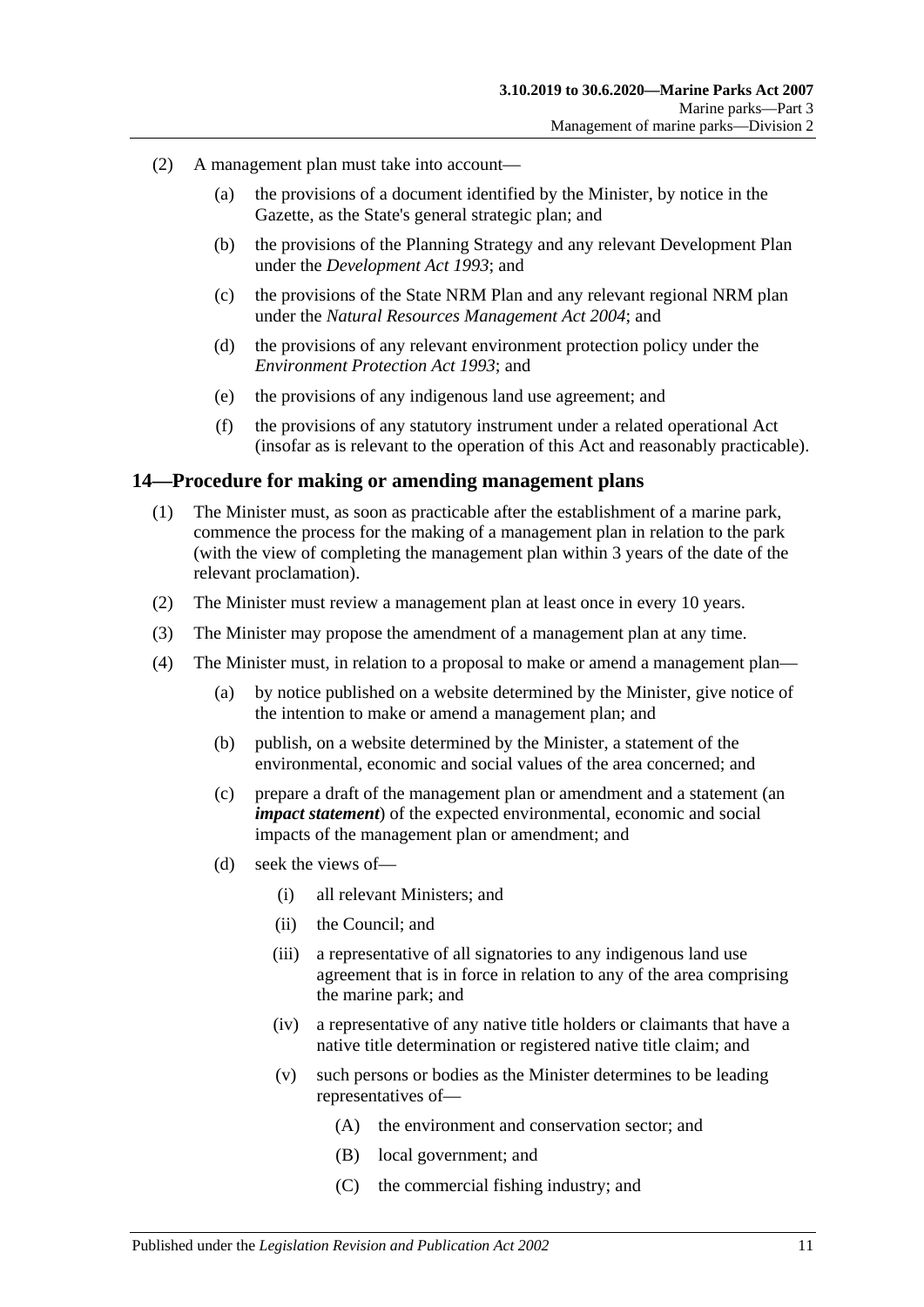- (D) the aquaculture industry; and
- (E) the recreational fishing sector; and
- (F) the mining and petroleum industries; and
- (G) the tourism sector; and
- (H) the general business sector,

in relation to the draft; and

- (e) publish the draft management plan and impact statement on a website determined by the Minister (so as to be accessible and capable of being printed without a charge imposed by the Minister), and make copies of the plan and impact statement available for inspection (without charge) or purchase at a place or places determined by the Minister; and
- <span id="page-11-0"></span>(f) by notice published on a website determined by the Minister, specify the place or places at which copies of the draft plan and impact statement are available for inspection (without charge) or purchase and specify an address to which interested persons may send written representations in relation to the draft within the period specified in the notice (being not less than 6 weeks from the date of publication of the notice).
- (5) The Minister may, in relation to the preparation of a draft to make or amend a management plan, seek the views of any person as he or she sees fit.
- (6) If the Minister is of the opinion that a draft amendment of a management plan is not substantive in nature—
	- (a) the Minister need not prepare a statement of environmental, economic and social values or an impact statement; and
	- (b) the Minister may dispense with the requirements of [subsection](#page-11-0) (4)(f).
- (7) At the end of the period referred to in the notice under [subsection](#page-11-0)  $(4)(f)$  and, in any event, before adopting a draft management plan, the Minister—
	- (a) must consider any views expressed to the Minister under this section in relation to the draft and any representations made by members of the public in response to the notice; and
	- (b) may make such alterations to the draft as the Minister thinks necessary or desirable.
- (8) On adopting a draft management plan, the Minister may refer the plan to the Governor and the Governor may, by notice in the Gazette—
	- (a) declare the draft to be an authorised management plan; and
	- (b) fix a day on which the plan will come into operation.
- (9) The Minister must, within 6 sitting days after the declaration of a management plan for a marine park, cause copies of the plan to be laid before both Houses of Parliament.
- (10) A failure of the Minister to comply with a requirement of this section does not affect the validity of a management plan.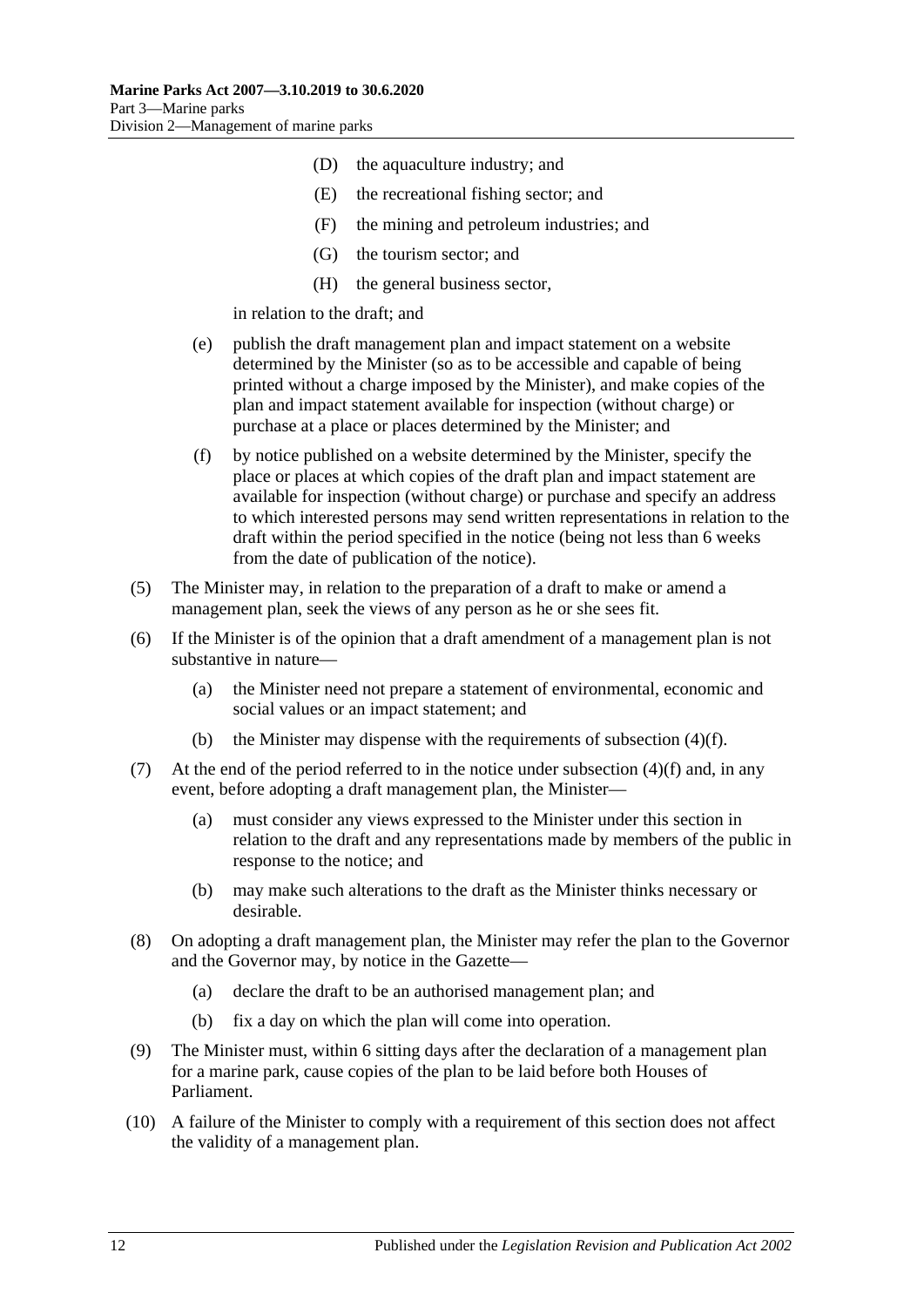(11) In this section—

*relevant Minister* means a Minister responsible for the administration of a related operational Act.

#### <span id="page-12-0"></span>**15—Parliamentary scrutiny**

Sections 10 and 10A of the *[Subordinate Legislation Act](http://www.legislation.sa.gov.au/index.aspx?action=legref&type=act&legtitle=Subordinate%20Legislation%20Act%201978) 1978* apply to an authorised management plan for a marine park (other than an initial management plan) as if it were a regulation within the meaning of that Act.

#### <span id="page-12-1"></span>**16—Availability and evidence of management plans**

- (1) Copies of each management plan and of any other document referred to in a management plan must be kept available for inspection (without charge) by the public during ordinary office hours at a place or places determined by the Minister.
- (2) Each management plan must also be published on a website determined by the Minister.
- (3) In legal proceedings, evidence of the contents of a management plan or of a document referred to in a management plan may be given by production of a document certified by the Minister as a true copy of the plan or other document.
- (4) An apparently genuine document purporting to be a certificate of the Minister will be accepted as such in the absence of proof to the contrary.

### <span id="page-12-2"></span>**Division 3—Regulation of activities within marine parks**

#### <span id="page-12-5"></span><span id="page-12-3"></span>**17—Zones**

(1) Subject to this Act, a person must not contravene a provision of the regulations prohibiting or restricting activities within a zone of a marine park.

Maximum penalty: \$100 000 or imprisonment for 2 years.

- <span id="page-12-6"></span>(2) If the circumstances of an alleged offence against [subsection](#page-12-5) (1) are constituted by a person undertaking recreational fishing by use of a hand line or rod and line, a prosecution cannot be commenced against the person unless the person had previously been given a warning in the prescribed manner and form by an authorised officer and, in allegedly committing the offence, acted in contravention of that warning.
- (3) For the purposes of [subsection](#page-12-6) (2), a certificate executed by an authorised officer certifying as to the giving of a warning specified in the certificate constitutes proof of the matters so certified in the absence of proof to the contrary.
- (4) [Subsection](#page-12-6) (2) does not apply if it is alleged that the offence was committed in a restricted access zone.
- (5) In this section, *hand line*, *recreational fishing* and *rod and line* have the same respective meanings as in the *[Fisheries Management Act](http://www.legislation.sa.gov.au/index.aspx?action=legref&type=act&legtitle=Fisheries%20Management%20Act%202007) 2007*.

#### <span id="page-12-7"></span><span id="page-12-4"></span>**18—Temporary prohibition or restriction of activities**

(1) The Minister may, by notice published in the Gazette, in a newspaper circulating generally within the State and on a website determined by the Minister, prohibit or restrict specified activities within a marine park, or a zone or other area of a marine park, for a maximum period of 90 days.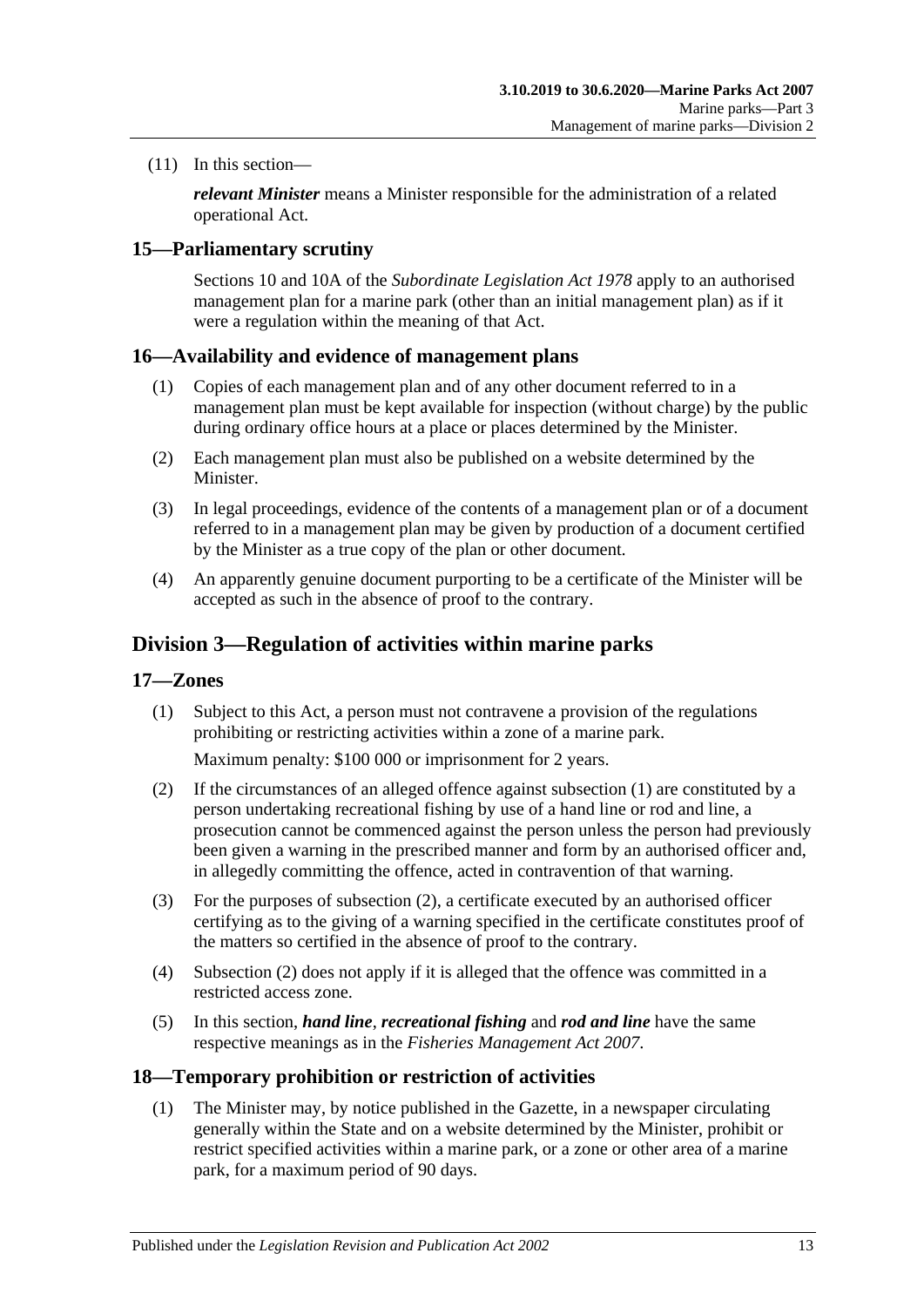- (2) The Minister may prohibit or restrict specified activities under [subsection](#page-12-7) (1) if, in the Minister's opinion, such a prohibition or restriction is necessary in circumstances of urgency—
	- (a) to protect a species of plant or animal; or
	- (b) to protect a feature of natural or cultural heritage significance; or
	- (c) to protect public safety.
- (3) The Minister may, by notice published in the Gazette, in a newspaper circulating generally within the State and on a website determined by the Minister, amend, extend or revoke a prohibition or restriction under [subsection](#page-12-7) (1).
- (4) The maximum period for which a prohibition or restriction may operate under this section is 180 days.
- (5) A person must not contravene a prohibition or restriction under this section. Maximum penalty: \$100 000 or imprisonment for 2 years.

### <span id="page-13-0"></span>**Division 4—Permits**

#### <span id="page-13-1"></span>**19—Permits for activities**

- (1) The Minister may grant a permit to a person to engage in an activity within a marine park, or a zone or other area of a marine park, that would otherwise be prohibited or restricted under [Division 3.](#page-12-2)
- (2) The regulations may limit the activities for which a permit may be granted under this section.
- (3) An applicant for a permit under this section must make the application in a manner and form determined by the Minister.
- (4) The Minister must refuse to grant a permit if the granting of the permit is precluded by the regulations, and may refuse to grant a permit if, in the Minister's opinion, the application should be refused—
	- (a) because the applicant is not a fit and proper person to hold the permit; or
	- (b) because to grant the permit would be prejudicial to the interests of conservation; or
	- (c) for any other sufficient reason, having regard to any applicable guidelines in the management plan for the marine park or the objects of this Act.
- (5) A permit—
	- (a) must specify the purpose or purposes for which it is issued; and
	- (b) is subject to such conditions as the Minister thinks fit; and
	- (c) may, if the holder of the permit has, in the opinion of the Minister, contravened this Act, be revoked by the Minister by notice in writing given to the person; and
	- (d) may be revoked by the Minister by instrument in writing given to the holder of the permit if, in the opinion of the Minister, it is in the interests of conservation to do so.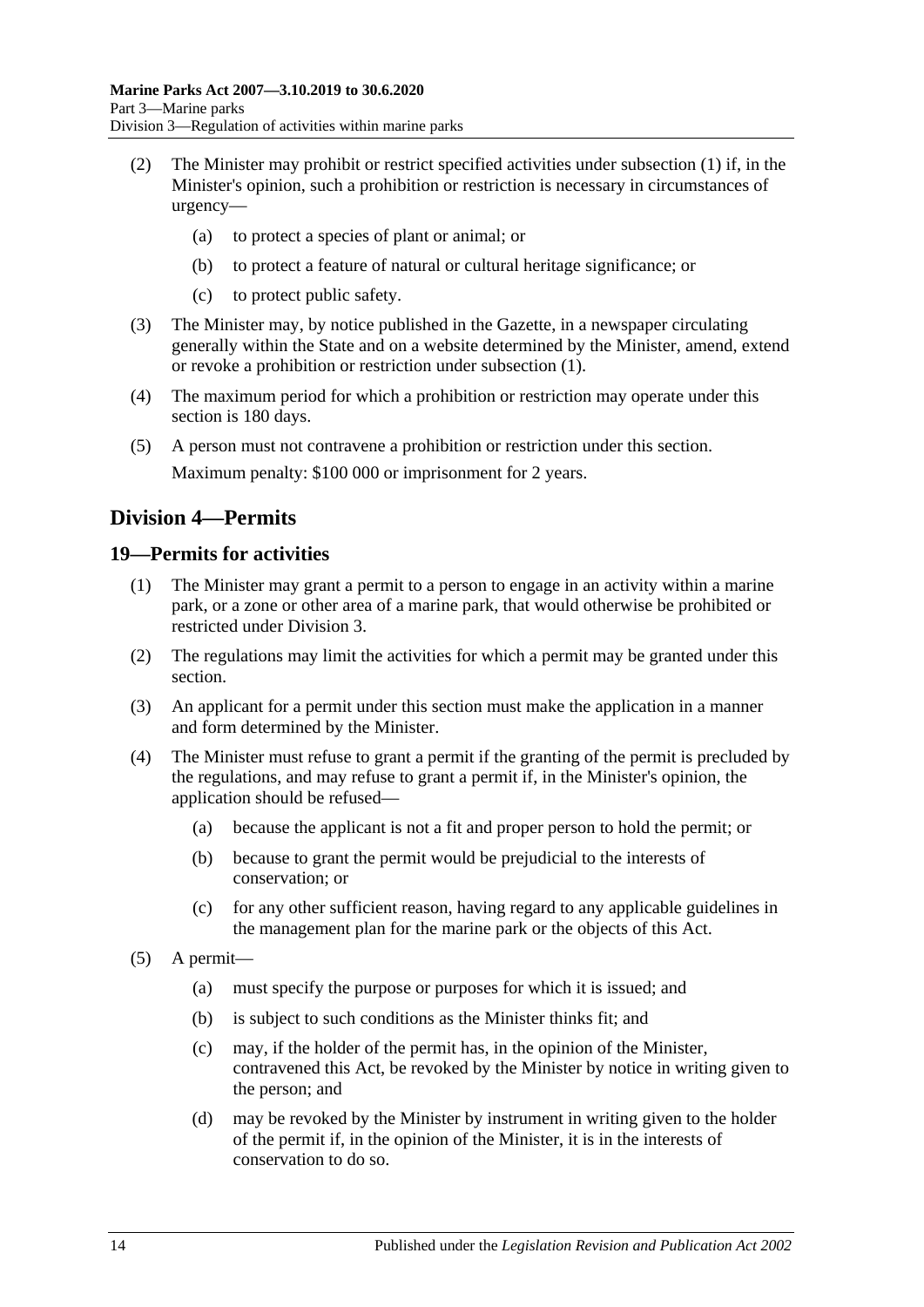- (6) A condition of a permit may require compliance with a specified code of practice, standard or other document as in force at a specified time or as in force from time to time.
- (7) A permit—
	- (a) comes into operation on the day fixed in the permit for its commencement or if no such day is fixed, on the day on which it is granted; and
	- (b) expires on the day fixed in the permit for its expiry or, if no such day is fixed, on the expiration of 12 months from the day on which it came into operation.
- (8) The conditions of a permit may be varied—
	- (a) if a permit is issued for a period of more than 12 months, on the expiration of 12 months from the day on which it came into operation; or
	- (b) at the discretion of the Minister if—
		- (i) the holder of the permit contravenes this Act; or
		- (ii) in the opinion of the Minister, there is significant risk of harm to a marine park occurring; or
		- (iii) a management plan for a marine park is amended resulting in an alteration of the zones, or the boundaries of the zones, of the marine park; or
	- (c) at any time—
		- (i) with the consent of the applicant; or
		- (ii) as provided for by the regulations or a condition of the permit.
- (9) A permit granted under this section may be transferred only if it is a permit for a prescribed activity or a permit of a prescribed class and the transfer complies with any prescribed conditions.

#### <span id="page-14-0"></span>**20—Contravention of condition of permit**

If the holder of a permit, or a person acting in the employment or with the authority of the holder of a permit, contravenes a condition of the permit, the holder of the permit is guilty of an offence.

Maximum penalty: \$100 000 or imprisonment for 2 years.

### <span id="page-14-1"></span>**Division 5—Affected statutory authorisations**

#### <span id="page-14-2"></span>**21—Affected statutory authorisations**

(1) If the rights conferred by a statutory authorisation under another Act are affected by the creation of a zone or the imposition of a temporary prohibition or restriction of activities within a marine park, the Minister must pay fair and reasonable compensation to the holder of the statutory authorisation or, if the Minister considers it appropriate to do so, compulsorily acquire, and pay fair and reasonable compensation for, the statutory authorisation, or any interest (or part of any interest) under a statutory authorisation.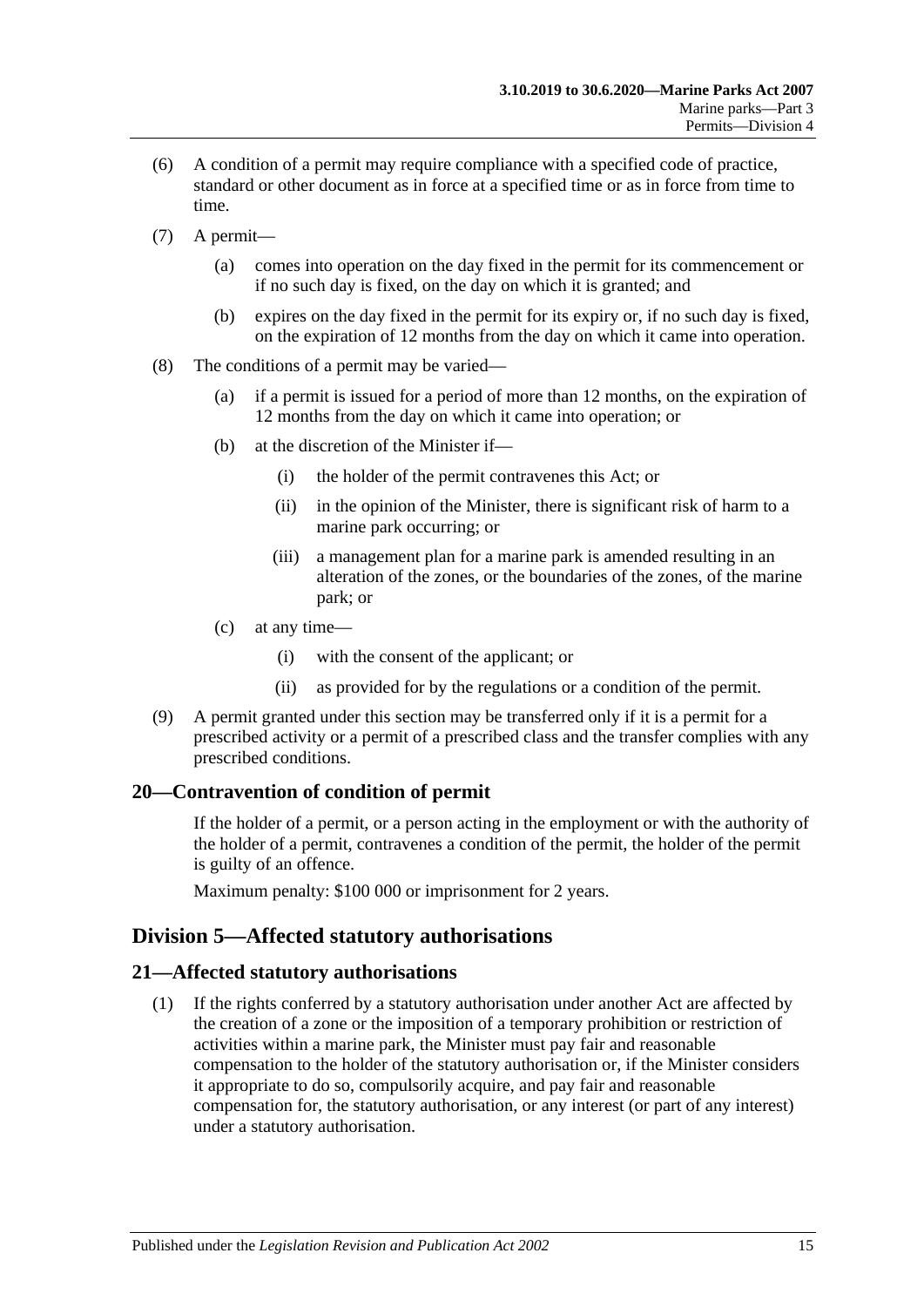- (2) The regulations may, for the purposes of this section—
	- (a) provide for a scheme for the payment of compensation to the holders of statutory authorisations whose rights are affected by the creation of a zone or the imposition of a temporary prohibition or restriction of activities within a marine park;
	- (b) provide for a scheme of compulsory acquisition and the payment of compensation to persons whose statutory authorisations, or any interests under a statutory authorisation, are compulsorily acquired;
	- (c) prescribe the method of calculation of amounts payable as compensation under this section;
	- (d) provide for a process of objection and appeal in relation to the payment of compensation under this section.
- (3) This section, and regulations made for the purposes of this section, will have effect in relation to a statutory authorisation under another Act, despite the provisions of the other Act.

## <span id="page-15-0"></span>**Part 4—Administration**

#### <span id="page-15-1"></span>**Division 1—Minister**

#### <span id="page-15-2"></span>**22—Functions and powers of Minister**

- (1) The Minister has the following functions under this Act:
	- (a) to examine and keep under review the need for areas to be constituted as marine parks;
	- (b) to seek and assess community nominations for marine parks after taking into account the objects of this Act;
	- (c) to prepare and keep under review marine park management plans;
	- (d) to ensure necessary protections are in place through the prohibition or restriction of activities within marine parks under this Act;
	- (e) to issue permits for activities that may be allowed within marine parks under this Act;
	- (f) to consult with relevant persons, bodies or authorities, including indigenous peoples with an association with a marine park, about the measures that should be taken to further the objects of this Act;
	- (g) as far as reasonably practicable and appropriate, to act to integrate the administration of this Act with the administration of other legislation that may affect a marine park;
	- (h) to institute, supervise or promote programs to protect, maintain or improve marine parks;
	- (i) to conduct or promote public education in relation to the protection, improvement or enhancement of marine parks;
	- (j) to keep the state of marine parks under review;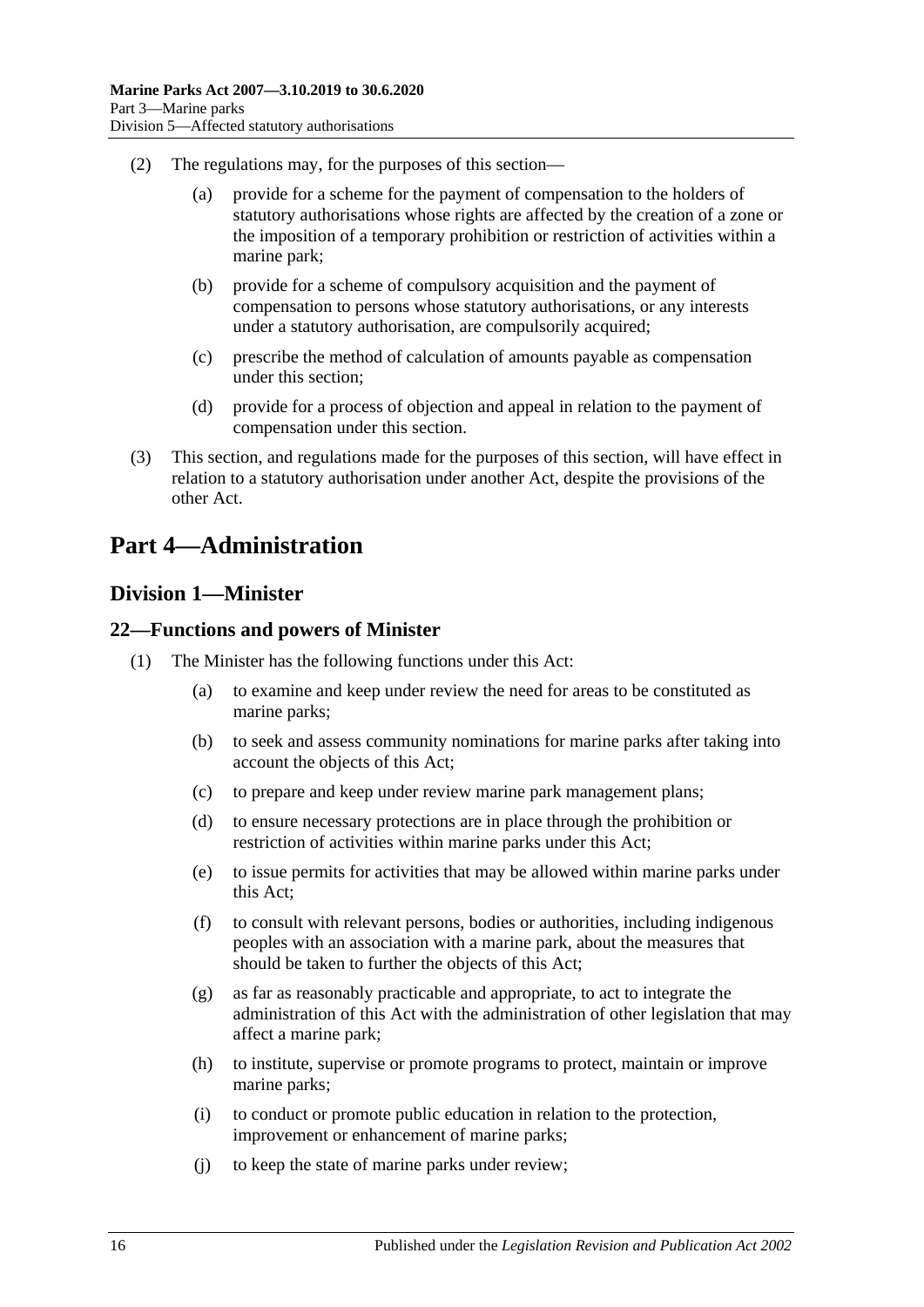- (k) to enforce the general duty of care;
- (l) such other functions as are assigned to the Minister by or under this or any other Act.
- <span id="page-16-3"></span>(2) The Minister has the power to do anything necessary, expedient or incidental to—
	- (a) performing the functions of the Minister under this Act; or
	- (b) administering this Act; or
	- (c) furthering the objects of this Act.
- (3) Without limiting [subsection](#page-16-3) (2), the Minister may, subject to and in accordance with, the *[Land Acquisition Act](http://www.legislation.sa.gov.au/index.aspx?action=legref&type=act&legtitle=Land%20Acquisition%20Act%201969) 1969*, acquire land for the purposes of this Act.

#### <span id="page-16-0"></span>**23—Delegation**

- (1) The Minister may delegate to a person or body (including a person for the time being holding or acting in a specified office or position) a function or power of the Minister under this Act.
- (2) A delegation under this section—
	- (a) must be by instrument in writing; and
	- (b) may be absolute or conditional; and
	- (c) does not derogate from the power of the Minister to act in any matter; and
	- (d) is revocable at will.
- (3) A function or power delegated under this section may, if the instrument of delegation so provides, be further delegated.

#### <span id="page-16-1"></span>**Division 2—Functions of Parks and Wilderness Council under this Act**

#### <span id="page-16-2"></span>**29—Functions of Council**

- (1) The Council has the following functions:
	- (a) to provide advice to the Minister on the establishment of marine parks, including—
		- (i) advice on any community nominations for marine parks; and
		- (ii) advice on the areas to be specified as marine parks;
	- (b) to provide advice to the Minister in relation to the introduction, variation or revocation of interim protection orders;
	- (c) to provide advice to the Minister in relation to a proposal to alter the boundaries of a marine park;
	- (d) to provide advice to the Minister in relation to a proposal to establish or alter a zone within a marine park;
	- (e) to provide advice to the Minister in relation to the management of marine parks, the formulation and operation of management plans under this Act, and the extent to which the objects of the Act are being achieved through the implementation of management plans under this Act;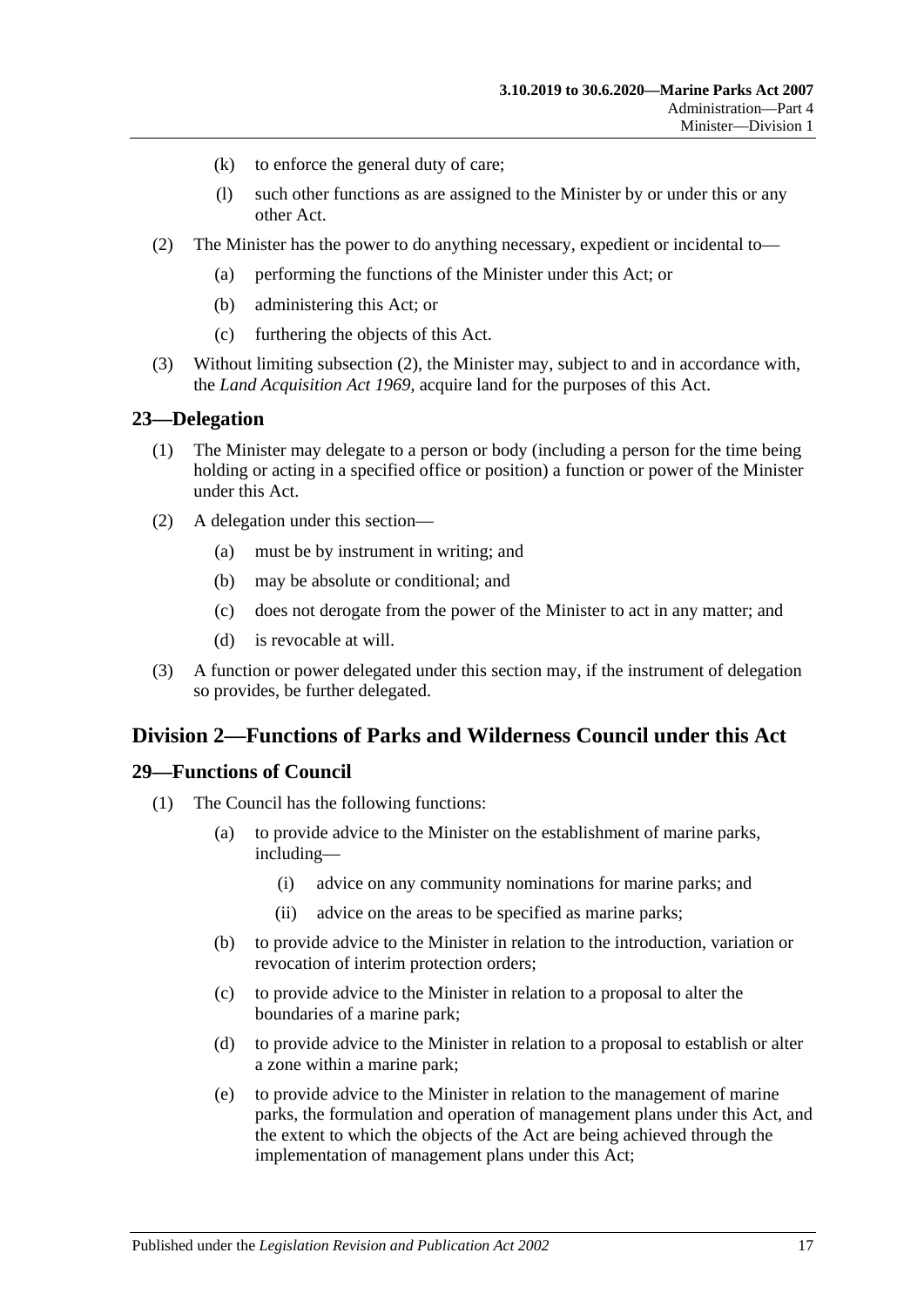- (f) to provide advice to the Minister on ways to promote community participation in the management of marine parks and the conservation of relevant marine environments;
- (g) to carry out such other functions as may be assigned to the Council by or under this Act or by the Minister.
- (2) The Council must, in providing advice to the Minister, take into account the objects of this Act.

### <span id="page-17-0"></span>**Division 3—Authorised officers**

#### <span id="page-17-1"></span>**32—Appointment of authorised officers**

- (1) The following persons are authorised officers under this Act:
	- (a) fisheries officers under the *[Fisheries Management Act](http://www.legislation.sa.gov.au/index.aspx?action=legref&type=act&legtitle=Fisheries%20Management%20Act%202007) 2007*;
	- (b) wardens under the *[National Parks and Wildlife Act](http://www.legislation.sa.gov.au/index.aspx?action=legref&type=act&legtitle=National%20Parks%20and%20Wildlife%20Act%201972) 1972*;
	- (c) police officers;
	- (d) persons of a class prescribed by regulation or persons appointed by the Minister, being persons who must, in either case, be employed in the public service of the State.
- (2) If the area of a marine park includes land within the area of a council, the Minister may appoint persons, nominated by the council, to be authorised officers under this Act.
- (3) The Minister may, at any time—
	- (a) revoke the appointment of an authorised officer appointed by the Minister; or
	- (b) limit the powers of an authorised officer appointed by the Minister.
- (4) The Minister may, by notice in the Gazette, limit the powers of a class of persons constituted as authorised officers.

#### <span id="page-17-2"></span>**33—Identification of authorised officers**

- (1) A person appointed by the Minister as an authorised officer under this Act must be issued with an identity card—
	- (a) containing the person's name and a photograph of the person; and
	- (b) stating that the person is an authorised officer under this Act; and
	- (c) stating any limitations on the authorised officer's powers.
- (2) If the powers of an authorised officer appointed by the Minister have been limited, the identity card issued to the authorised officer must contain a statement of those limitations.
- (3) An authorised officer (other than a police officer in uniform) must, at the request of another person in relation to whom the authorised officer intends to exercise powers under this Part, produce for the other person's inspection—
	- (a) if the officer was appointed by the Minister—the identity card issued to the officer under this section; or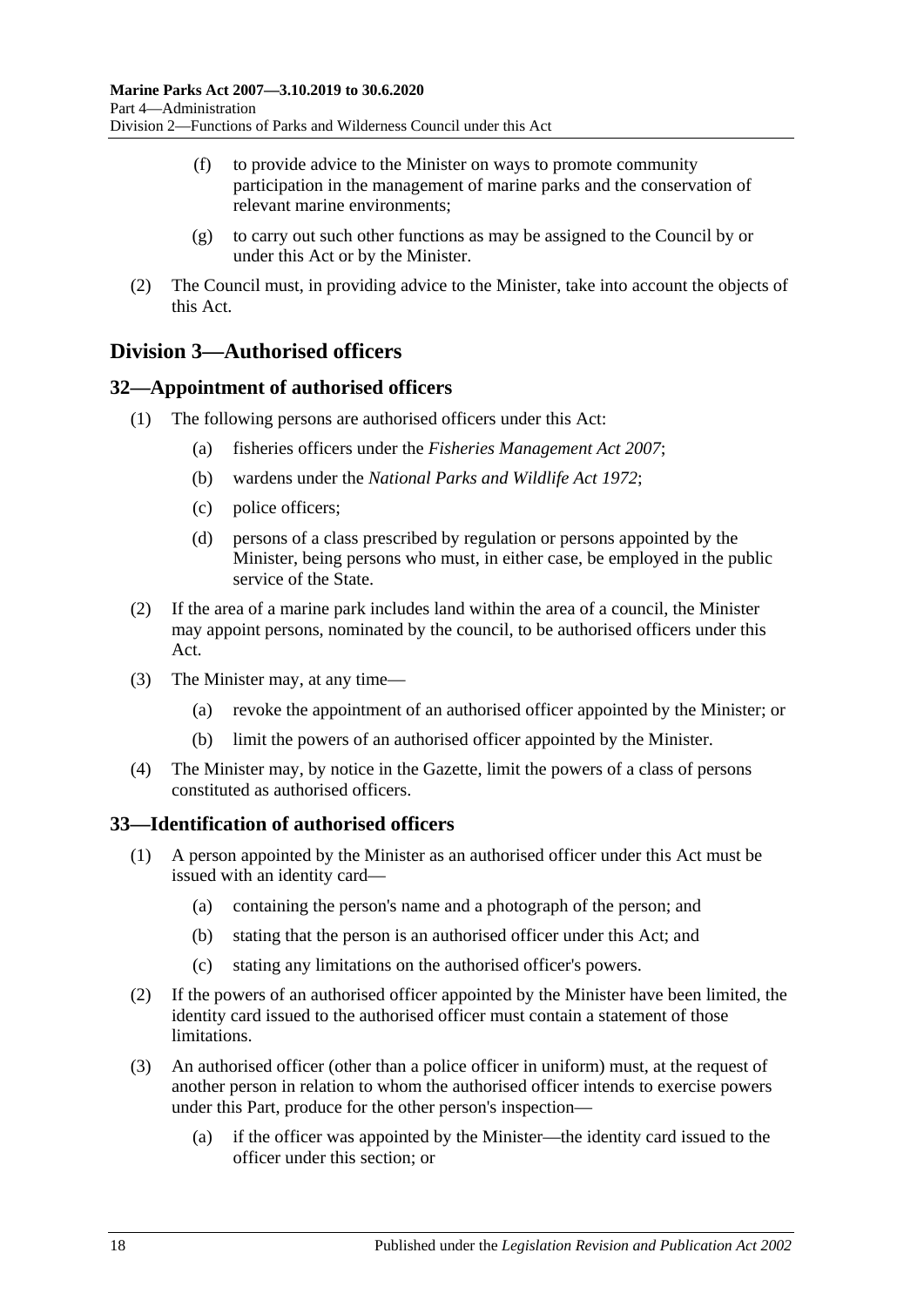- (b) if the officer is an authorised officer because the person holds an office under another Act—the identity card issued to the officer under that Act.
- (4) If a person in possession of an identity card issued to the person under this section ceases to be an authorised officer, the person must immediately return the identity card to the Minister.

Maximum penalty: \$250.

#### <span id="page-18-0"></span>**34—Powers of authorised officers**

- <span id="page-18-2"></span><span id="page-18-1"></span>(1) An authorised officer may, as may reasonably be required in connection with the administration, operation or enforcement of this Act—
	- (a) enter any place; or
	- (b) inspect any place, works, plant or equipment; or
	- (c) enter and inspect any vessel or vehicle, and for that purpose require a vessel or vehicle to stop, or to be presented for inspection at a place and time specified by the authorised officer; or
	- (d) give directions with respect to the stopping or movement of a vessel, vehicle, plant, equipment or other thing; or
	- (e) require a person apparently in charge of a vessel or vehicle to facilitate entry and inspection of the vessel or vehicle; or
	- (f) seize and retain anything that the authorised officer reasonably suspects has been used in, or may constitute evidence of, a contravention of this Act; or
	- (g) place any buoys, markers or other items or equipment in order to assist in environmental testing or monitoring; or
	- (h) require a person who the authorised officer reasonably suspects has committed, is committing or is about to commit, a contravention of this Act to state the person's full name and usual place of residence and to produce evidence of the person's identity; or
	- (i) require a person who the authorised officer reasonably suspects has knowledge of matters in respect of which information is reasonably required for the administration, operation or enforcement of this Act to answer questions in relation to those matters; or
	- (j) with the authority of a warrant issued by a magistrate, require a person to produce specified documents or documents of a specified kind, including a written record that reproduces in an understandable form information stored by computer, microfilm or other process; or
	- (k) examine, copy or take extracts from a document or information so produced or require a person to provide a copy of such a document or information; or
	- (l) take photographs, films, audio, video or other recordings; or
	- (m) examine or test a vessel, vehicle, plant, equipment, fitting or other thing, or cause or require it to be so examined or tested, or seize it or require its production for such examination or testing; or
	- (n) require a person holding a statutory authorisation or required to hold a statutory authorisation to produce the statutory authorisation for inspection; or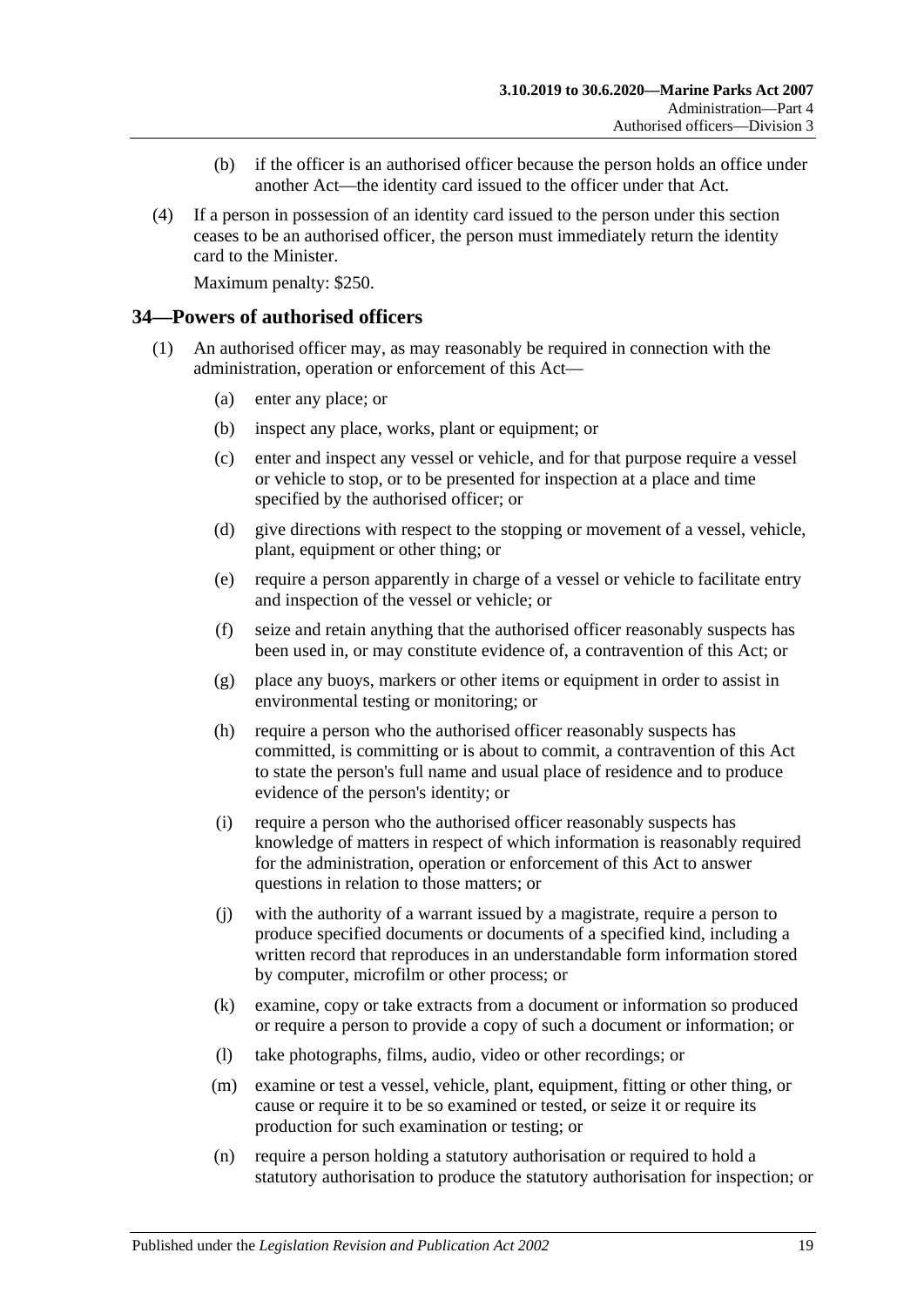- (o) give directions reasonably required in connection with the exercise of a power conferred by any of the above paragraphs or otherwise in connection with the administration, operation or enforcement of this Act; or
- (p) exercise other prescribed powers.
- <span id="page-19-1"></span>(2) An authorised officer must not exercise a power conferred by [subsection](#page-18-1) (1) in respect of a place of residence except on the authority of a warrant issued by a magistrate (but such a power may be exercised in respect of a vessel or vehicle).
- (3) An authorised officer, in exercising powers under this section, may be accompanied by such assistants as are reasonably required in the circumstances.
- <span id="page-19-2"></span>(4) An authorised officer may, on the authority of a warrant issued by a magistrate, use force to enter a place, vessel or vehicle.
- (5) A magistrate must not issue a warrant under [subsection](#page-19-1) (2) or [subsection](#page-19-2) (4) in relation to a place, vessel or vehicle unless satisfied that there are reasonable grounds to believe—
	- (a) that a contravention of this Act has been, is being, or is about to be, committed in or on the place, vessel or vehicle; or
	- (b) that something may be found in or on the place, vessel or vehicle that has been used in, or constitutes evidence of, a contravention of this Act; or
	- (c) that the circumstances require immediate action.
- (6) An application for the issue of a warrant under this section—
	- (a) may be made either personally or by telephone; and
	- (b) must be made in accordance with any procedures prescribed by the regulations.

#### <span id="page-19-0"></span>**35—Hindering etc persons engaged in administration of Act**

- (1) A person who—
	- (a) without reasonable excuse hinders or obstructs an authorised officer or other person engaged in the administration of this Act; or
	- (b) fails to answer a question put by an authorised officer to the best of his or her knowledge, information or belief; or
	- (c) produces a document or record that he or she knows, or ought to know, is false or misleading in a material particular; or
	- (d) fails without reasonable excuse to comply with a requirement or direction of an authorised officer under this Act; or
	- (e) uses abusive, threatening or insulting language to an authorised officer, or a person assisting an authorised officer; or
	- (f) falsely represents, by words or conduct, that he or she is an authorised officer,

is guilty of an offence.

Maximum penalty: \$10 000.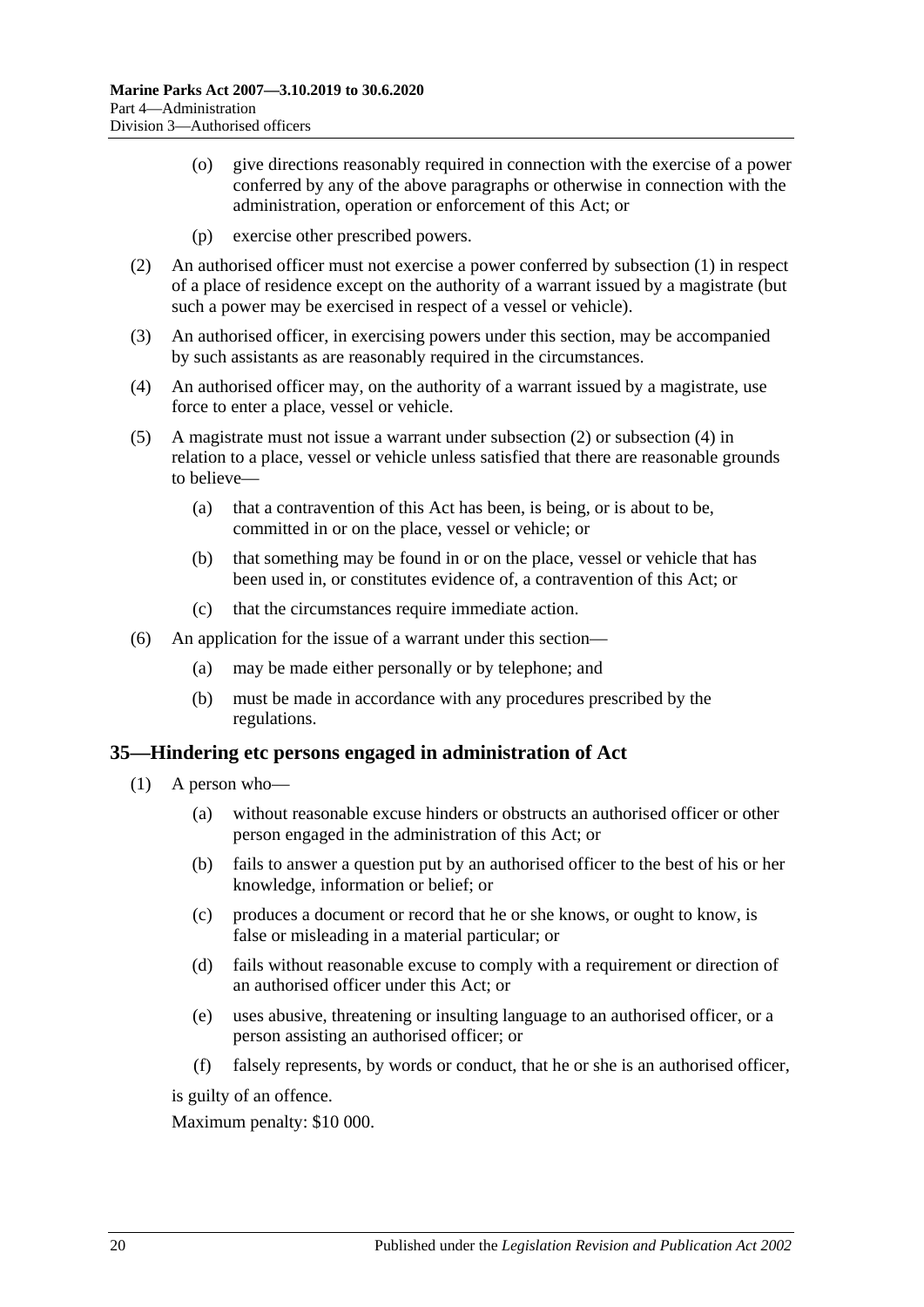(2) A person (other than an authorised officer) who, without the permission of the Minister, removes, destroys or interferes with any marker, peg or other item or equipment placed under section  $34(1)(g)$  is guilty of an offence. Maximum penalty: \$10 000.

#### <span id="page-20-0"></span>**36—Protection from self-incrimination**

A person is not obliged to answer a question or to produce a document or record as required under this Part if to do so might tend to incriminate the person or make the person liable to a penalty.

# <span id="page-20-1"></span>**Part 5—General duty of care**

#### <span id="page-20-3"></span><span id="page-20-2"></span>**37—General duty of care**

- (1) A person must take all reasonable measures to prevent or minimise harm to a marine park through his or her actions or activities.
- (2) In determining what measures are required to be taken, regard must be had, amongst other things, to—
	- (a) the nature of the harm; and
	- (b) the sensitivity of the environment that may be affected and the potential impact of the harm; and
	- (c) the practicality and financial implications of any alternative action, and the current state of technical and scientific knowledge; and
	- (d) any degrees of risk that may be involved; and
	- (e) the significance of the marine park to the State and to the environment and economy of the State; and
	- (f) the extent to which an act or activity may have a cumulative effect on a marine park; and
	- (g) if a statutory authorisation has been granted in respect of the action or activity, any assessment made in connection with the granting of the authorisation of potential harm to the marine park as a result of the action or activity and the extent to which any such harm was intended to be prevented or minimised through the attachment of conditions to the authorisation.
- (3) A person will be taken not to be in contravention of [subsection](#page-20-3) (1) if the person is acting in circumstances prescribed by the regulations.
- (4) A person who contravenes [subsection](#page-20-3) (1) is not, on account of the contravention alone, guilty of an offence but—
	- (a) compliance with the duty may be enforced by the issuing of a protection order under [Part 6;](#page-21-0) and
	- (b) a reparation order or reparation authorisation may be issued under that Part in respect of the contravention.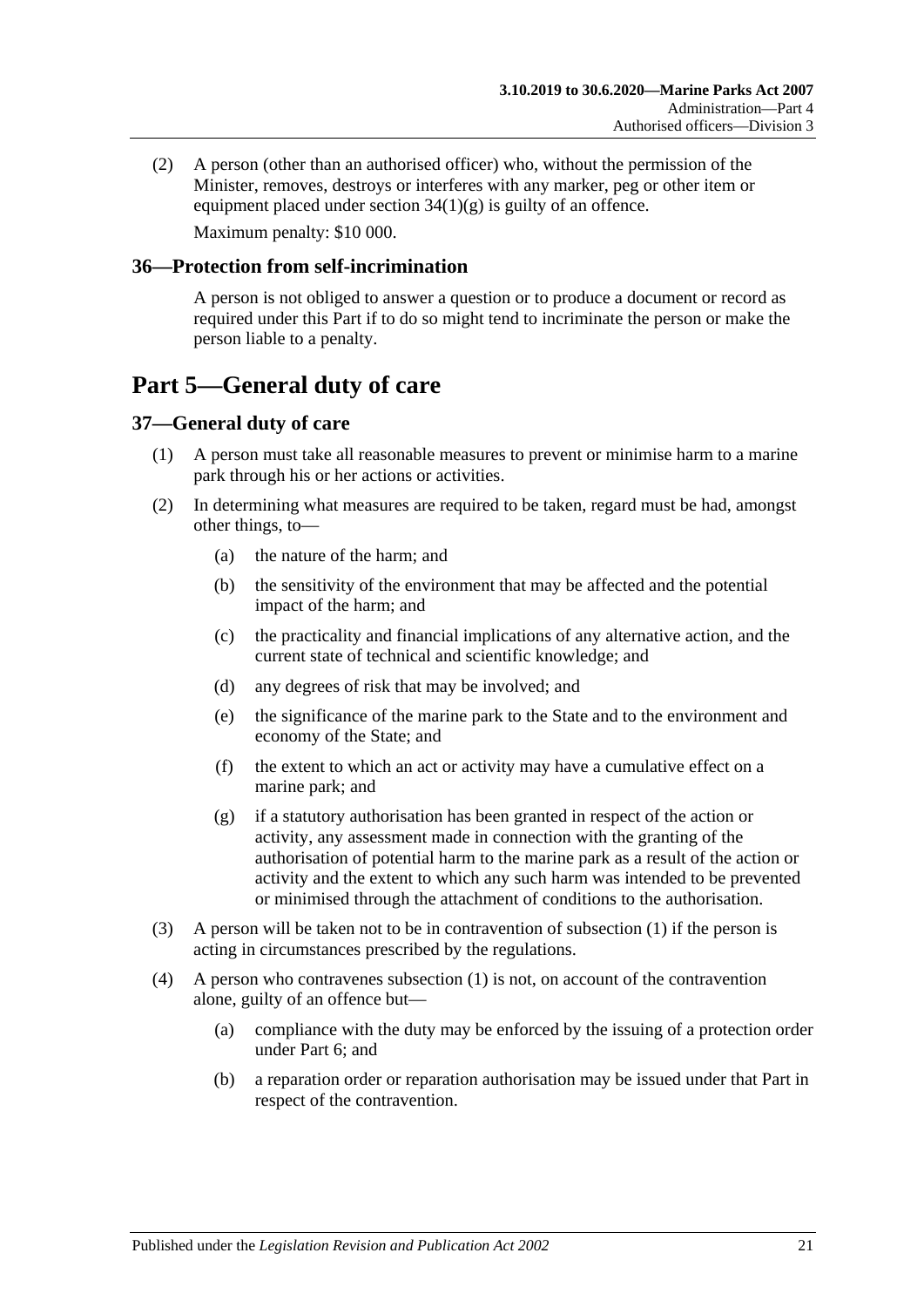# <span id="page-21-0"></span>**Part 6—Protection and other orders**

### <span id="page-21-1"></span>**Division 1—Orders**

#### <span id="page-21-2"></span>**38—Protection orders**

- (1) The Minister may issue a protection order under this Division for the purpose of securing compliance with this Act.
- <span id="page-21-3"></span>(2) A protection order—
	- (a) must be in the form of a written notice served on the person to whom the notice is issued; and
	- (b) must specify the person to whom it is issued (whether by name or a description sufficient to identify the person); and
	- (c) must state the grounds on which it is made with reasonable particularity; and
	- (d) may impose any requirement reasonably required for the purpose for which the order is issued including 1 or more of the following:
		- (i) a requirement that the person discontinue, or not commence, a specified activity indefinitely or for a specified period or until further notice from the Minister;
		- (ii) a requirement that the person not carry on a specified activity except at specified times or subject to specified conditions;
		- (iii) a requirement that the person take specified action in a specified way, and within a specified period; and
	- (e) must state that the person may, within 14 days, appeal to the ERD Court against the order.
- (3) An authorised officer may, if of the opinion that urgent action is required for the protection of a marine park, issue an emergency protection order imposing requirements of a kind referred to in [subsection](#page-21-3) (2)(d) as reasonably required for the protection of the marine park.
- (4) An emergency protection order may be issued orally but, in that event, the person to whom the order is issued must be advised immediately of the person's right to appeal to the ERD Court against the order.
- (5) If an emergency protection order is issued orally, the authorised officer who issued it must confirm it in writing at the earliest opportunity (and in any event within 2 business days) by written notice given to the person to whom it applies.
- (6) If an emergency protection order is issued, the order will cease to have effect on the expiration of 72 hours from the time of its issuing unless confirmed by a written protection order issued by the Minister and served on the relevant person.
- (7) The Minister may, by written notice served on a person to whom a protection order has been issued, vary or revoke the order.
- (8) A person to whom a protection order is issued must comply with the order. Maximum penalty: \$10 000.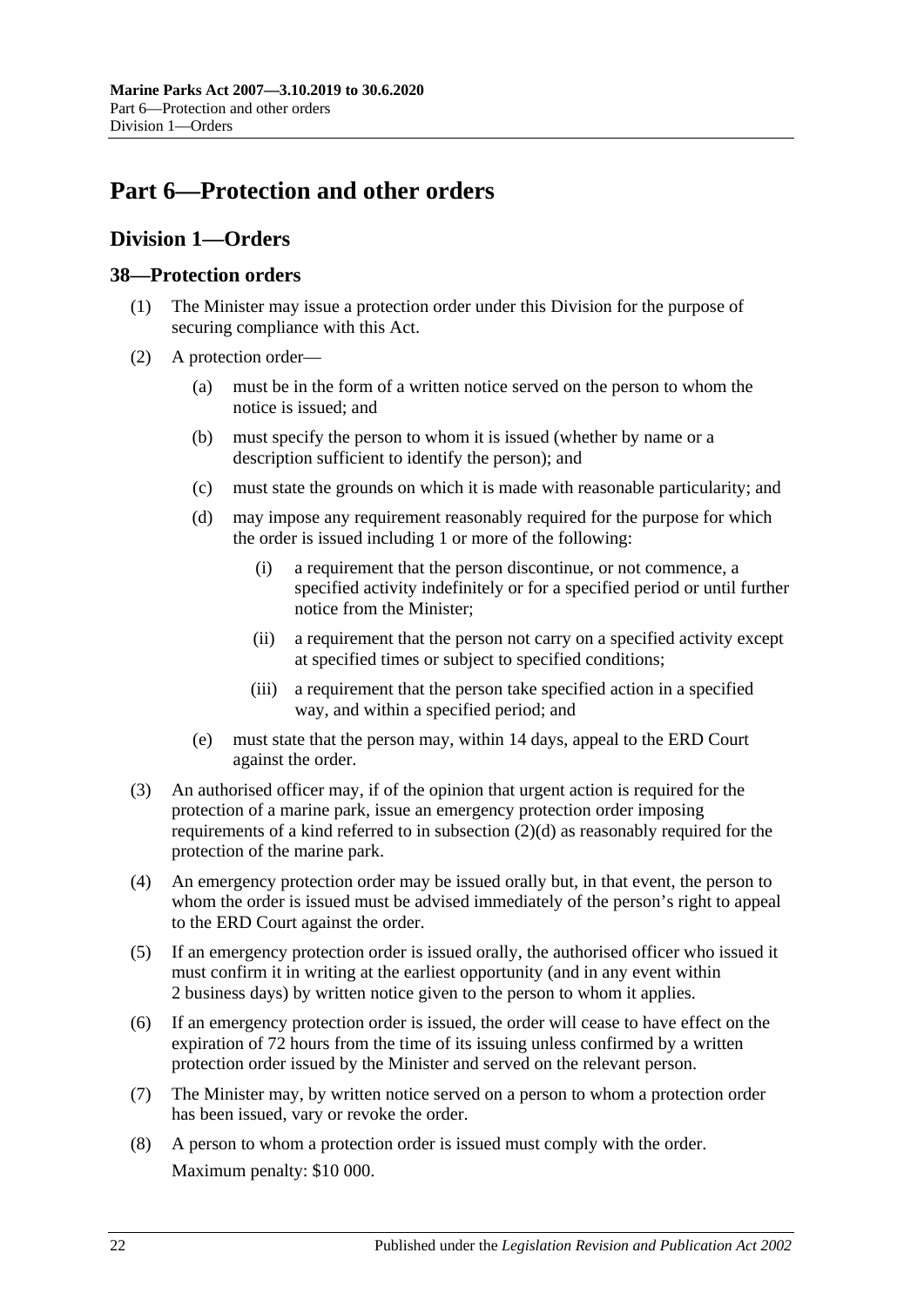(9) A person must not hinder or obstruct a person complying with a protection order. Maximum penalty: \$10 000.

#### <span id="page-22-2"></span><span id="page-22-0"></span>**39—Action on non-compliance with protection order**

- (1) If the requirements of a protection order are not complied with, the Minister may take any action required by the order.
- (2) Action to be taken by the Minister under [subsection](#page-22-2) (1) may be taken on the Minister's behalf by an authorised officer or another person authorised by the Minister for the purpose.
- (3) A person taking action under this section may enter any relevant place, vessel or vehicle at any reasonable time.
- (4) The reasonable costs incurred by the Minister in taking action under this section may be recovered by the Minister as a debt from the person who failed to comply with the requirements of the protection order.
- (5) If an amount is recoverable from a person by the Minister under this section—
	- (a) the Minister may, by notice in writing to the person, fix a period, being not less than 28 days from the date of the notice, within which the amount must be paid by the person, and, if the amount is not paid by the person within that period, the person is liable to pay interest charged at the prescribed rate per annum on the amount unpaid; and
	- (b) the amount together with any interest charge so payable is until paid a charge in favour of the Minister on any land owned by the person in relation to which the protection order is registered under [Division 2.](#page-25-1)

#### <span id="page-22-1"></span>**40—Reparation orders**

- (1) If the Minister is satisfied that a person has caused harm to a marine park by contravention of this Act, the Minister may issue a reparation order requiring the person—
	- (a) to take specified action within a specified period to make good any resulting harm to the marine park; or
	- (b) to make a payment or payments into an approved account for the reasonable costs incurred, or to be incurred, in taking action to make good any resulting harm to the marine park,

or both.

- <span id="page-22-3"></span>(2) A reparation order—
	- (a) must be in the form of a written notice served on the person to whom it is issued; and
	- (b) must specify the person to whom it is issued (whether by name or a description sufficient to identify the person); and
	- (c) must state the grounds on which it is made with reasonable particularity; and
	- (d) may include requirements for action to be taken to prevent or mitigate further harm to the marine park, or for a plan of action to be prepared to the satisfaction of the Minister; and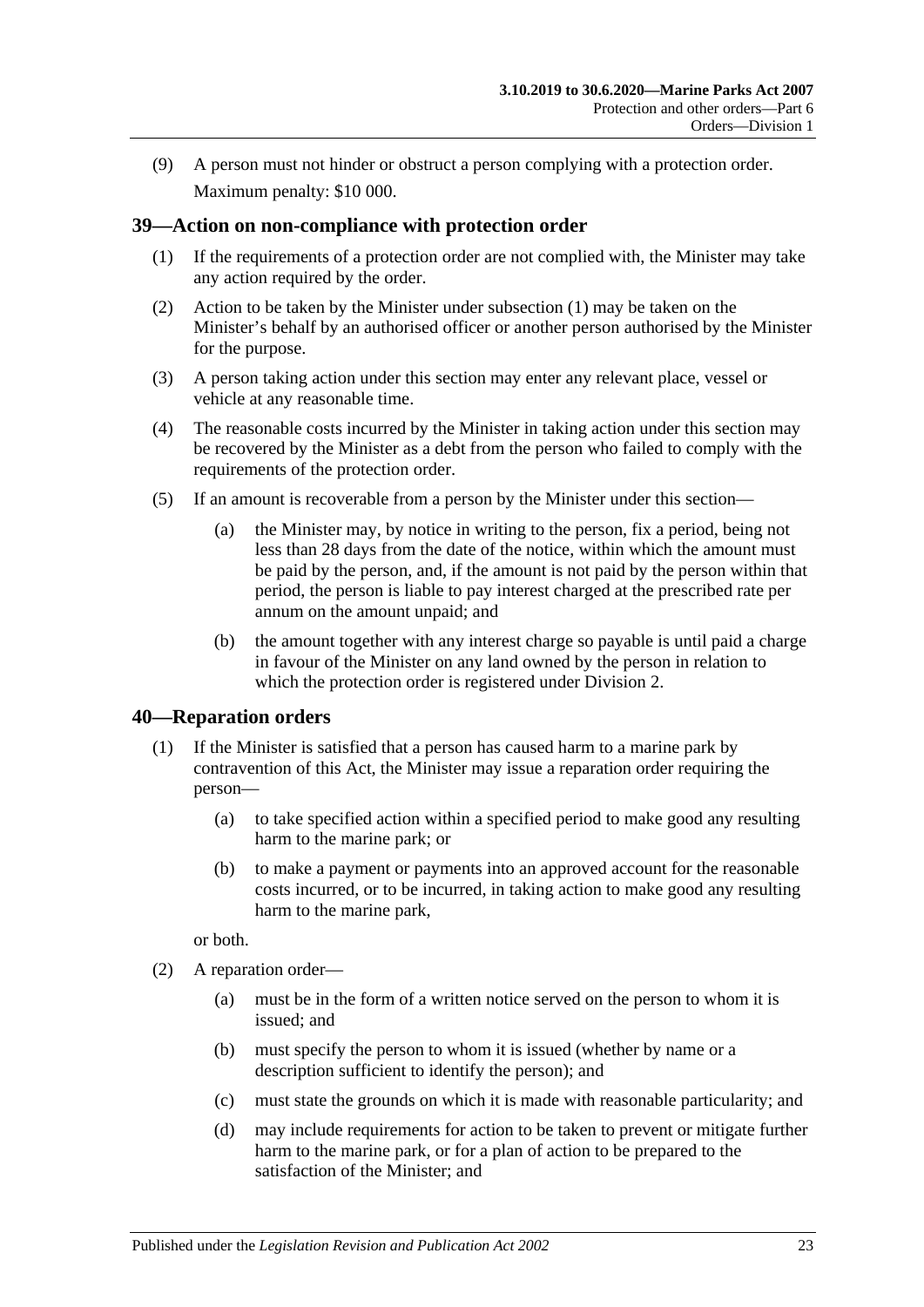- (e) may include requirements for specified tests or monitoring; and
- (f) may include requirements for furnishing to the Minister specified results or reports; and
- (g) may include requirements that the person to whom it is issued appoint or engage a person with specified qualifications to prepare a plan or report or to undertake tests or monitoring required by the order; and
- (h) in the case of an order requiring payment into an approved account, may provide that payments must occur in accordance with a scheme specified by the Minister (either at the time of the making of the order or at a later time when the extent or impact of any action has been assessed or finally determined); and
- (i) must state that the person may, within 14 days, appeal to the ERD Court against the order.
- (3) An authorised officer may, if of the opinion that urgent action is required to prevent or mitigate further harm, issue an emergency reparation order containing requirements of a kind referred to in [subsection](#page-22-3) (2), other than a requirement for payment into an approved account.
- (4) An emergency reparation order may be issued orally, but, in that event, the person to whom it is issued must be advised immediately of the person's right to appeal to the ERD Court against the order.
- (5) If an emergency reparation order is issued orally, the authorised officer who issued it must confirm it in writing at the earliest opportunity (and in any event within 2 business days) by written notice given to the person to whom it applies.
- (6) If an emergency reparation order is issued, the order will cease to have effect on the expiration of 72 hours from the time of its issuing unless confirmed by a written reparation order issued by the Minister and served on the relevant person.
- (7) The Minister or an authorised officer may, if of the opinion that it is reasonably necessary to do so in the circumstances, include in an emergency or other reparation order a requirement for an act or omission that might otherwise constitute a contravention of this Act and, in that event, a person incurs no criminal liability under this Act for compliance with the requirement.
- (8) The Minister may, by written notice served on a person to whom a reparation order has been issued, vary or revoke the order.
- (9) A person to whom a reparation order is issued must comply with the order. Maximum penalty: \$10 000.

#### <span id="page-23-1"></span><span id="page-23-0"></span>**41—Action on non-compliance with a reparation order**

- (1) If the requirements of a reparation order are not complied with, the Minister may take any action required by the order.
- (2) Action taken by the Minister under [subsection](#page-23-1) (1) may be taken on the Minister's behalf by an authorised officer or another person authorised by the Minister for the purpose.
- (3) A person taking action under this section may enter any relevant place, vessel or vehicle at any reasonable time.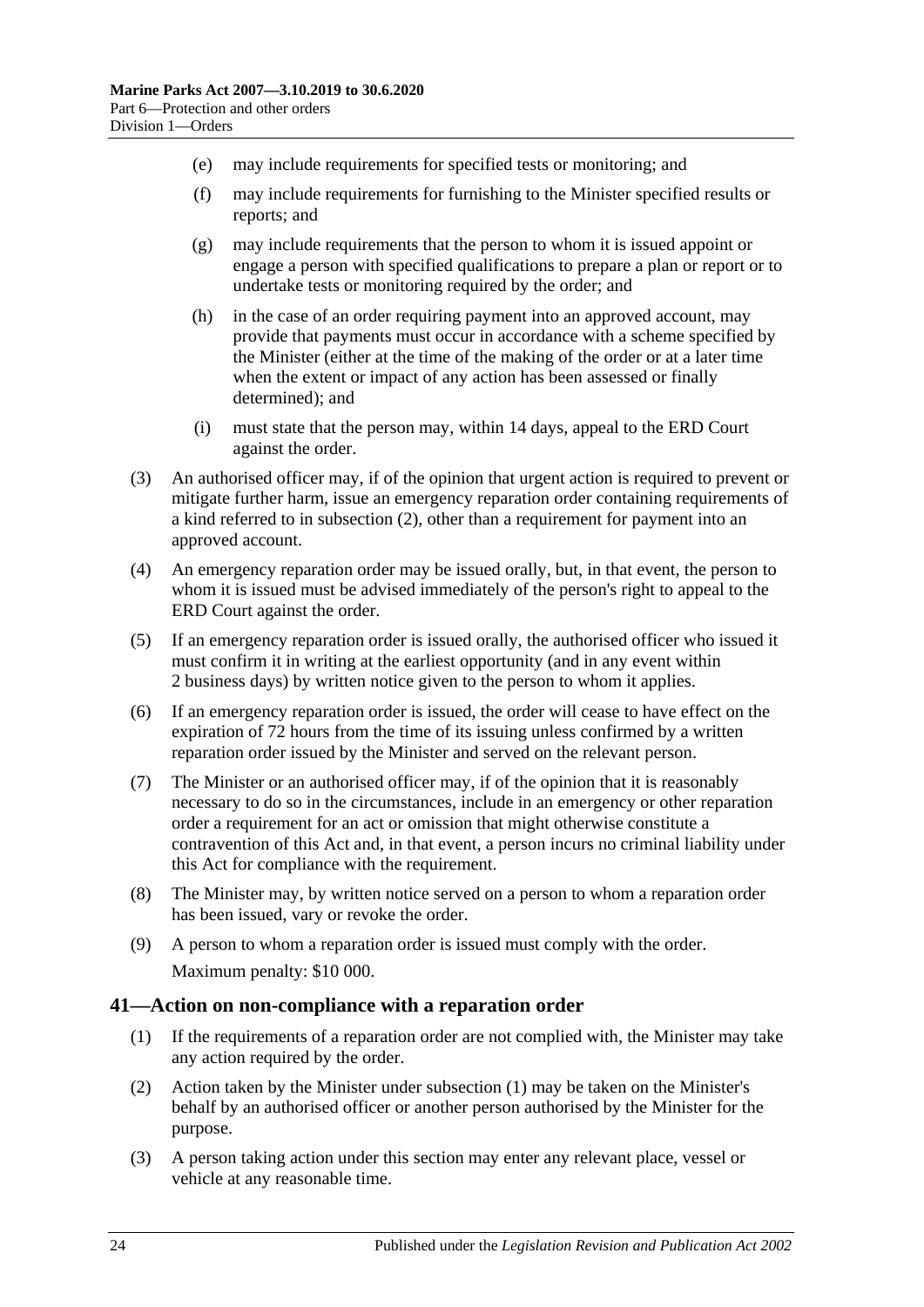- (4) The reasonable costs incurred by the Minister in taking action under this section to make good harm to the marine park may be recovered by the Minister as a debt from the person who failed to comply with the requirements of the reparation order.
- (5) If an amount is recoverable from a person by the Minister under this section—
	- (a) the Minister may, by notice in writing to the person, fix a period, being not less than 28 days from the date of the notice, within which the amount must be paid by the person, and, if the amount is not paid by the person within that period, the person is liable to pay interest charged at the prescribed rate per annum on the amount unpaid; and
	- (b) the amount together with any interest charge so payable is until paid a charge in favour of the Minister on any land owned by the person in relation to which the reparation order is registered under [Division 2.](#page-25-1)

#### <span id="page-24-1"></span><span id="page-24-0"></span>**42—Reparation authorisations**

- (1) If the Minister is satisfied that a person has caused harm to a marine park by a contravention of this Act, the Minister may (whether or not a reparation order has been issued to the person) issue a reparation authorisation under which authorised officers or other persons authorised by the Minister for the purpose may take specified action on the Minister's behalf to make good any resulting harm to the marine park.
- (2) A reparation authorisation—
	- (a) must be in the form of a written notice; and
	- (b) must specify the person alleged to have caused the harm (whether by name or a description sufficient to identify the person); and
	- (c) must state the grounds on which it is made with reasonable particularity; and
	- (d) may include authorisation for action to be taken to prevent or mitigate further harm to the marine park.
- (3) The Minister must, as soon as practicable after issuing a reparation authorisation, serve a copy of the authorisation on the person alleged to have caused the harm.
- (4) The Minister may, by notice in writing, vary or revoke a reparation authorisation and must, as soon as practicable after doing so, serve a copy of the notice on the person alleged to have caused the harm.
- (5) If a person other than an authorised officer is authorised to take action under [subsection](#page-24-1) (1), the following provisions apply:
	- (a) the Minister must issue the person with an instrument of authority;
	- (b) the person may exercise such powers of an authorised officer as are reasonably required for the purpose of taking action under that subsection;
	- (c) the provisions of this Act apply in relation to the exercise of such powers by the person in the same way as in relation to an authorised officer;
	- (d) the person must produce the instrument of authority for the inspection of any person in relation to whom the person intends to exercise powers of an authorised officer.
- (6) A person taking action under a reparation authorisation may enter any relevant place, vessel or vehicle at any reasonable time.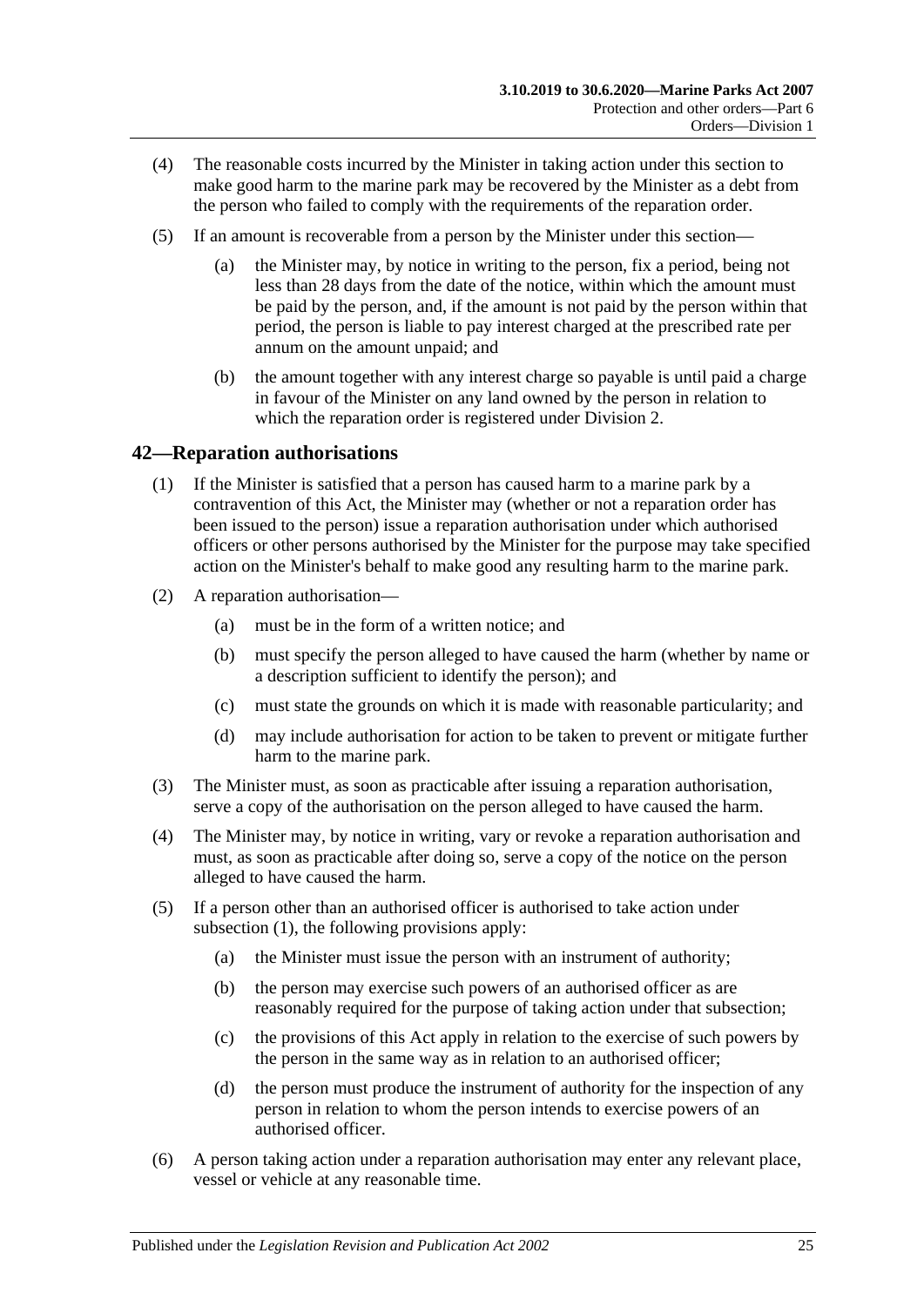- (7) The reasonable costs incurred by the Minister in taking action under a reparation authorisation to make good harm to the marine park may be recovered by the Minister as a debt from the person who caused the relevant harm.
- (8) If an amount is recoverable from a person by the Minister under this section
	- the Minister may, by notice in writing to the person, fix a period, being not less than 28 days from the date of the notice, within which the amount must be paid by the person, and, if the amount is not paid by the person within that period, the person is liable to pay interest charged at the prescribed rate per annum on the amount unpaid; and
	- (b) the amount together with any interest charge so payable is until paid a charge in favour of the Minister on any land owned by the person in relation to which the reparation authorisation is registered under [Division 2.](#page-25-1)

#### <span id="page-25-3"></span><span id="page-25-0"></span>**43—Related matters**

- (1) The Minister should, so far as is reasonably practicable, consult with any public authority that may also have power to act with respect to the particular matter before the Minister issues an order or authorisation under this Division.
- (2) [Subsection](#page-25-3) (1) does not apply—
	- (a) where action is being taken under this Act as a matter of urgency; or
	- (b) in any other circumstance of a prescribed kind.
- (3) A person cannot claim compensation from—
	- (a) the Minister or the Crown; or
	- (b) an authorised officer; or
	- (c) a person acting under the authority of the Minister or an authorised officer,

in respect of a requirement imposed under this Division, or on account of an act or omission done or made in the exercise (or purported exercise) of a power under this Division.

#### <span id="page-25-1"></span>**Division 2—Registration of orders and effect of charges**

#### <span id="page-25-2"></span>**44—Registration**

- $(1)$  If—
	- (a) the Minister issues an order or authorisation under [Division 1;](#page-21-1) and
	- (b) the order or authorisation is issued in relation to an activity carried out on land, or requires a person to take action on or in relation to land,

the Minister may apply to the Registrar-General for the registration of the order or authorisation in relation to that land.

- <span id="page-25-4"></span>(2) An application under this section must—
	- (a) define the land to which it relates; and
	- (b) comply with any requirement imposed by the Registrar-General for the purposes of this section.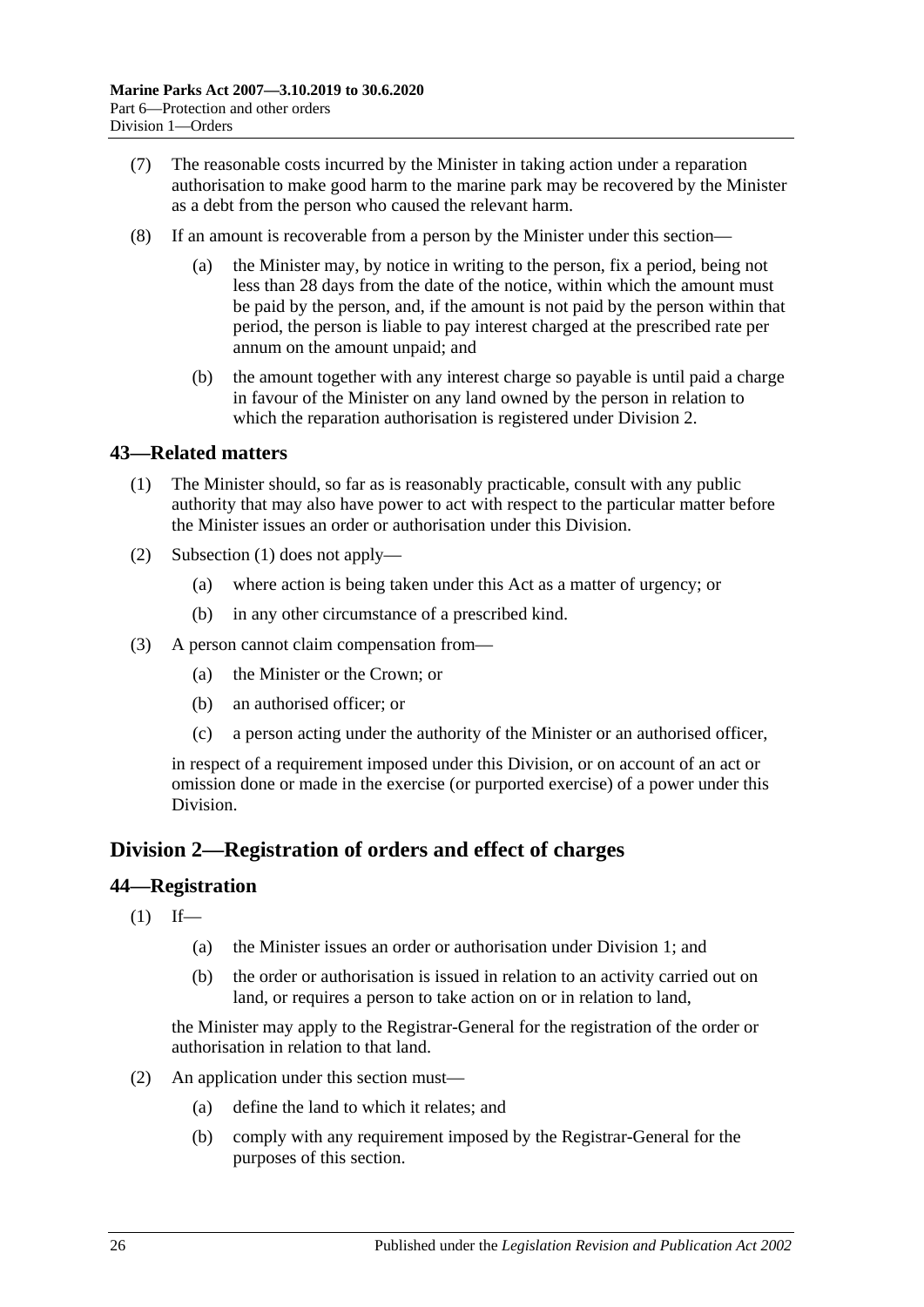- (3) The Registrar-General must on—
	- (a) due application under [subsection](#page-25-4) (2); and
	- (b) lodgement of a copy of the relevant order or authorisation,

register the order or authorisation in relation to the land by making such entries in any register book, memorial or other book or record in the Lands Titles Registration Office or in the General Registry Office as the Registrar-General thinks fit.

- (4) An order or authorisation registered under this section is binding on each owner and occupier from time to time of the land.
- (5) The Registrar-General must, on application by the Minister, cancel the registration of an order or authorisation in relation to land and make such endorsements to that effect in the appropriate register book, memorial or other book or record in respect of the land as the Registrar-General thinks fit.
- (6) The Minister may, if the Minister thinks fit, apply to the Registrar-General for cancellation of the registration of an order or authorisation under this section in relation to land, and must do so—
	- (a) on revocation of the order or authorisation; or
	- (b) in relation to—
		- (i) an order—
			- (A) on full compliance with the requirements of the order;
			- (B) if the Minister has taken action under [Division 1](#page-21-1) to carry out the requirements of the order—on payment to the Minister of any amount recoverable by the Minister under that Division in relation to the action so taken; or
		- (ii) an authorisation—on payment to the Minister of any amount recoverable by the Minister under [Division 1](#page-21-1) in relation to the action taken in pursuance of the authorisation.

#### <span id="page-26-0"></span>**45—Effect of charge**

A charge imposed on land under [Division 1](#page-21-1) has priority over—

- (a) any prior charge on the land (whether or not registered) that operates in favour of a person who is an associate of the owner of the land; and
- (b) any other charge on the land other than a charge registered prior to registration under this Division of the relevant order or authorisation in relation to the land.

## <span id="page-26-1"></span>**Part 7—Appeals to ERD Court**

#### <span id="page-26-2"></span>**46—Appeals to ERD Court**

- <span id="page-26-3"></span>(1) The following appeals may be made to the ERD Court:
	- (a) a person who is refused a permit may appeal to the Court against the decision of the Minister to refuse the permit;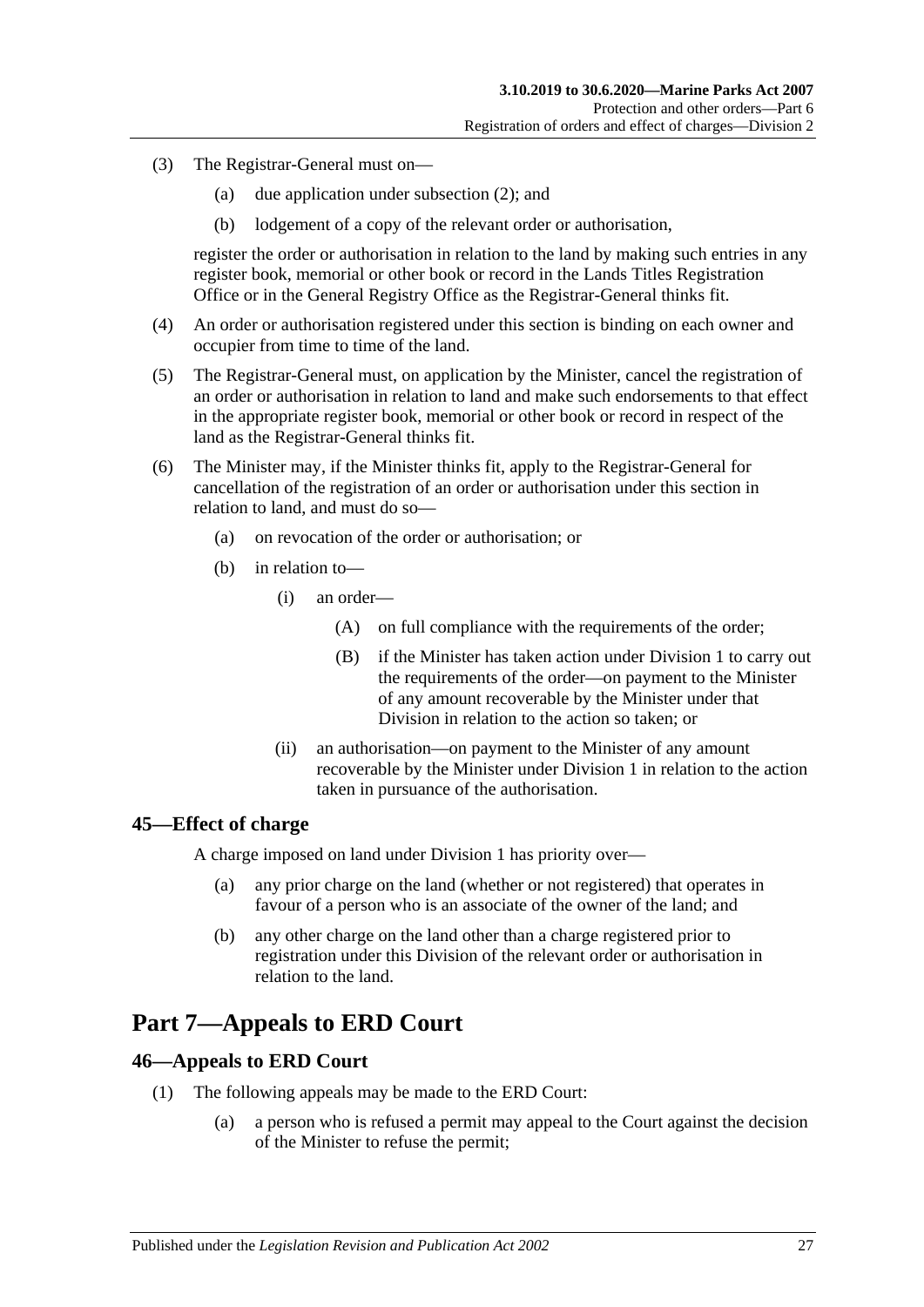- <span id="page-27-0"></span>(b) a person who has been granted a permit may appeal to the Court against a decision of the Minister revoking the permit or imposing or varying a condition of the permit;
- (c) a person to whom a protection order or reparation order has been issued may appeal to the ERD Court against the order or a variation of the order.
- <span id="page-27-1"></span>(2) An appeal must be made in a manner and form determined by the Court, setting out the grounds of the appeal.
- (3) Subject to this section, an appeal by a person against a decision referred to in [subsection](#page-26-3)  $(1)(a)$  or  $(b)$  must be made within 21 days after the person receives notice in writing of the decision.
- (4) Subject to this section, an appeal by a person against an order or a variation of an order referred to in [subsection](#page-27-1)  $(1)(c)$  must be made within 21 days after the person receives notice in writing of the order or variation.
- (5) The Court may, if it is satisfied that it is just and reasonable in the circumstances to do so, dispense with the requirement that an appeal be made within the period fixed by this section.
- (6) Unless otherwise determined by the Court, an appeal must be referred in the first instance to a conference under section 16 of the *[Environment, Resources and](http://www.legislation.sa.gov.au/index.aspx?action=legref&type=act&legtitle=Environment%20Resources%20and%20Development%20Court%20Act%201993)  [Development Court Act](http://www.legislation.sa.gov.au/index.aspx?action=legref&type=act&legtitle=Environment%20Resources%20and%20Development%20Court%20Act%201993) 1993* (and the provisions of that Act will then apply in relation to that appeal).
- (7) Subject to [subsection](#page-27-2) (8), the institution of an appeal does not affect the operation of the decision or order to which the appeal relates.
- <span id="page-27-2"></span>(8) The Court may, on application by a party to an appeal, make an order staying or otherwise affecting the operation or implementation of the whole or a part of a decision or order if the Court is satisfied that it is appropriate to do so having regard to—
	- (a) the possible consequences to the marine park and the interests of any persons who may be affected by the appeal; and
	- (b) the need to secure the effectiveness of the hearing and determination of the appeal.
- (9) An order under [subsection](#page-27-2) (8)—
	- (a) may be varied or revoked by the Court by further order; and
	- (b) is subject to such conditions as are specified in the order; and
	- (c) has effect until—
		- (i) the end of the period of operation (if any) specified in the order; or
		- (ii) the decision of the Court on the appeal comes into operation,

whichever is the earlier.

- (10) The Court must not make an order under [subsection](#page-27-2) (8) unless each party to the appeal has been given a reasonable opportunity to make submissions in relation to the matter.
- (11) The Court may, on hearing an appeal under this section—
	- (a) confirm, vary or revoke the decision or order appealed against;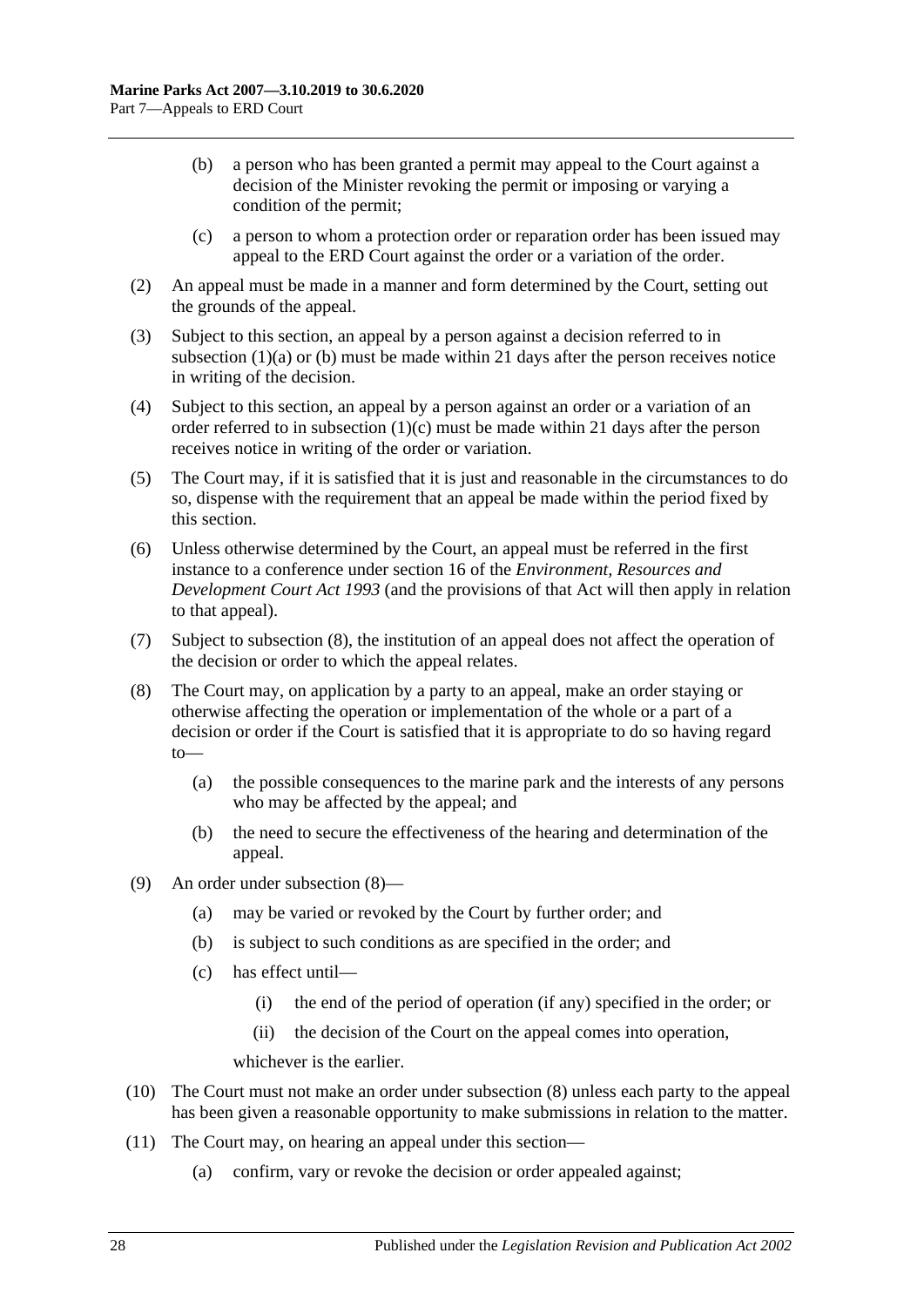- (b) order or direct a person or body to take such action as the Court thinks fit, or to refrain (either temporarily or permanently) from such action or activity as the Court thinks fit;
- (c) make any consequential or ancillary order or direction, or impose any condition, that it considers necessary or expedient.

# <span id="page-28-0"></span>**Part 8—Civil remedies**

#### <span id="page-28-2"></span><span id="page-28-1"></span>**47—Civil remedies**

- (1) Applications may be made to the ERD Court for 1 or more of the following orders:
	- (a) if a person has engaged, is engaging or is proposing to engage in conduct in contravention of this Act—an order restraining the person from engaging in the conduct and, if the Court considers it appropriate to do so, requiring the person to take specified action;
	- (b) if a person has refused or failed, is refusing or failing or is proposing to refuse or fail to take action required by this Act—an order requiring the person to take that action;
	- (c) if a person has caused harm to a marine park by a contravention of this Act—an order requiring the person to take specified action to make good any resulting harm to the marine park and, if appropriate, to take specified action to prevent or mitigate further harm;
	- (d) if the Minister has incurred costs in taking action to prevent or make good harm to a marine park caused by a contravention of this Act—an order against the person who committed the contravention for payment of the reasonable costs and expenses incurred in taking that action;
	- (e) if the Court considers it appropriate to do so, an order against a person who has contravened this Act for payment (for the credit of the Consolidated Account) of an amount in the nature of exemplary damages determined by the Court;
	- (f) if the Court considers it appropriate to do so, an order against a person who has contravened this Act to take specified action to publicise—
		- (i) the contravention of this Act; and
		- (ii) the harm flowing from the contravention; and
		- (iii) the other requirements of the order made against the person.
- (2) The power of the Court to make an order restraining a person from engaging in conduct of a particular kind may be exercised—
	- (a) if the Court is satisfied that the person has engaged in conduct of that kind—whether or not it appears to the Court that the person intends to engage again, or to continue to engage, in conduct of that kind; or
	- (b) if it appears to the Court that, in the event that an order is not made, it is likely that the person will engage in conduct of that kind—whether or not the person has previously engaged in conduct of that kind and whether or not there is an imminent danger of substantial harm if the first-mentioned person engages in conduct of that kind.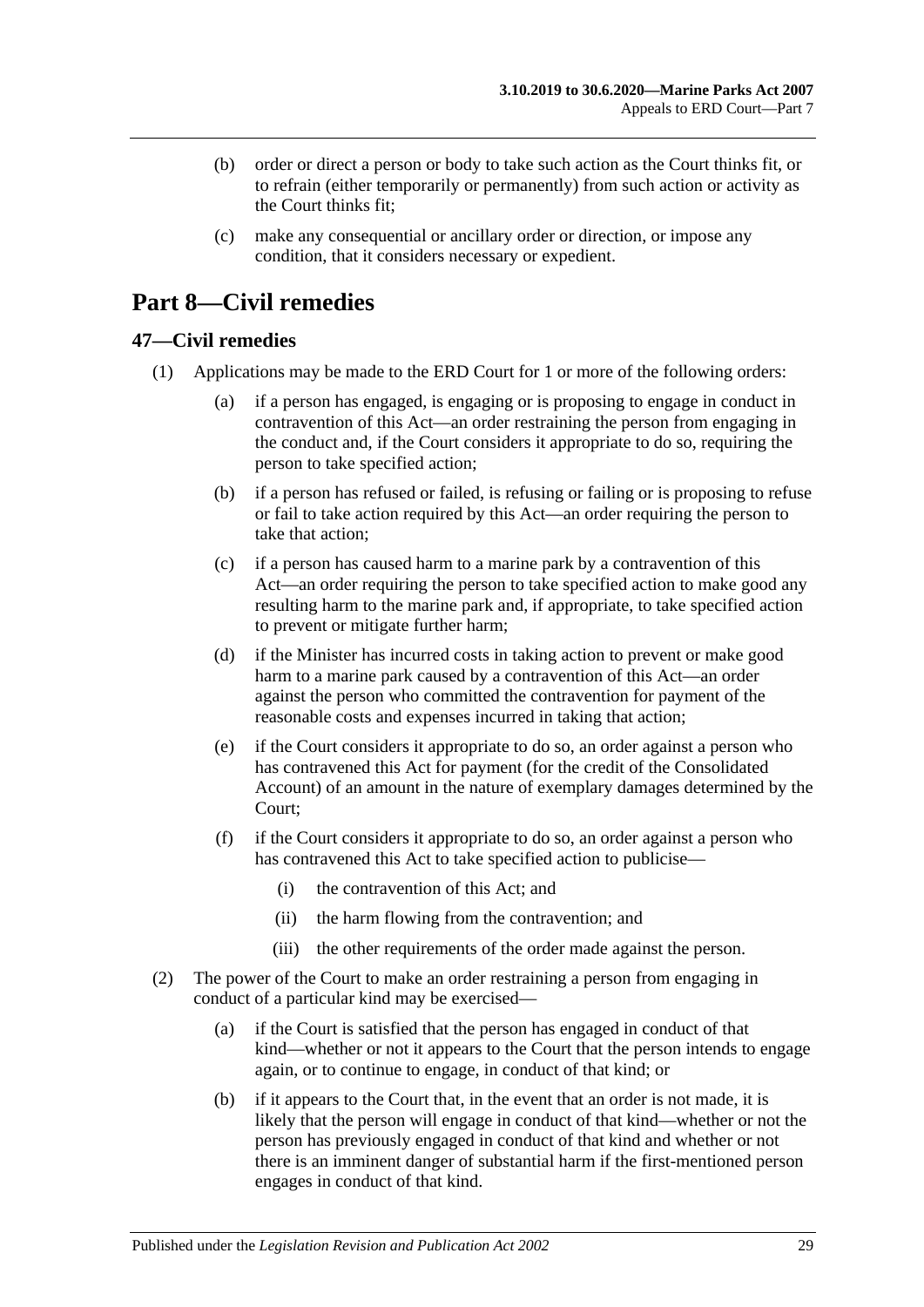- (3) The power of the Court to make an order requiring a person to take specified action may be exercised—
	- (a) if the Court is satisfied that the person has refused or failed to take that action—whether or not it appears to the Court that the person intends to refuse or fail again, or to continue to refuse or fail, to take that action; or
	- (b) if it appears to the Court that, in the event that an order is not made, it is likely that the person will refuse or fail to take that action—whether or not the person has previously refused or failed to take that action and whether or not there is an imminent danger of substantial harm if the first-mentioned person refuses or fails to take that action.
- (4) In assessing an amount to be ordered in the nature of exemplary damages, the Court must have regard to—
	- (a) any harm to a marine park or detriment to the public interest resulting from the contravention; and
	- (b) any financial saving or other benefit that the respondent stood to gain by committing the contravention; and
	- (c) any other matter it considers relevant.
- (5) The power to order payment of an amount in the nature of exemplary damages may only be exercised by a Judge of the Court.
- (6) An application under this section may be made—
	- (a) by the Minister; or
	- (b) by an authorised officer; or
	- (c) by any person whose interests are affected by the subject matter of the application; or
	- (d) by any other person with the leave of the Court.
- <span id="page-29-0"></span>(7) Before the Court may grant leave for the purposes of [subsection](#page-29-0)  $(6)(d)$ , the Court must be satisfied that—
	- (a) the proceedings on the application would not be an abuse of the process of the Court; and
	- (b) there is a real or significant likelihood that the requirements for the making of an order under [subsection](#page-28-2) (1) on the application would be satisfied; and
	- (c) it is in the public interest that the proceedings should be brought.
- (8) An application under this section may be made in a representative capacity (but, if so, the consent of all persons on whose behalf the application is made must be obtained).
- (9) An application may be made without notice to the other party and, if the Court is satisfied on the application that the respondent has a case to answer, it may grant leave to the applicant to serve a summons requiring the respondent to appear before the Court to show cause why an order should not be made under this section.
- (10) An application under this section must, in the first instance, be referred to a conference under section 16 of the *[Environment, Resources and Development Court](http://www.legislation.sa.gov.au/index.aspx?action=legref&type=act&legtitle=Environment%20Resources%20and%20Development%20Court%20Act%201993)  Act [1993](http://www.legislation.sa.gov.au/index.aspx?action=legref&type=act&legtitle=Environment%20Resources%20and%20Development%20Court%20Act%201993)* (and the provisions of that Act will then apply in relation to the application).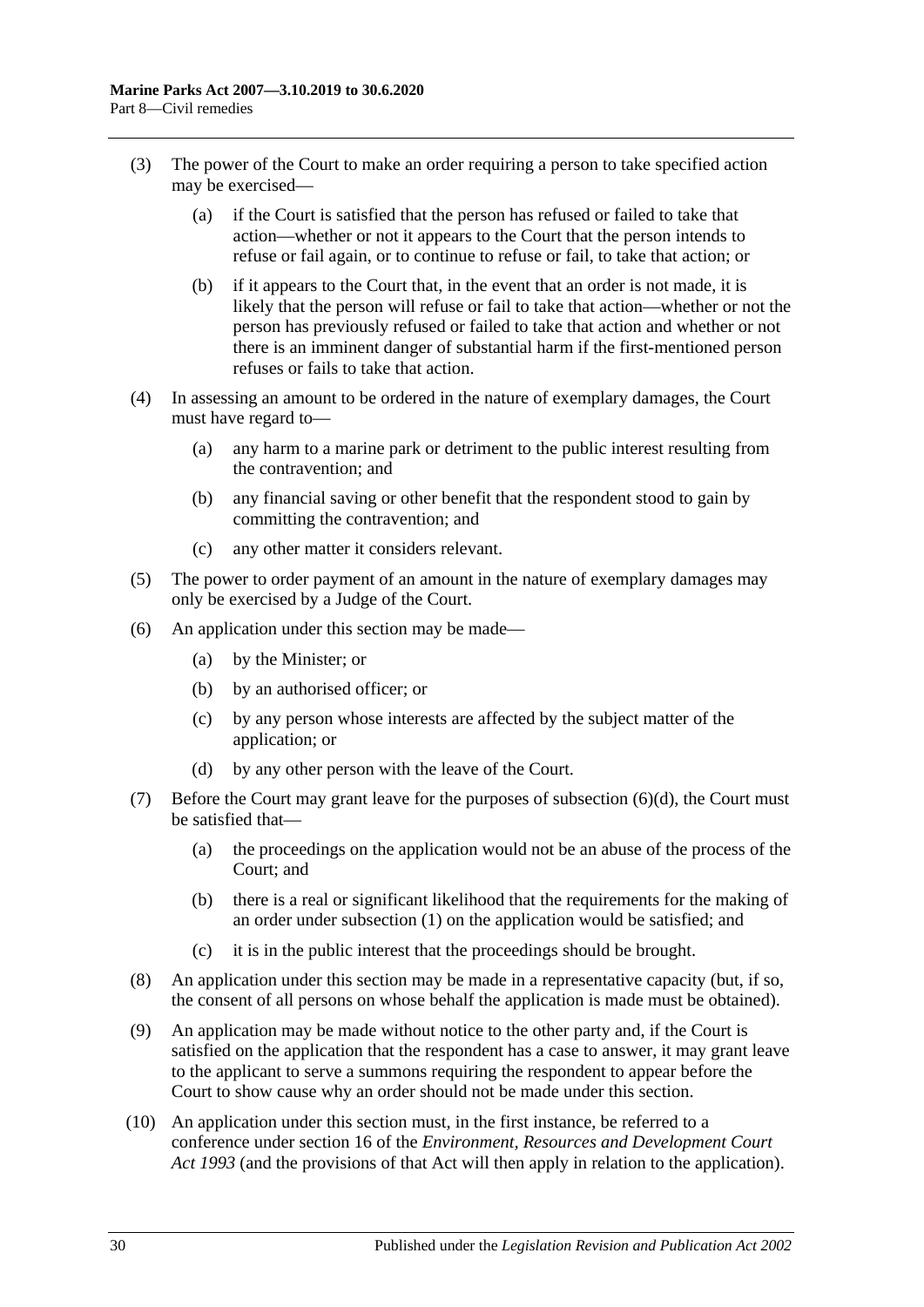- (11) If, on an application under this section or before the determination of the proceedings commenced by the application, the Court is satisfied that, in order to preserve the rights or interests of parties to the proceedings or for any other reason, it is desirable to make an interim order under this section, the Court may make such an order.
- (12) An interim order—
	- (a) may be made on an application made without notice to the other party; and
	- (b) may be made whether or not the proceedings have been referred to a conference; and
	- (c) will be made subject to such conditions as the Court thinks fit; and
	- (d) will not operate after the proceedings in which it is made are finally determined.
- (13) The Court may order an applicant in proceedings under this section—
	- (a) to provide security for the payment of costs that may be awarded against the applicant if the application is subsequently dismissed; and
	- (b) to give an undertaking as to the payment of any amount that may be awarded against the applicant under [subsection](#page-30-0) (14).
- <span id="page-30-0"></span>(14) If, on an application under this section alleging a contravention of this Act, the Court is satisfied—
	- (a) that the respondent has not contravened this Act; and
	- (b) that the respondent has suffered loss or damage as a result of the actions of the applicant; and
	- (c) that in the circumstances it is appropriate to make an order under this provision,

the Court may, on the application of the respondent (and in addition to any order as to costs), require the applicant to pay to the respondent an amount, determined by the Court, to compensate the respondent for the loss or damage suffered by the respondent.

- (15) The Court may, if it considers it appropriate to do so, either on its own initiative or on the application of a party, vary or revoke an order previously made under this section.
- (16) Proceedings under this section based on a contravention of this Act may be commenced at any time within 3 years after the date of the alleged contravention or, with the authorisation of the Attorney-General, at a later time.
- (17) An apparently genuine document purporting to be under the hand of the Attorney-General and to authorise the commencement of proceedings under this section will be accepted in any legal proceedings, in the absence of proof to the contrary, as proof of the authorisation.
- <span id="page-30-1"></span>(18) The Court may, in any proceedings under this section, make such orders in relation to the costs of the proceedings as it thinks just and reasonable.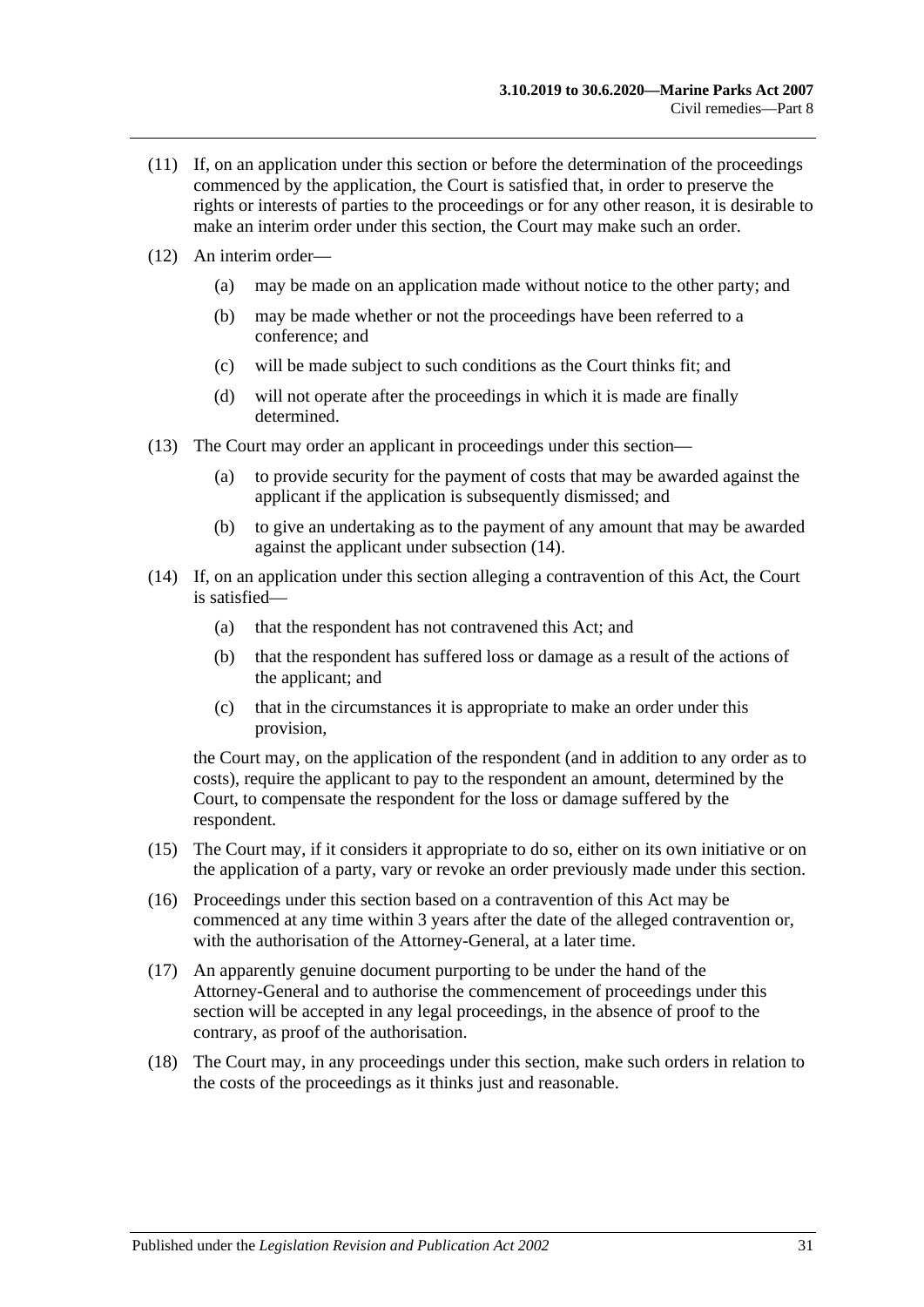- (19) Without limiting the generality of [subsection](#page-30-1) (18), in determining whether to make any order in relation to costs the Court may have regard to the following matters (so far as they are relevant):
	- (a) whether the applicant is pursuing a personal interest only in bringing the proceedings or is furthering a wider group interest or the public interest;
	- (b) whether or not the proceedings raise significant issues relating to the administration of this Act.

# <span id="page-31-0"></span>**Part 9—Provisions relating to official insignia**

#### <span id="page-31-1"></span>**48—Interpretation**

<span id="page-31-4"></span>(1) In this Part—

#### *official insignia* means—

- (a) a design declared by the Minister to be a logo for the purposes of this Part; or
- (b) the name of a marine park proclaimed under this Act, whether appearing or used in full or in an abbreviated form; or
- (c) a combination of a logo under [paragraph](#page-31-4) (a) and a name.
- (2) For the purposes of this Part, goods will be taken to be marked with official insignia if the insignia is affixed or annexed to, marked on, or incorporated in or with—
	- (a) the goods; or
	- (b) any covering or container in which the goods are wholly or partly enclosed; or
	- (c) anything placed in or attached to any such covering or container; or
	- (d) anything that is attached to the goods or around which the goods are wrapped or wound.

#### <span id="page-31-5"></span><span id="page-31-2"></span>**49—Declaration of logo**

The Minister may, by notice in the Gazette—

- (a) declare a design to be a logo for the purposes of this Part; or
- (b) vary or revoke a declaration under [paragraph](#page-31-5) (a).

#### <span id="page-31-3"></span>**50—Protection of official insignia**

- (1) The Crown has a proprietary interest in all official insignia.
- <span id="page-31-6"></span>(2) A person must not, without the consent of the Minister, in the course of a trade or business—
	- (a) sell goods marked with official insignia; or
	- (b) use official insignia for the purpose of promoting the sale of goods or services or the provision of any benefits.

Maximum penalty: \$10 000.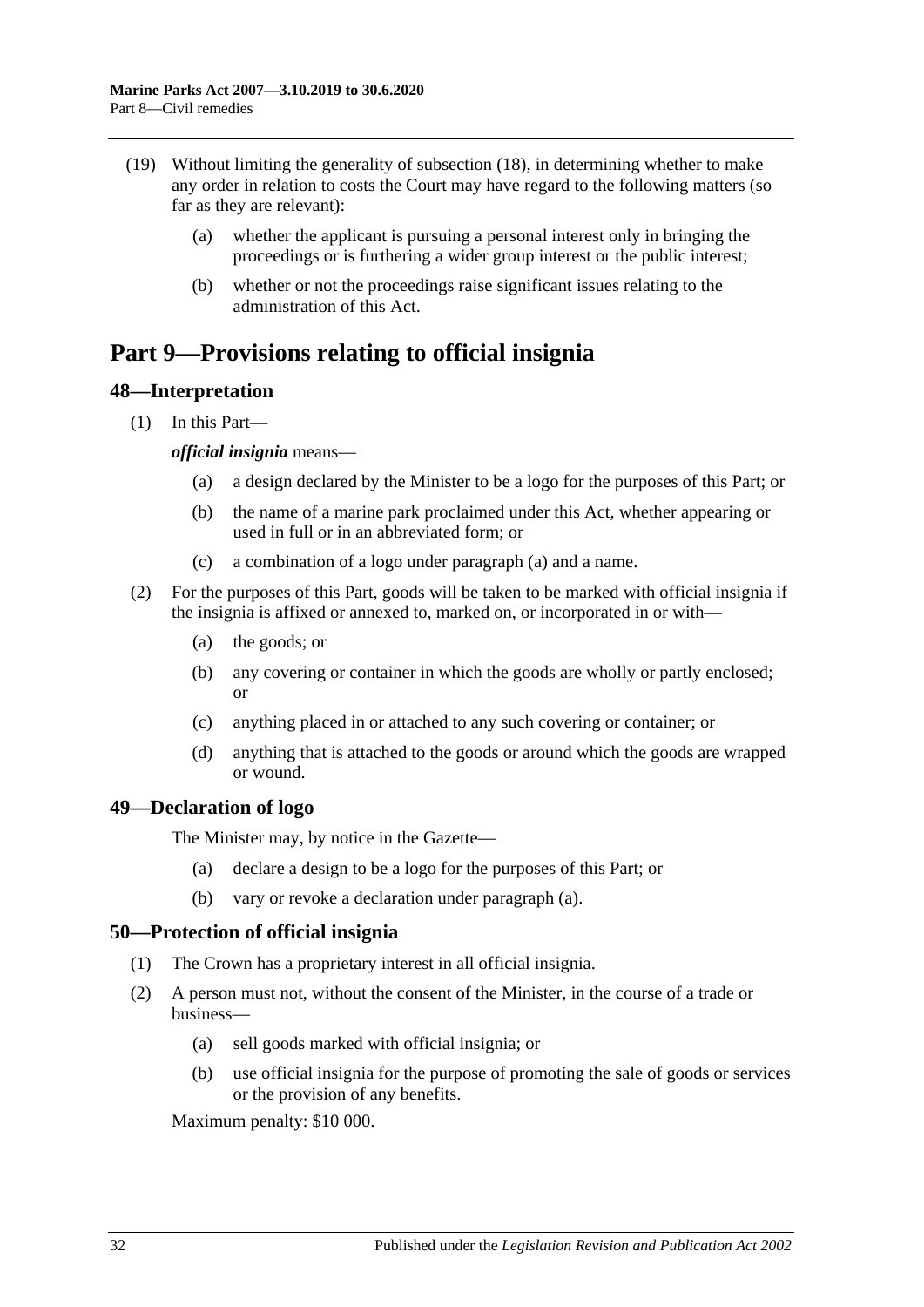(3) A person must not, without the consent of the Minister, assume a name or description that consists of, or includes, official insignia.

Maximum penalty: \$10 000.

- (4) A consent under this section—
	- (a) may be given with or without conditions (including conditions requiring payment to the Minister); and
	- (b) may be given generally by notice in the Gazette or by notice in writing addressed to an applicant for the consent; and
	- (c) may be revoked by the Minister for contravention of a condition by notice in writing given personally or by post to a person who has the benefit of the consent.
- <span id="page-32-1"></span>(5) The Supreme Court may, on the application of the Minister, grant an injunction to restrain a breach of this section.
- <span id="page-32-2"></span>(6) The court by which a person is convicted of an offence against this section may, on the application of the Minister, order the convicted person to pay compensation of an amount fixed by the court to the Minister.
- (7) [Subsections](#page-32-1) (5) and [\(6\)](#page-32-2) do not derogate from any civil remedy that may be available to the Minister apart from those subsections.

#### <span id="page-32-0"></span>**51—Seizure and forfeiture of goods**

- $(1)$  If—
	- (a) goods apparently intended for a commercial purpose are marked with official insignia; and
	- (b) an authorised officer suspects on reasonable grounds that the use of the insignia has not been authorised by the Minister,

the authorised officer may seize those goods.

- <span id="page-32-3"></span>(2) If goods have been seized under this section and—
	- (a) proceedings are not instituted for an offence against [section](#page-31-6) 50(2) in relation to the goods within 3 months of their seizure; or
	- (b) after proceedings have been instituted and completed, the defendant is not convicted,

the person from whom they were seized is entitled to recover—

- (c) the goods or, if they have been destroyed, compensation equal to the market value of the goods at the time of their seizure; and
- (d) compensation for any loss suffered by reason of the seizure of the goods.
- (3) An action for the payment of compensation under [subsection](#page-32-3) (2) may be brought against the Minister in any court of competent jurisdiction.
- (4) The court by which a person is convicted of an offence against [section](#page-31-6) 50(2) may order that goods to which the offence relates be forfeited to the Crown.
- (5) Any goods forfeited to the Crown may be sold or disposed of as the Minister thinks fit.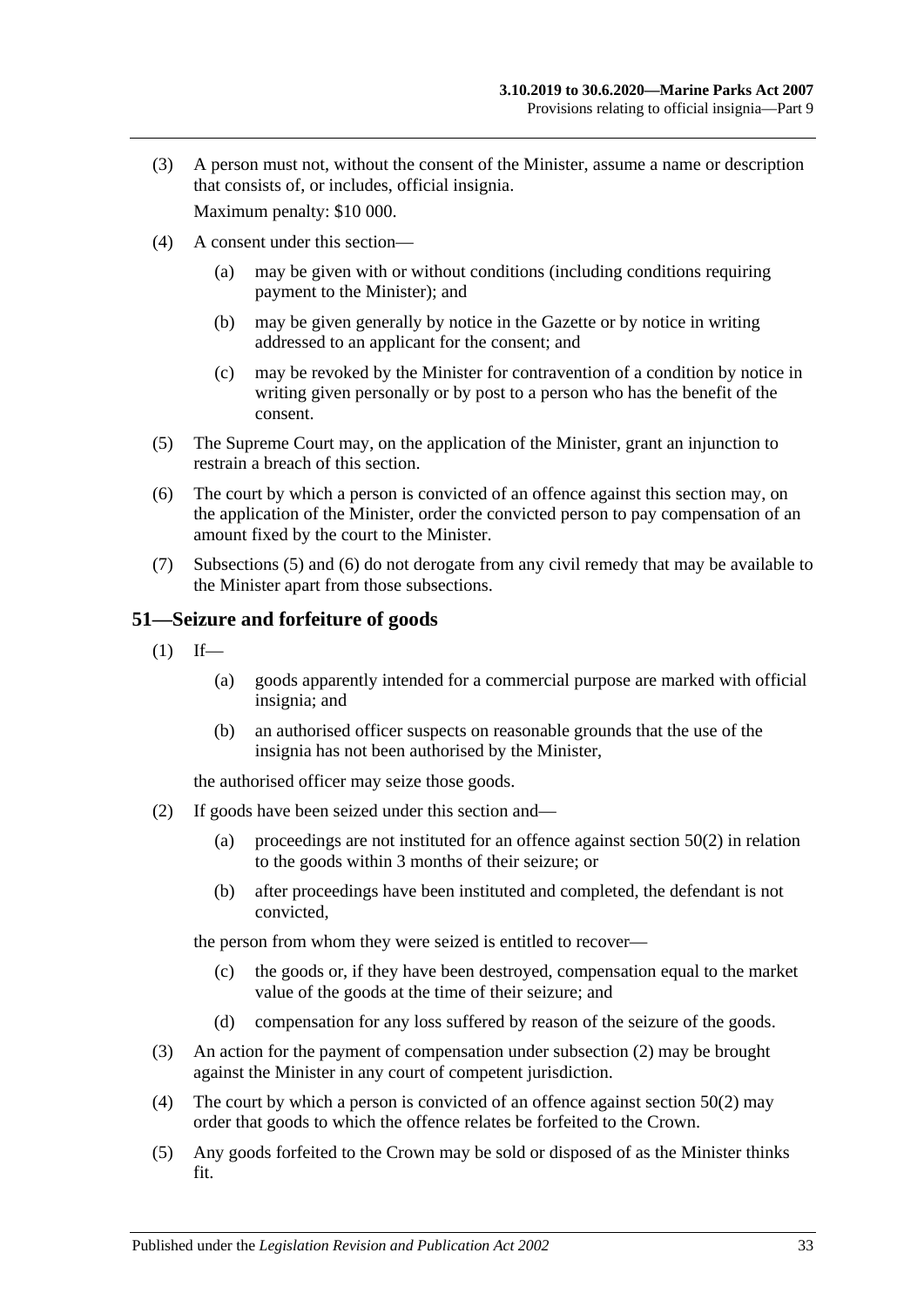# <span id="page-33-0"></span>**Part 10—Miscellaneous**

#### <span id="page-33-1"></span>**52—Native title**

Any prohibitions or restrictions (including the general duty of care) applying within a marine park under this Act have effect subject to native title and native title rights and interests.

#### <span id="page-33-2"></span>**54—False or misleading information**

A person must not make a statement that is false or misleading in a material particular (whether by reason of the inclusion or omission of any particular) in any information provided under this Act.

Maximum penalty:

- (a) if the person made the statement knowing that it was false or misleading—\$20 000 or imprisonment for 2 years;
- (b) in any other case—\$10 000.

#### <span id="page-33-3"></span>**55—Continuing offence**

- (1) A person convicted of an offence against a provision of this Act in respect of a continuing act or omission—
	- (a) is liable, in addition to the penalty otherwise applicable to the offence, to a penalty for each day during which the act or omission continued of not more than one-tenth of the maximum penalty prescribed for that offence; and
	- (b) is, if the act or omission continues after the conviction, guilty of a further offence against the provision and liable, in addition to the penalty otherwise applicable to the further offence, to a penalty for each day during which the act or omission continued after the conviction of not more than one-tenth of the maximum penalty prescribed for the offence.
- (2) If an offence consists of an omission to do something that is required to be done, the omission will be taken to continue for as long as the thing required to be done remains undone after the end of the period for compliance with the requirement.

#### <span id="page-33-4"></span>**56—Offences by bodies corporate**

- (1) If a body corporate commits an offence against this Act, each member of the governing body, and the manager of the body corporate, are guilty of an offence and liable to the same penalty as is prescribed for the principal offence where the offender is a natural person.
- (2) A person may be prosecuted and convicted of an offence under this section whether or not the body corporate has been prosecuted or convicted of the offence committed by the body corporate.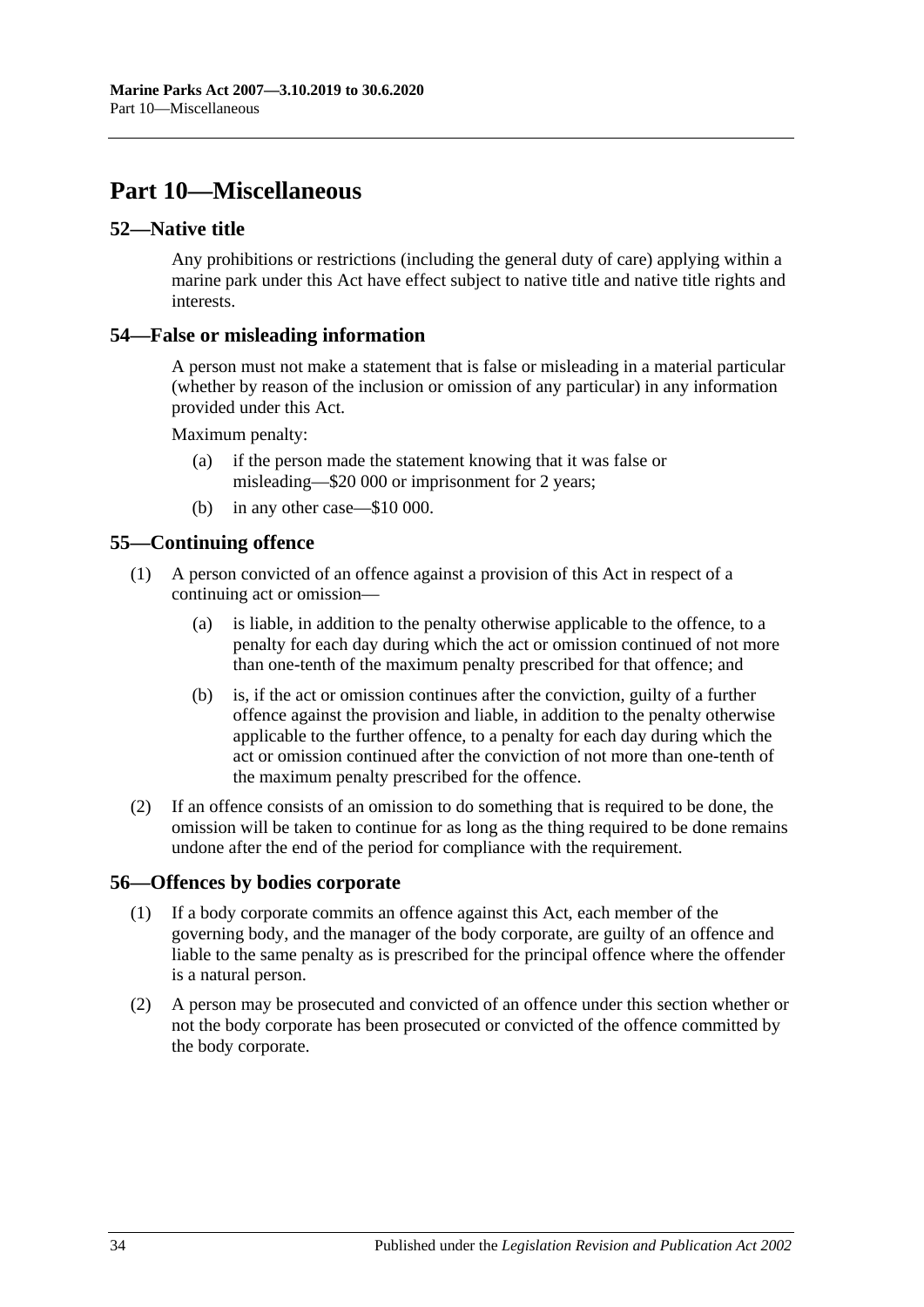#### <span id="page-34-0"></span>**57—Additional orders on conviction**

If a person is convicted of an offence against this Act, the court by which the conviction is recorded may, in addition to any penalty that it may impose, make 1 or more of the following orders:

- (a) an order requiring the person to take any specified action (including an order to take action to make good harm to a marine park or to rectify any other consequences of a contravention of this Act, or to ensure that a further contravention does not occur);
- (b) an order that the person pay to the Crown an amount determined by the court to be equal to the costs of taking action to make good harm to a marine park or rectifying any other consequences of a contravention of this Act;
- (c) an order that the person pay to the Crown an amount determined by the court to be equal to a fair assessment or estimate of the financial benefit that the person, or an associate of the person, has gained, or can reasonably be expected to gain, as a result of the commission of an offence against this Act.

#### <span id="page-34-1"></span>**58—General defence**

It is a defence to a charge of an offence against this Act if the defendant proves that the alleged offence was not committed intentionally and did not result from a failure on the part of the defendant to take reasonable care to avoid the commission of the offence.

#### <span id="page-34-2"></span>**59—Criminal jurisdiction of ERD Court**

Offences constituted by this Act lie within the criminal jurisdiction of the ERD Court.

#### <span id="page-34-4"></span><span id="page-34-3"></span>**60—Confidentiality**

- (1) A person engaged or formerly engaged in the administration of this Act must not divulge or communicate personal information obtained (whether by that person or otherwise) in the course of official duties except—
	- (a) as required or authorised by or under this Act or any other Act or law; or
	- (b) with the consent of the person to whom the information relates; or
	- (c) in connection with the administration of this Act; or
	- (d) to an agency or instrumentality of this State, the Commonwealth or another State or Territory of the Commonwealth for the purposes of the proper performance of its functions.

Maximum penalty: \$10 000.

- (2) [Subsection](#page-34-4) (1) does not prevent disclosure of statistical or other data that could not reasonably be expected to lead to the identification of any person to whom it relates.
- (3) Information that has been disclosed under [subsection](#page-34-4) (1) for a particular purpose must not be used for any other purpose by—
	- (a) the person to whom the information was disclosed; or
	- (b) any other person who gains access to the information (whether properly or improperly and whether directly or indirectly) as a result of that disclosure.

Maximum penalty: \$10 000.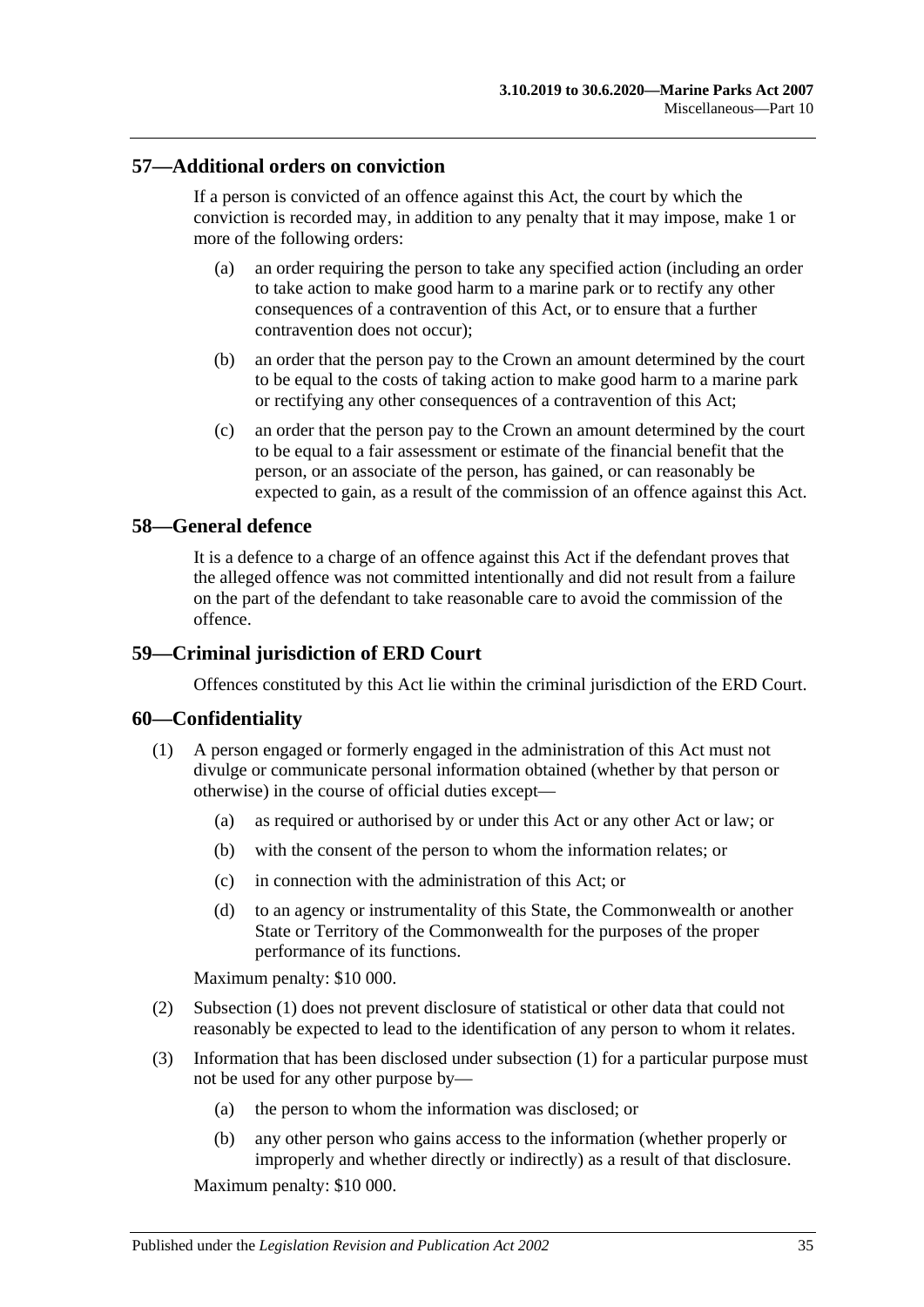#### <span id="page-35-2"></span><span id="page-35-0"></span>**61—Service**

- (1) A notice, order or other document required to be given or sent to, or served on, a person for the purposes of this Act may—
	- (a) be given to the person personally; or
	- (b) be posted in an envelope addressed to the person at the person's last known residential or (in the case of a corporation) registered address; or
	- (c) be left for the person at the person's last known residential or (in the case of a corporation) registered address with someone apparently over the age of 16 years; or
	- (d) be transmitted by fax or email to a fax number or email address (in which case the notice or document will be taken to have been given or served at the time of transmission).
- (2) Without limiting the effect of [subsection](#page-35-2) (1), a notice, order or other document required to be given or sent to, or served on, a person for the purposes of this Act may, if the person is a company or registered body within the meaning of the *Corporations Act 2001* of the Commonwealth, be served on the person in accordance with that Act.

#### <span id="page-35-1"></span>**62—Evidentiary provisions**

- (1) In any proceedings, a certificate executed by the Minister certifying as to a matter relating to—
	- (a) a permit or whether a person held a permit; or
	- (b) the appointment or non-appointment of a person as an authorised officer; or
	- (c) a delegation or authority under this Act; or
	- (d) a notice, order or authorisation of the Minister under this Act; or
	- (e) any other decision of the Minister,

constitutes proof of the matters so certified in the absence of proof to the contrary.

- (2) An apparently genuine document purporting to be an authorisation, notice, order, certificate or other document, or a copy of an authorisation, notice, order, certificate or other document, issued or executed by the Minister or an authorised officer will be accepted as such in the absence of proof to the contrary.
- (3) In proceedings for an offence against this Act, evidence of a distance, height, depth or position as determined by the use of an electronic, sonic, optical, mechanical or other device by an authorised officer will be accepted as proof of the distance, height, depth or position in the absence of proof to the contrary.
- (4) In proceedings for an offence against this Act, a statement made in evidence by an authorised officer that a place or area described or indicated by him or her was or was not within a specified marine park or zone or other area within a marine park will be accepted as proof of the matter so stated in the absence of proof to the contrary.
- (5) In any proceedings for the recovery of reasonable costs incurred by the Minister under this Act, a certificate executed by the Minister detailing the costs and the purpose for which they were incurred constitutes proof of the matters so certified in the absence of proof to the contrary.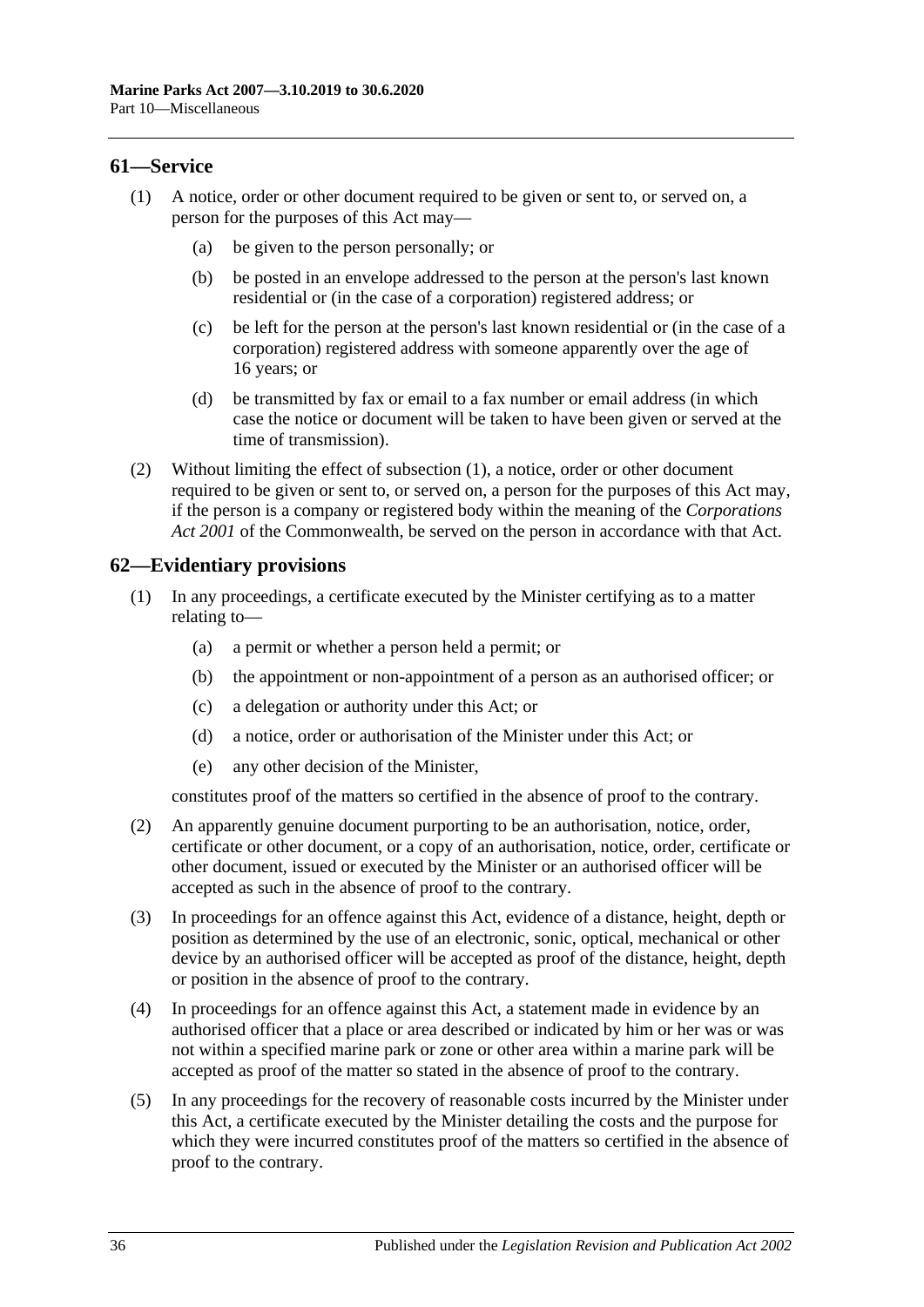#### <span id="page-36-1"></span><span id="page-36-0"></span>**63—Regulations**

- (1) The Governor may make such regulations as are contemplated by, or necessary or expedient for the purposes of, this Act.
- (2) Without limiting the generality of [subsection](#page-36-1) (1), the regulations may—
	- (a) exempt classes of persons or activities from the application of this Act or specified provisions of this Act, either unconditionally or subject to specified conditions; or
	- (b) prescribe fees to be paid in respect of any matter under this Act and provide for the payment of fees by instalments and for the recovery or waiver of fees or instalments of fees; or
	- (c) create offences punishable by a fine not exceeding \$5 000; or
	- (d) fix expiation fees for alleged offences against this Act or the regulations (being a fee not exceeding \$750); or
	- (e) make provision facilitating proof of the commission of offences against the regulations.
- (3) Regulations under this Act may—
	- (a) be of general application or limited application; or
	- (b) make different provision according to the matters or circumstances to which they are expressed to apply; or
	- (c) provide that a matter or thing in respect of which regulations may be made is to be determined according to the discretion of the Minister.
- <span id="page-36-2"></span>(4) The Governor may, by regulation, make additional provisions of a saving or transitional nature consequent on the enactment of the *[Statutes Amendment \(Boards](http://www.legislation.sa.gov.au/index.aspx?action=legref&type=act&legtitle=Statutes%20Amendment%20(Boards%20and%20Committees%E2%80%94Abolition%20and%20Reform)%20Act%202015)  [and Committees—Abolition and Reform\) Act](http://www.legislation.sa.gov.au/index.aspx?action=legref&type=act&legtitle=Statutes%20Amendment%20(Boards%20and%20Committees%E2%80%94Abolition%20and%20Reform)%20Act%202015) 2015*.
- <span id="page-36-3"></span>(5) A provision of a regulation made under [subsection](#page-36-2) (4) may, if the regulation so provides, take effect from the commencement of this subsection or from a later day.
- (6) To the extent to which a provision takes effect under [subsection](#page-36-3) (5) from a day earlier than the day of the regulation's publication in the Gazette, the provision does not operate to the disadvantage of a person by—
	- (a) decreasing the person's rights; or
	- (b) imposing liabilities on the person.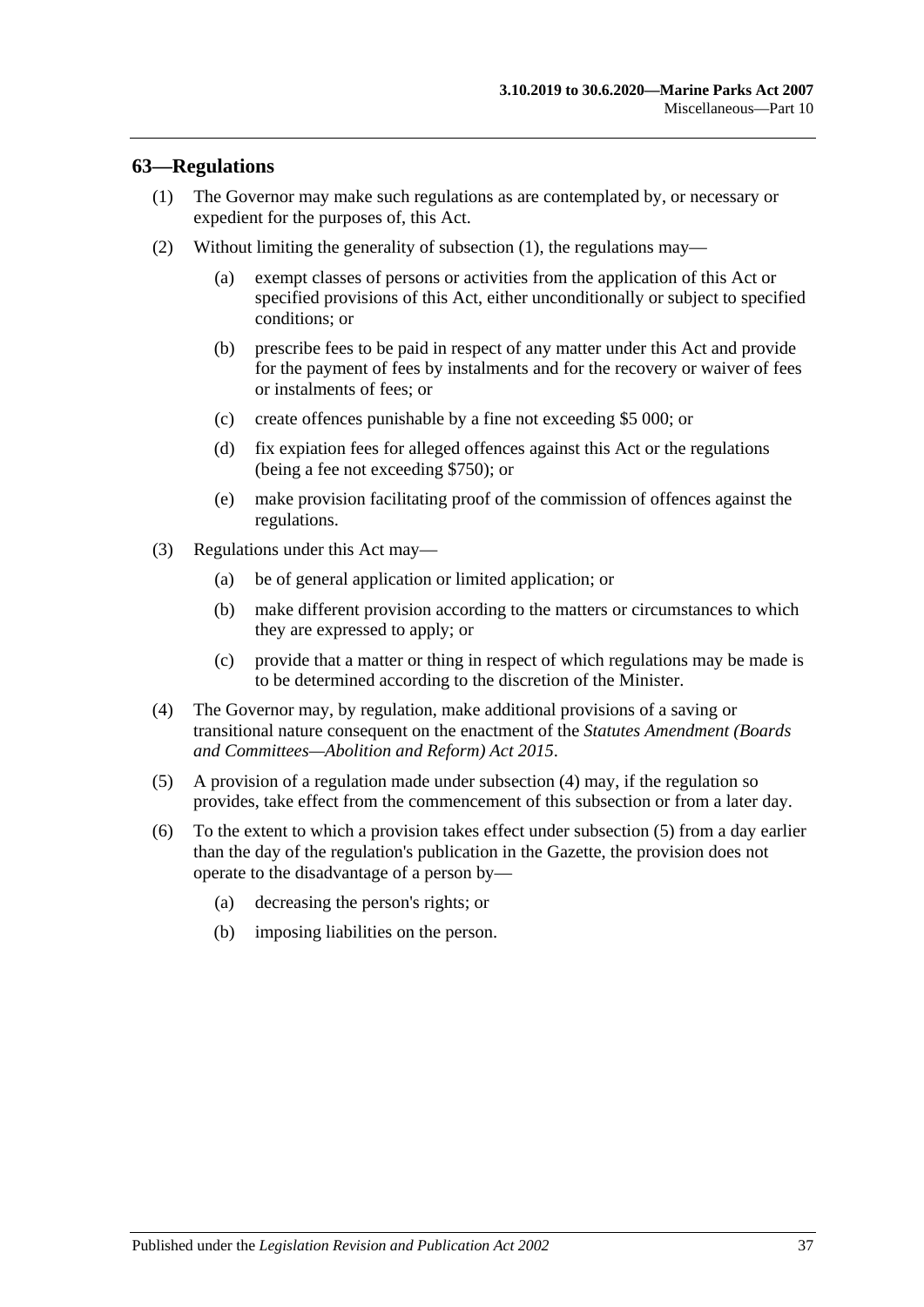# <span id="page-37-0"></span>**Legislative history**

#### **Notes**

- Amendments of this version that are uncommenced are not incorporated into the text.
- Please note—References in the legislation to other legislation or instruments or to titles of bodies or offices are not automatically updated as part of the program for the revision and publication of legislation and therefore may be obsolete.
- Earlier versions of this Act (historical versions) are listed at the end of the legislative history.
- For further information relating to the Act and subordinate legislation made under the Act see the Index of South Australian Statutes or www.legislation.sa.gov.au.

### **Legislation amended by principal Act**

The *Marine Parks Act 2007* amended the following:

*Aquaculture Act 2001 Coast Protection Act 1972 Development Act 1993 Environment Protection Act 1993 Fisheries Management Act 2007 Harbors and Navigation Act 1993 Historic Shipwrecks Act 1981 Mining Act 1971 Natural Resources Management Act 2004 Offshore Minerals Act 2000 Petroleum and Geothermal Energy Act 2000 Petroleum (Submerged Lands) Act 1982*

## **Principal Act and amendments**

| Year | N <sub>o</sub> | Title                                                                             | Assent     | Commencement                                                                                                         |  |  |
|------|----------------|-----------------------------------------------------------------------------------|------------|----------------------------------------------------------------------------------------------------------------------|--|--|
| 2007 | 60             | <i>Marine Parks Act 2007</i>                                                      | 29.11.2007 | 22.5.2008 (Gazette 22.5.2008 p1718)<br>except ss $10-21$ , $32-63$ &<br>Sch 1-6.11.2008 (Gazette 6.11.2008)<br>p5055 |  |  |
| 2009 | 84             | <b>Statutes Amendment (Public Sector</b><br>Consequential Amendments) Act<br>2009 | 10.12.2009 | Pt 89 (ss 207 & 208)—1.2.2010<br>(Gazette 28.1.2010 p320)                                                            |  |  |
| 2010 | -24            | Marine Parks (Parliamentary<br>Scrutiny) Amendment Act 2010                       | 2.12.2010  | 2.12.2010                                                                                                            |  |  |

New entries appear in bold.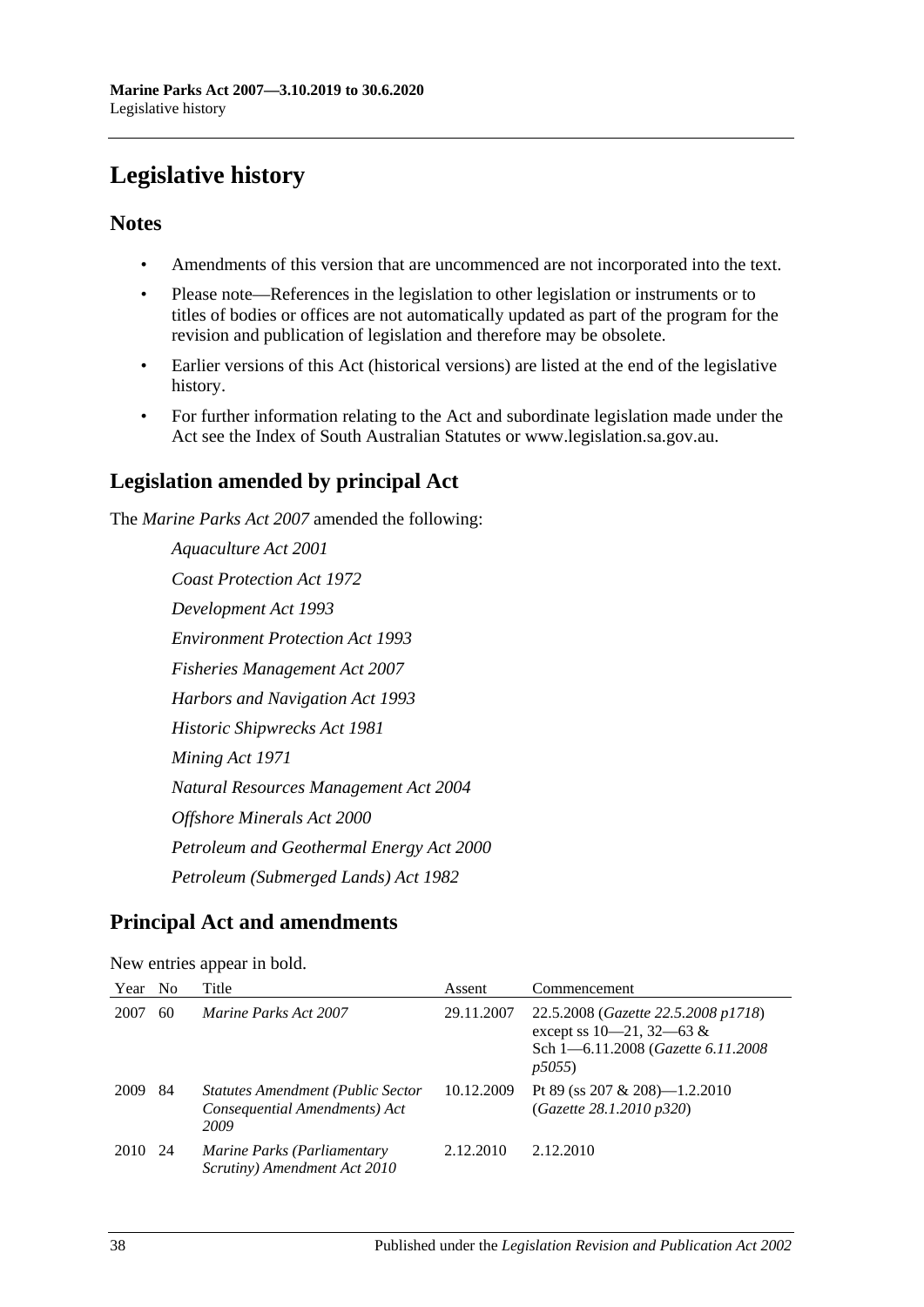| 2011   | - 11 | <b>Statutes Amendment (Personal</b><br><b>Property Securities</b> ) Act 2011   | 14.4.2011 | Pt 15 (s 46)—16.6.2011 ( <i>Gazette</i><br>$16.6.2011$ $p2610$ |
|--------|------|--------------------------------------------------------------------------------|-----------|----------------------------------------------------------------|
| 2015 8 |      | Statutes Amendment (Boards and<br>Committees—Abolition and Reform)<br>Act 2015 | 18.6.2015 | Pt 22 (ss $118 - 123 - 1.7.2015$ (Gazette<br>25.6.2015 p3076)  |
| 2017 5 |      | Statutes Amendment (Planning,<br>Development and Infrastructure)<br>Act 2017   | 28.2.2017 | Pt 18 (ss $54 \& 55$ )—uncommenced                             |
| 2019   | - 25 | <b>Statutes Amendment and Repeal</b><br>(Simplify) Act 2019                    | 3.10.2019 | Pt 29 (s 57)-3.10.2019: s 2(1)                                 |
| 2019   | 33   | Landscape South Australia Act 2019 21.11.2019                                  |           | Sch 5 (cl 46)-1.7.2020 (Gazette<br>25.6.2020 p3502)            |

## **Provisions amended**

New entries appear in bold.

| Entries that relate to provisions that have been deleted appear in italics. |
|-----------------------------------------------------------------------------|
|-----------------------------------------------------------------------------|

| Provision      | How varied                                                            | Commencement                    |
|----------------|-----------------------------------------------------------------------|---------------------------------|
| Long title     | amended under Legislation Revision and<br><b>Publication Act 2002</b> | 1.2.2010                        |
| Pt1            |                                                                       |                                 |
| s <sub>2</sub> | omitted under Legislation Revision and<br><b>Publication Act 2002</b> | 1.2.2010                        |
| s 3            |                                                                       |                                 |
| $s \; 3(1)$    |                                                                       |                                 |
| Council        | substituted by 8/2015 s 118                                           | 1.7.2015                        |
| Pt 3           |                                                                       |                                 |
| s 10           |                                                                       |                                 |
| s 10(5)        | amended by 5/2017 s 54                                                | uncommenced—not<br>incorporated |
| s 13           |                                                                       |                                 |
| s 13(2)        | amended by 5/2017 s 55                                                | uncommenced-not<br>incorporated |
| s 14           |                                                                       |                                 |
| s 14(4)        | amended by $25/2019$ s $57(1)$ —(3)                                   | 3.10.2019                       |
| s 14(9)        | amended by 24/2010 s 3                                                | 2.12.2010                       |
| s 15           | substituted by 24/2010 s 4                                            | 2.12.2010                       |
| s 19           |                                                                       |                                 |
| s 19(9)        | inserted by $11/2011$ s 46                                            | 16.6.2011                       |
| Pt 4           |                                                                       |                                 |
| Pt 4 Div 2     |                                                                       |                                 |
| heading        | amended by 8/2015 s 119                                               | 1.7.2015                        |
| $ss 24 - 28$   | deleted by 8/2015 s 120                                               | 1.7.2015                        |
| s 30           | deleted by 8/2015 s 121                                               | 1.7.2015                        |
| Pt 4 Div 3     |                                                                       |                                 |
| s31            | deleted by 84/2009 s 207                                              | 1.2.2010                        |